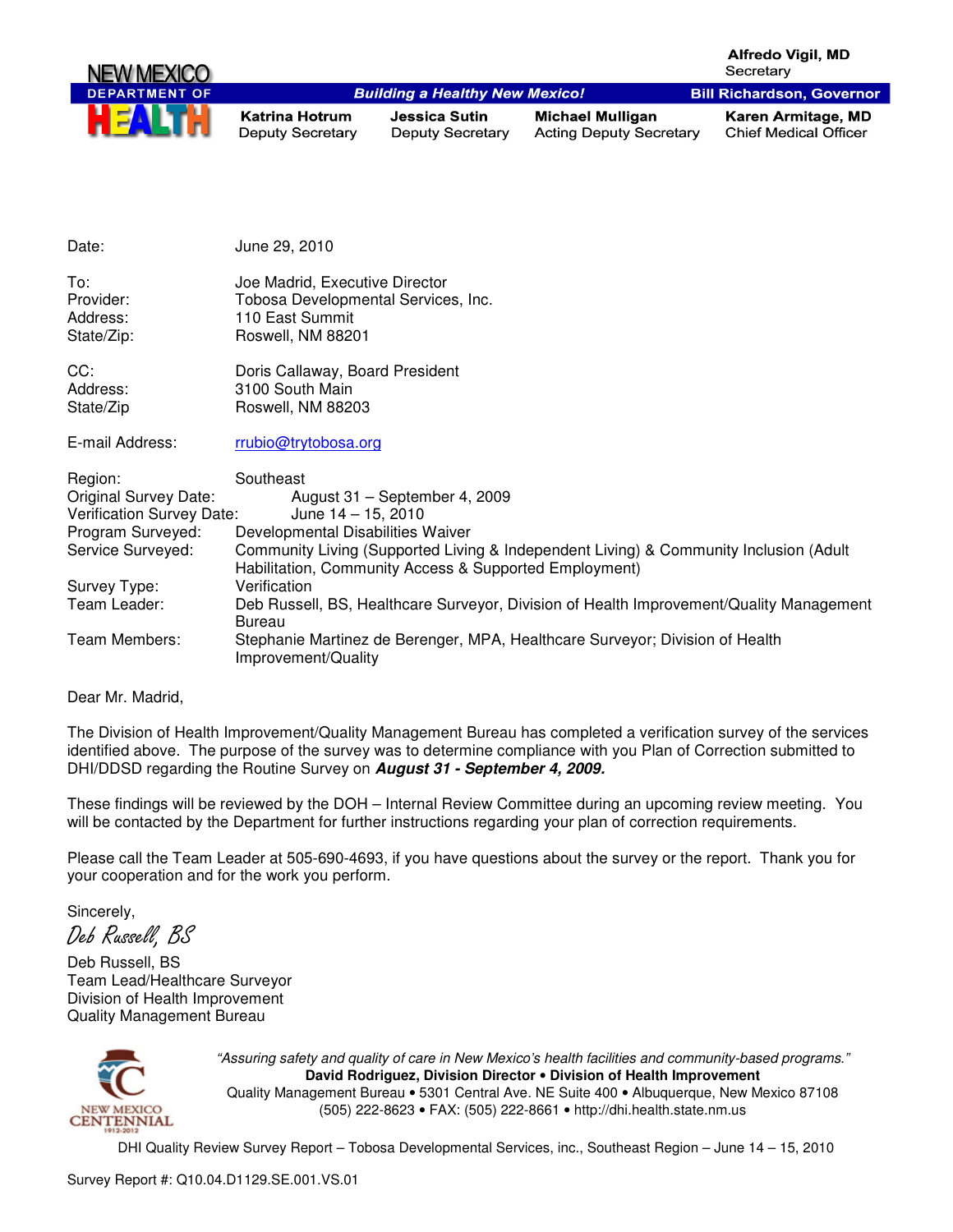| <b>Survey Process Employed:</b>         |                                                                                                                                                                                                                                                                                                                                                          |  |
|-----------------------------------------|----------------------------------------------------------------------------------------------------------------------------------------------------------------------------------------------------------------------------------------------------------------------------------------------------------------------------------------------------------|--|
| Entrance Conference Date:               | June 14, 2010                                                                                                                                                                                                                                                                                                                                            |  |
| Present:                                | <b>Tobosa Developmental Services</b><br>Michelle Lyons, Program Director                                                                                                                                                                                                                                                                                 |  |
|                                         | <b>DOH/DHI/QMB</b><br>Deb Russell, BS, Team Lead/Healthcare Surveyor<br>Stephanie Martinez de Berenger, MPA, Healthcare Surveyor                                                                                                                                                                                                                         |  |
| <b>Exit Conference Date:</b>            | June 15, 2010                                                                                                                                                                                                                                                                                                                                            |  |
| Present:                                | <b>Tobosa Developmental Services</b><br>Michelle Lyons, Program Director                                                                                                                                                                                                                                                                                 |  |
|                                         | <b>DOH/DHI/QMB</b><br>Deb Russell, BS, Team Lead/Healthcare Surveyor<br>Stephanie Martinez de Berenger, MPA, Healthcare Surveyor                                                                                                                                                                                                                         |  |
| <b>Homes Visited</b>                    | Number:<br>4                                                                                                                                                                                                                                                                                                                                             |  |
| <b>Administrative Locations Visited</b> | Number:<br>1                                                                                                                                                                                                                                                                                                                                             |  |
| <b>Total Sample Size</b>                | Number:<br>14<br>2 - Jackson Class Members<br>12 - Non-Jackson Class Members<br>11 - Supported Living<br>3 - Independent Living<br>12 - Adult Habilitation<br>5 - Community Access<br>8 - Supported Employment                                                                                                                                           |  |
| Persons Served Observed                 | Number:<br>14 (9 Individuals were observed during their routines,<br>2 Individuals were not available during on-site visits and 3<br>Individuals did not have to be seen as they had no deficiencies<br>which had to be reviewed during the verification survey.                                                                                         |  |
| Records Reviewed (Persons Served)       | Number:<br>14                                                                                                                                                                                                                                                                                                                                            |  |
| <b>Administrative Files Reviewed</b>    | <b>Billing Records</b><br><b>Medical Records</b><br>$\bullet$<br>Incident Management Records<br>$\bullet$<br><b>Personnel Files</b><br>$\bullet$<br><b>Training Records</b><br>$\bullet$<br><b>Caregiver Criminal History Screening Records</b><br>$\bullet$<br><b>Employee Abuse Registry</b><br>Human Rights Notes and/or Meeting Minutes<br>$\bullet$ |  |

CC: Distribution List: DOH - Division of Health Improvement

DOH - Developmental Disabilities Supports Division

DOH - Office of Internal Audit

HSD - Medical Assistance Division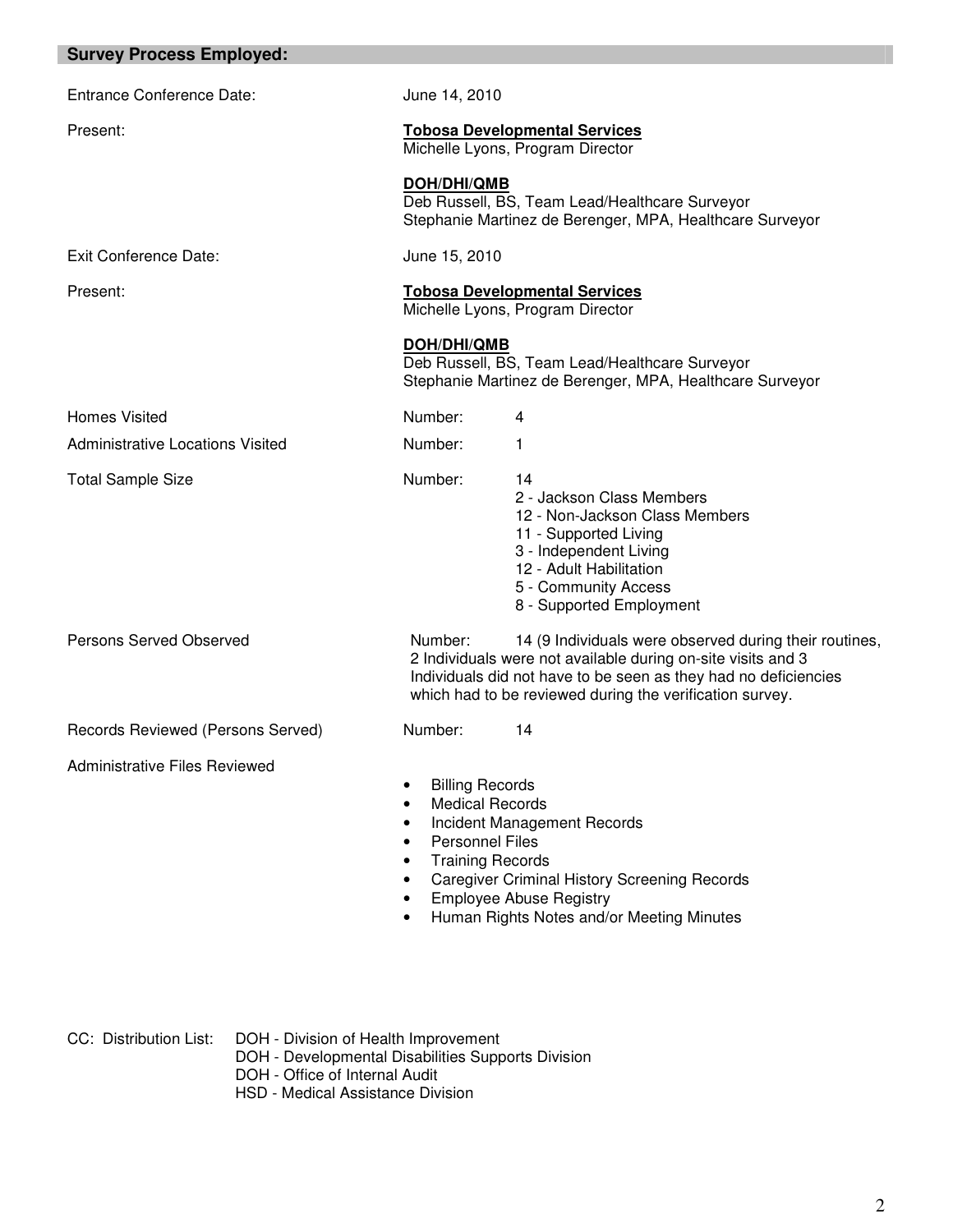# **QMB Scope and Severity Matrix of survey results**

Each deficiency in your Report of Findings is scored on a Scope and Severity Scale. The culmination of each deficiency's Scope and Severity is used to determine degree of compliance to standards and regulations and level of QMB Certification.

|                 |                  |                                                             |                                  | <b>SCOPE</b>                         |                                        |
|-----------------|------------------|-------------------------------------------------------------|----------------------------------|--------------------------------------|----------------------------------------|
|                 |                  |                                                             | <b>Isolated</b><br>$01\% - 15\%$ | <b>Pattern</b><br><u> 16% - 79% </u> | <b>Widespread</b><br>80% - 100%        |
|                 | High Impact      | Immediate Jeopardy to<br>individual health and or<br>safety | J.                               | K.                                   | ъ.                                     |
| <b>SEVERITY</b> |                  | Actual harm                                                 | G.                               | H.                                   | т.                                     |
|                 | Medium<br>Impact | No Actual Harm<br>Potential for more than                   | D.                               | Ε.                                   | F. (3 or more)                         |
|                 |                  | minimal harm                                                | $D.$ (2 or less)                 |                                      | F. (no conditions of<br>participation) |
|                 | Impact<br>Low    | No Actual Harm<br>Minimal potential for<br>harm.            | Α.                               | <b>B.</b>                            | $C$ .                                  |

## **Scope and Severity Definitions:**

#### **Key to Scope scale:**

Isolated:

A deficiency that is limited to 1% to 15% of the sample, usually impacting no more than one or two individuals in the sample.

#### Pattern:

A deficiency that impacts a number or group of individuals from 16% to 79% of the sample is defined as a pattern finding. Pattern findings suggest the need for system wide corrective actions.

### Widespread:

A deficiency that impacts most or all (80% to 100%) of the individuals in the sample is defined as widespread or pervasive. Widespread findings suggest the need for system wide corrective actions as well as the need to implement a Continuous Quality Improvement process to improve or build infrastructure. Widespread findings must be referred to the Internal Review Committee for review and possible actions or sanctions.

### **Key to Findings:**

### "Substantial Compliance with Conditions of Participation"

The QMB determination of "Substantial Compliance with Conditions of Participation" indicates that a provider is in substantial compliance with all 'Conditions of Participation' and other standards and regulations. The agency has obtained a level of compliance such that there is a minimal potential for harm to individuals' health and safety. To qualify for a determination of Substantial Compliance with Conditions of Participation, the provider must not have any findings that meet the thresholds for determining non-compliance with any Condition of Participation.

### "Non-Compliance with Conditions of Participation"

The QMB determination of "Non-Compliance with Conditions of Participation" indicates that a provider is out of compliance with one (1) or more 'Conditions of Participation.' This non-compliance, if not corrected, is likely to result in a serious negative outcome or the potential for more than minimal harm to individuals' health and safety.

Providers receiving a repeat determination of Non-Compliance may be referred by QMB to the Internal Review Committee (IRC) for consideration of remedies and possible actions.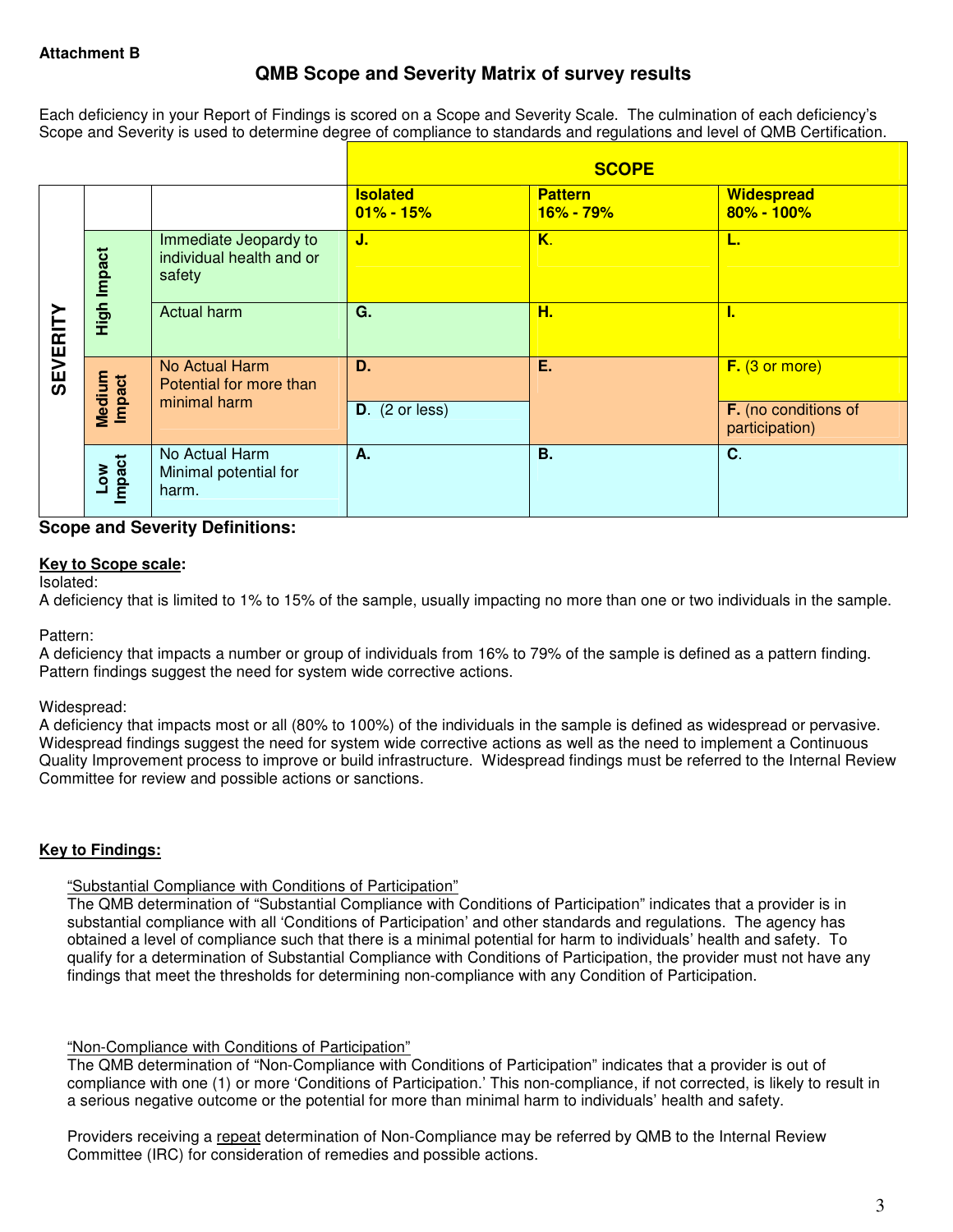"Sub-Standard Compliance with Conditions of Participation":

The QMB determination of "Sub-Standard Compliance with Conditions of Participation" indicates a provider is significantly out of compliance with Conditions of Participation and/or has:

- Multiple findings of widespread non-compliance with any standard or regulation with a significant potential for more than minimal harm.
- Any finding of actual harm or Immediate Jeopardy.

Providers receiving a repeat determination of 'Substandard Compliance' will be referred by QMB to the Internal Review Committee (IRC) for consideration of remedies and possible actions.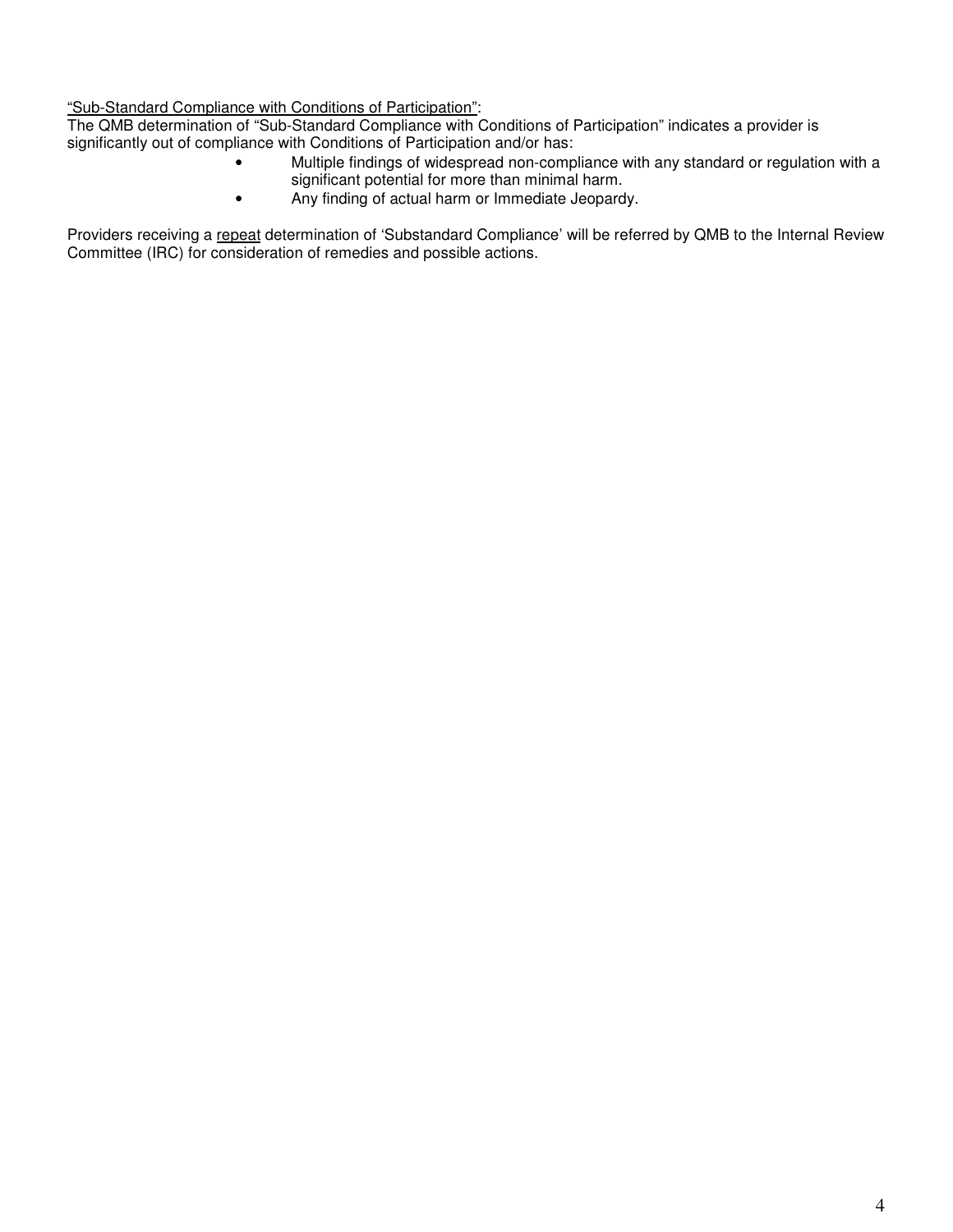## **Guidelines for the Provider Informal Reconsideration of Finding (IRF) Process**

### **Introduction:**

Throughout the process, surveyors are openly communicating with providers. Open communication means that surveyors have clarified issues and/or requested missing information before completing the review. Regardless, there may still be instances where the provider disagrees with a specific finding.

To informally dispute a finding the provider must request in writing an Informal Reconsideration of the Finding (IRF) to the QMB Deputy Bureau Chief **within 10 working days** of receipt of the final report.

The written request for an IRF **must be completed on the QMB Request for Informal Reconsideration of Finding Form** (available on the QMB website: http://dhi.health.state.nm.us/qmb) and must specify in detail the request for reconsideration and why the finding is inaccurate. The **IRF request must include all supporting documentation or evidence that was not previously reviewed during the survey process.** 

#### **The following limitations apply to the IRF process:**

- The request for an IRF and all supporting evidence must be received in 10 days.
- Findings based on evidence requested during the survey and not provided may not be subject to reconsideration.
- The supporting documentation must be new evidence not previously reviewed by the survey team.
- Providers must continue to complete their plan of correction during the IRF process
- Providers may not request an IRF to challenge the Scope and Severity of a finding.
- Providers may not request an IRF to challenge the sampling methodology.
- Providers may not request an IRF based on disagreement with the nature of the standard or regulation.
- Providers may not request an IRF to challenge the team composition
- Providers may not request an IRF to challenge the QMB Quality Approval Rating and the length of their DDSD provider contract.

A Provider forfeits the right to an IRF if the request is not made within 10 working days of receiving the report and does not include all supporting documentation or evidence to show compliance with the standards and regulations.

QMB has 30 working days to complete the review and notify the provider of the decision. The request will be reviewed by the IRF committee. The Provider will be notified in writing of the ruling, no face to face meeting will be conducted.

When a Provider requests that a finding be reconsidered, it does not stop or delay the Plan of Correction process. **Providers must continue to complete the Plan of Correction, including the finding in dispute regardless of the IRF status.** If a finding is successfully reconsidered, it will be noted and will be removed or modified from the report. It should be noted that in some cases a Plan of Correction may be completed prior to the IRF process being completed. The provider will be notified in writing on the decisions of the IRF committee.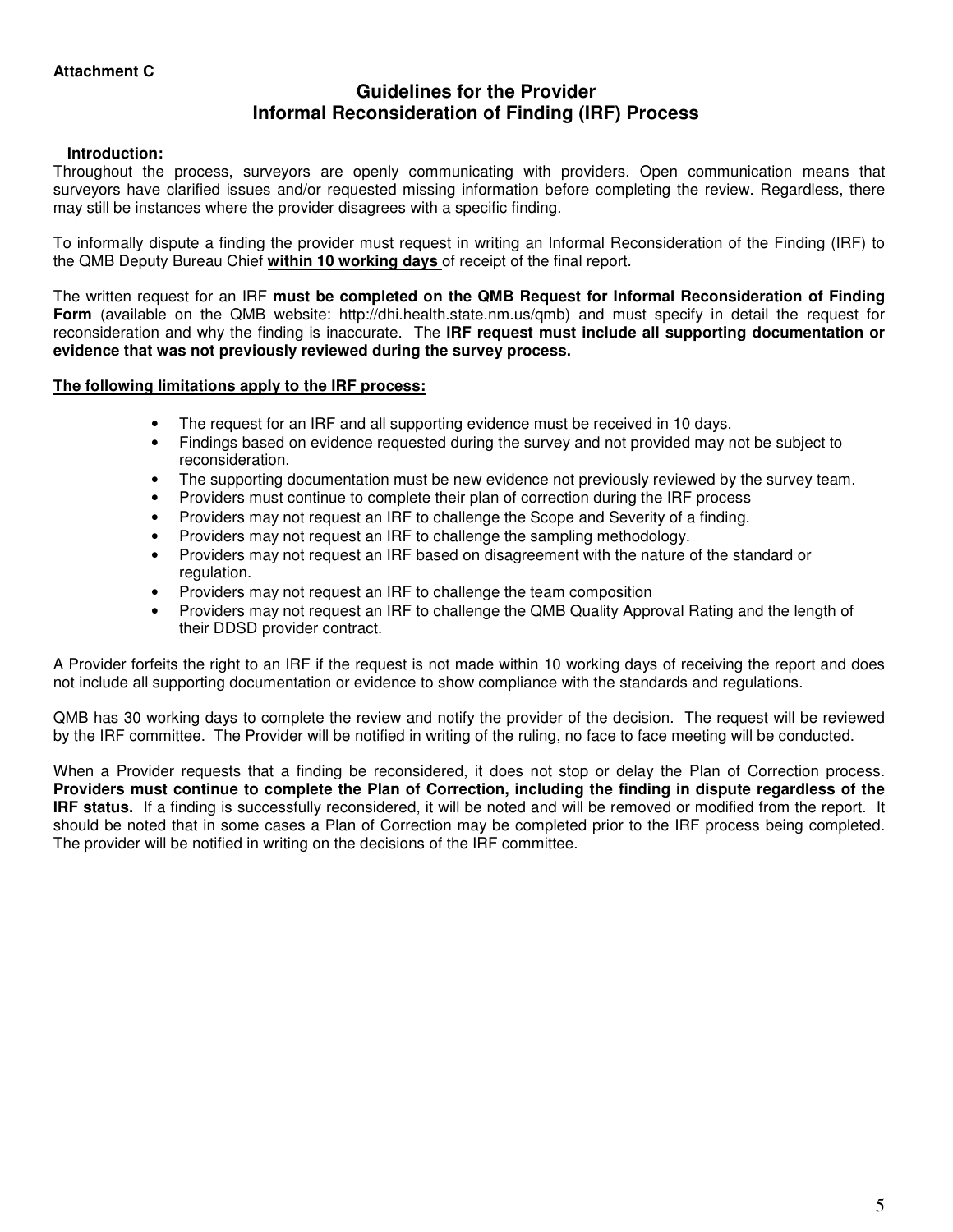**Agency: Tobosa Developmental Services, Inc. - Southeast Region** Program: Developmental Disabilities Waiver<br>Service: Community Living (Supported Living Service: Community Living (Supported Living & Independent Living) & Community Inclusion (Adult Habilitation, Community Access & Supported Employment) Monitoring Type: Verification Survey<br> **Original Survey Date: August 31 -**

**Verification Survey Date: June 14 – 15, 2010** 

**Original Survey Date: August 31 – September 4, 2009** 

| <b>Statute</b><br>August 31 - September 4, 2009                                                              | June 14 - 15, 2010                          |
|--------------------------------------------------------------------------------------------------------------|---------------------------------------------|
| <b>Deficiencies</b>                                                                                          | <b>Verification Survey - New and Repeat</b> |
|                                                                                                              | <b>Deficiencies</b>                         |
| Tag #1A08 Agency Case File<br><b>Scope and Severity Rating: NA</b>                                           | <b>Scope and Severity Rating: N/A</b>       |
| Developmental Disabilities (DD) Waiver Service<br>Based on record review, the Agency failed to maintain      | Complete                                    |
| Standards effective 4/1/2007<br>at the administrative office a confidential case file for 1                  |                                             |
| <b>CHAPTER 1 II. PROVIDER AGENCY</b><br>of 14 individuals.                                                   |                                             |
| <b>REQUIREMENTS:</b> The objective of these standards                                                        |                                             |
| is to establish Provider Agency policy, procedure and<br>Review of the Agency individual case files revealed |                                             |
| reporting requirements for DD Medicaid Waiver<br>the following item was not found, incomplete, and/or        |                                             |
| program. These requirements apply to all such<br>not current:                                                |                                             |
| Provider Agency staff, whether directly employed or                                                          |                                             |
| subcontracting with the Provider Agency. Additional<br>• Addendum A $(#3)$                                   |                                             |
| Provider Agency requirements and personnel                                                                   |                                             |
| qualifications may be applicable for specific service<br>No plan of correction required - due diligence was  |                                             |
| standards.<br>shown by the agency during the on-site survey.                                                 |                                             |
| D. Provider Agency Case File for the Individual:                                                             |                                             |
| All Provider Agencies shall maintain at the                                                                  |                                             |
| administrative office a confidential case file for each                                                      |                                             |
| individual. Case records belong to the individual                                                            |                                             |
| receiving services and copies shall be provided to the                                                       |                                             |
| receiving agency whenever an individual changes                                                              |                                             |
| providers. The record must also be made available                                                            |                                             |
| for review when requested by DOH, HSD or federal                                                             |                                             |
| government representatives for oversight purposes.                                                           |                                             |
| The individual's case file shall include the following                                                       |                                             |
| requirements:                                                                                                |                                             |
| (1) Emergency contact information, including the<br>individual's address, telephone number, names and        |                                             |
| telephone numbers of relatives, or guardian or                                                               |                                             |
| conservator, physician's name(s) and telephone                                                               |                                             |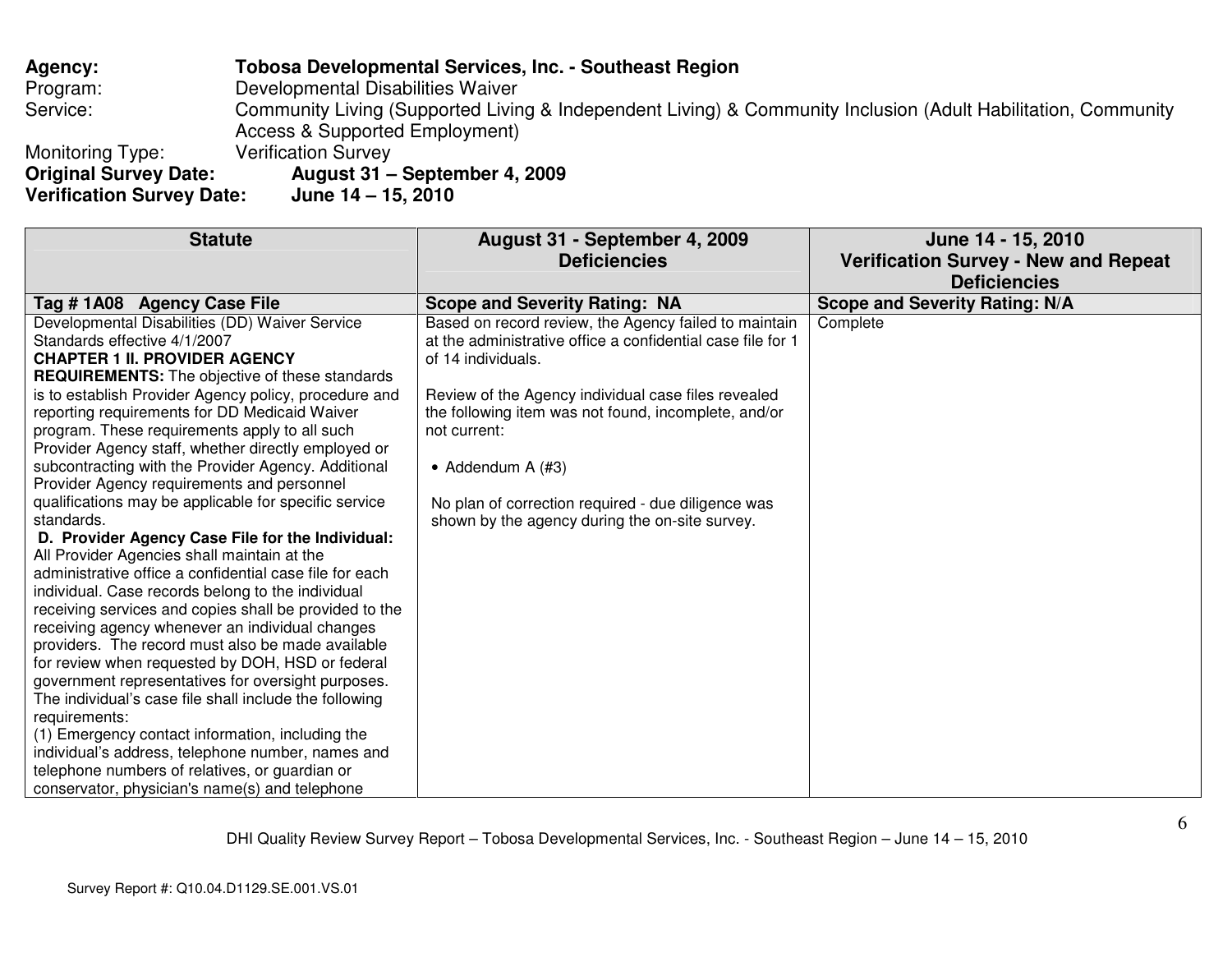| number(s), pharmacy name, address and telephone<br>number, and health plan if appropriate |  |
|-------------------------------------------------------------------------------------------|--|
|                                                                                           |  |
|                                                                                           |  |
|                                                                                           |  |
|                                                                                           |  |
|                                                                                           |  |
|                                                                                           |  |
|                                                                                           |  |
|                                                                                           |  |
|                                                                                           |  |
|                                                                                           |  |
|                                                                                           |  |
|                                                                                           |  |
|                                                                                           |  |
|                                                                                           |  |
|                                                                                           |  |
|                                                                                           |  |
|                                                                                           |  |
|                                                                                           |  |
|                                                                                           |  |
|                                                                                           |  |
|                                                                                           |  |
|                                                                                           |  |
|                                                                                           |  |
|                                                                                           |  |
|                                                                                           |  |
|                                                                                           |  |
|                                                                                           |  |
|                                                                                           |  |
|                                                                                           |  |
|                                                                                           |  |
|                                                                                           |  |
|                                                                                           |  |
|                                                                                           |  |
|                                                                                           |  |
|                                                                                           |  |
|                                                                                           |  |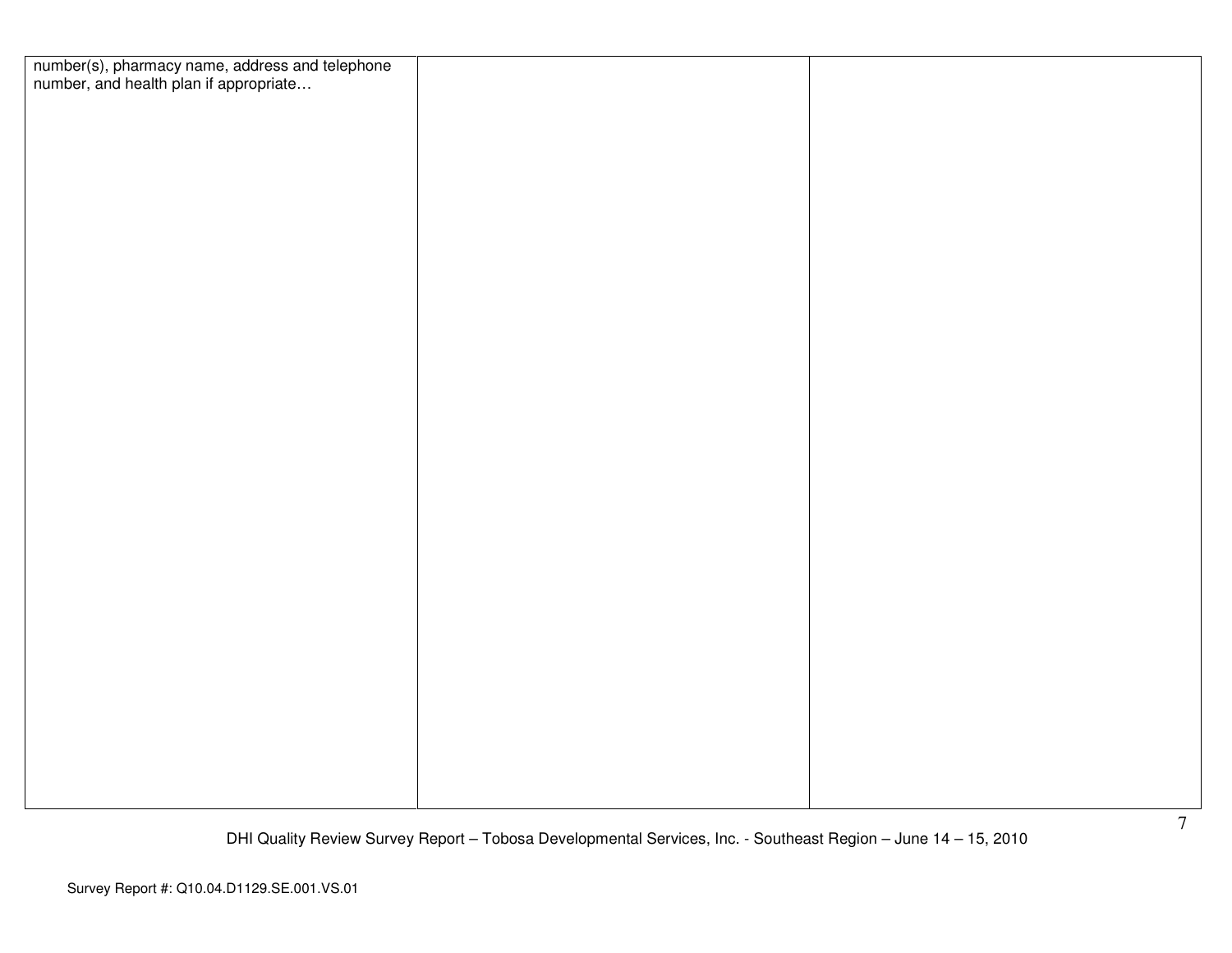| Tag # 1A09 Medication Delivery (MAR) -                                                              | <b>Scope and Severity Rating: E</b>                                                    | <b>Scope and Severity Rating: D</b>                |
|-----------------------------------------------------------------------------------------------------|----------------------------------------------------------------------------------------|----------------------------------------------------|
| <b>Routine Medication</b>                                                                           |                                                                                        |                                                    |
| Developmental Disabilities (DD) Waiver Service                                                      | Medication Administration Records (MAR) were                                           | <b>New &amp; Repeat Finding:</b>                   |
| Standards effective 4/1/2007                                                                        | reviewed for May, June, July & August 2009.                                            |                                                    |
| <b>CHAPTER 1 II. PROVIDER AGENCY</b>                                                                |                                                                                        | Medication Administration Records (MAR) were       |
| <b>REQUIREMENTS:</b> The objective of these standards                                               | Based on record review, 10 of 14 individuals had                                       | reviewed for March, April & May 2010.              |
| is to establish Provider Agency policy, procedure and                                               | Medication Administration Records, which contained                                     |                                                    |
| reporting requirements for DD Medicaid Waiver                                                       | missing medications entries and/or other errors:                                       | Based on record review 1 of 14 individuals had     |
| program. These requirements apply to all such                                                       |                                                                                        | Medication Administration Records, which contained |
| Provider Agency staff, whether directly employed or                                                 | Individual #1                                                                          | missing medications entries and/or other errors.   |
| subcontracting with the Provider Agency. Additional                                                 | <b>June 2009</b>                                                                       |                                                    |
| Provider Agency requirements and personnel<br>qualifications may be applicable for specific service | Medication Administration Records contained<br>missing entries. No documentation found | Individual #9<br>May 2009                          |
| standards.                                                                                          | indicating reason for missing entries:                                                 | Medication Administration Records contained        |
| Е.<br><b>Medication Delivery: Provider Agencies that</b>                                            | • Citrucel 500mg (2 times daily) - Blank $6/10$ (7:00                                  | missing entries. No documentation found            |
| provide Community Living, Community Inclusion or                                                    | AM)                                                                                    | indicating reason for missing entries:             |
| Private Duty Nursing services shall have written                                                    |                                                                                        | · Risperdal 0.5mg (2 times daily) - Blank 5/2 & 9  |
| policies and procedures regarding medication(s)                                                     | • Oxybutrin 5mg (2 times daily) – Blank $6/10$ (7:00                                   | $(12:00 \text{ PM})$                               |
| delivery and tracking and reporting of medication                                                   | PM)                                                                                    |                                                    |
| errors in accordance with DDSD Medication                                                           |                                                                                        | • Naltrexone 50mg (1 time daily) - Blank 5/2 & 9   |
| Assessment and Delivery Policy and Procedures, the                                                  | August 2009                                                                            | $(12:00 \text{ PM})$                               |
| Board of Nursing Rules and Board of Pharmacy                                                        | Medication Administration Records contained                                            |                                                    |
| standards and regulations.                                                                          | missing entries. No documentation found                                                |                                                    |
|                                                                                                     | indicating reason for missing entries:                                                 |                                                    |
| (2) When required by the DDSD Medication                                                            | • Flomax 0.4mg (1 time daily) – Blank $8/1$ & 8 (9:00                                  |                                                    |
| Assessment and Delivery Policy, Medication                                                          | PM)                                                                                    |                                                    |
| Administration Records (MAR) shall be maintained                                                    |                                                                                        |                                                    |
| and include:                                                                                        | • Depakote ER 500mg (1 time daily) - Blank 8/1 &                                       |                                                    |
| (a) The name of the individual, a transcription of                                                  | 8 (9:00 PM)                                                                            |                                                    |
| the physician's written or licensed health care                                                     |                                                                                        |                                                    |
| provider's prescription including the brand and                                                     | • Proscar 5mg (1 time daily) – Blank $8/1$ & $8$ (9:00                                 |                                                    |
| generic name of the medication, diagnosis for                                                       | PM)                                                                                    |                                                    |
| which the medication is prescribed;<br>(b) Prescribed dosage, frequency and                         |                                                                                        |                                                    |
| method/route of administration, times and                                                           | • Zyprexa 5mg (1 time daily) – Blank $8/1$ & 8 (9:00                                   |                                                    |
| dates of administration;                                                                            | PM)                                                                                    |                                                    |
| (c) Initials of the individual administering or                                                     |                                                                                        |                                                    |
| assisting with the medication;                                                                      | • Lisinopril HCT 10/12.5 (1 time daily) - Blank 8/8                                    |                                                    |
| (d) Explanation of any medication irregularity;                                                     | $(9:00$ PM)                                                                            |                                                    |
| (e) Documentation of any allergic reaction or                                                       |                                                                                        |                                                    |
| adverse medication effect; and                                                                      | • Colace 100mg (2 times daily) – Blank $8/2$ (7:00                                     |                                                    |
|                                                                                                     | AM & 8/1 & 8 (7:00 PM)                                                                 |                                                    |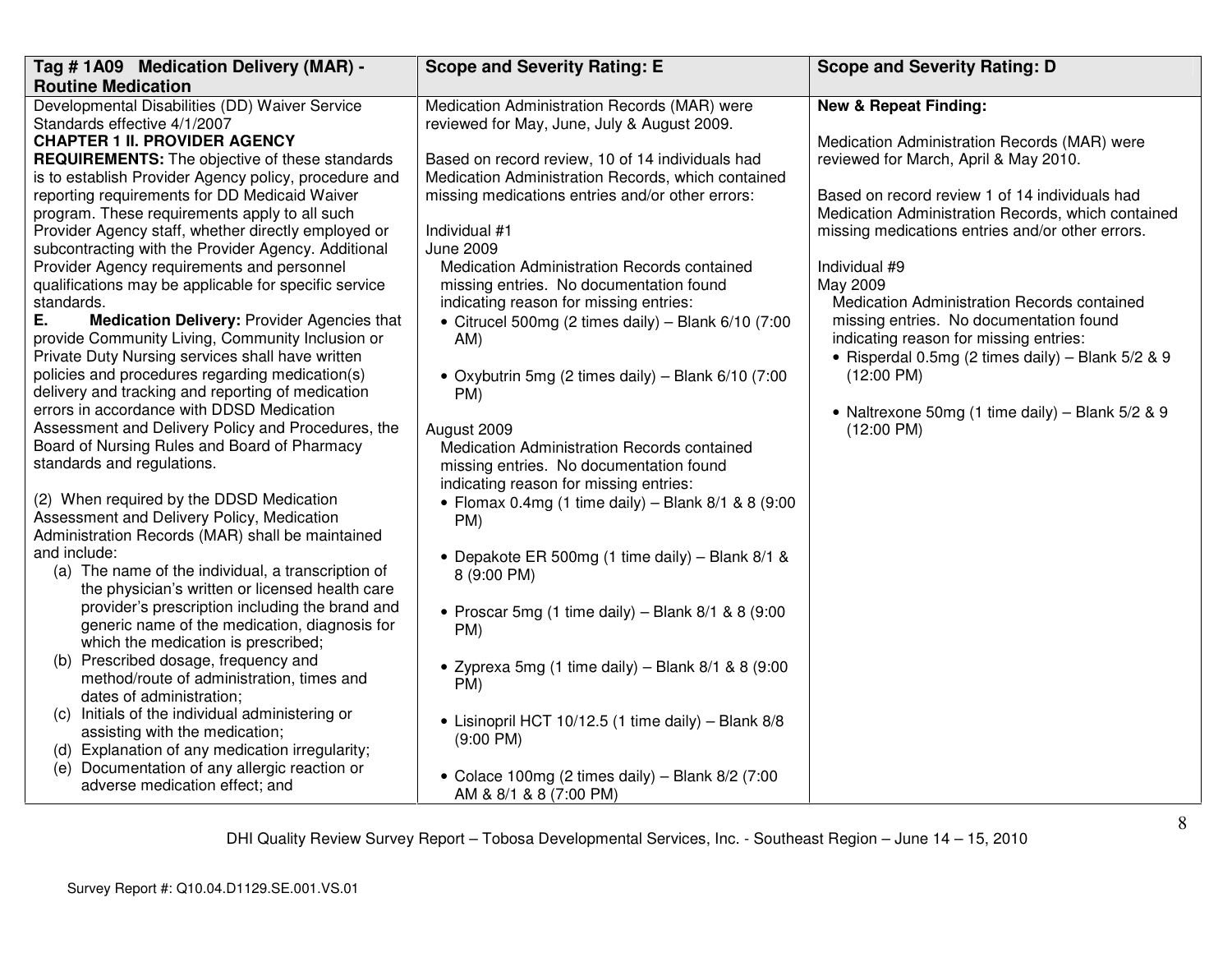| For PRN medication, an explanation for the<br>(f)<br>use of the PRN medication shall include<br>observable signs/symptoms or circumstances<br>in which the medication is to be used, and                                                                                                                                  | • Citrucel 500mg (2 times daily - Blank 8/2 (7:00<br>AM & 8/1 & 8 (7:00 PM)                                                                                                                                                                                                                 |  |
|---------------------------------------------------------------------------------------------------------------------------------------------------------------------------------------------------------------------------------------------------------------------------------------------------------------------------|---------------------------------------------------------------------------------------------------------------------------------------------------------------------------------------------------------------------------------------------------------------------------------------------|--|
| documentation of effectiveness of PRN<br>medication administered.<br>(3) The Provider Agency shall also maintain a                                                                                                                                                                                                        | • Oxybutrin 5mg (2 times daily) – Blank $8/2$ (7:00<br>AM) & 8/1 & 8 (7:00 PM)                                                                                                                                                                                                              |  |
| signature page that designates the full name that<br>corresponds to each initial used to document<br>administered or assisted delivery of each dose;                                                                                                                                                                      | • Flunisolide Nasal Solution (2 times daily) - Blank<br>8/2 (7:00 AM) & 8/1 & 8 (7:00 PM)                                                                                                                                                                                                   |  |
| (4) MARs are not required for individuals participating<br>in Independent Living who self-administer their own<br>medications;                                                                                                                                                                                            | • Cerumenex (1 time daily) – Blank $8/2$ & $8$ (7:00)<br>PM)                                                                                                                                                                                                                                |  |
| (5) Information from the prescribing pharmacy<br>regarding medications shall be kept in the home and<br>community inclusion service locations and shall<br>include the expected desired outcomes of<br>administrating the medication, signs and symptoms of<br>adverse events and interactions with other<br>medications; | Individual #2<br>May 2009<br>Medication Administration Records contained<br>missing entries. No documentation found<br>indicating reason for missing entries:<br>• Peridex Oral Rinse (2 times daily) - Blank 5/20,<br>21, 22 & 23 (7:00 AM) & 5/19, 20, 21, 22 & 23<br>$(9:00 \text{ PM})$ |  |
| NMAC 16.19.11.8 MINIMUM STANDARDS:<br>A. MINIMUM STANDARDS FOR THE<br>DISTRIBUTION, STORAGE, HANDLING AND<br>RECORD KEEPING OF DRUGS:<br>(d) The facility shall have a Medication Administration                                                                                                                          | <b>June 2009</b><br>Medication Administration Records contained<br>missing entries. No documentation found<br>indicating reason for missing entries:<br>• Peridex Oral Rinse (2 times daily) - Blank 6/14,                                                                                  |  |
| Record (MAR) documenting medication administered<br>to residents, including over-the-counter                                                                                                                                                                                                                              | 15 & 16 (7:00 AM)                                                                                                                                                                                                                                                                           |  |
| medications. This documentation shall include:<br>Name of resident;<br>(i)<br>Date given;<br>(ii)<br>Drug product name;<br>(iii)<br>Dosage and form;<br>(iv)<br>Strength of drug;<br>(v)<br>Route of administration;<br>(vi)                                                                                              | <b>July 2009</b><br>Medication Administration Records contained<br>missing entries. No documentation found<br>indicating reason for missing entries:<br>• Lisinopril 20mg (1 time daily) – Blank $7/23$ (8:00<br>PM)                                                                        |  |
| (vii) How often medication is to be taken;<br>(viii) Time taken and staff initials;<br>(ix) Dates when the medication is discontinued or<br>changed;<br>The name and initials of all staff administering<br>(x)<br>medications.                                                                                           | Individual #3<br>May 2009<br>Medication Administration Records contained<br>missing entries. No documentation found<br>indicating reason for missing entries:                                                                                                                               |  |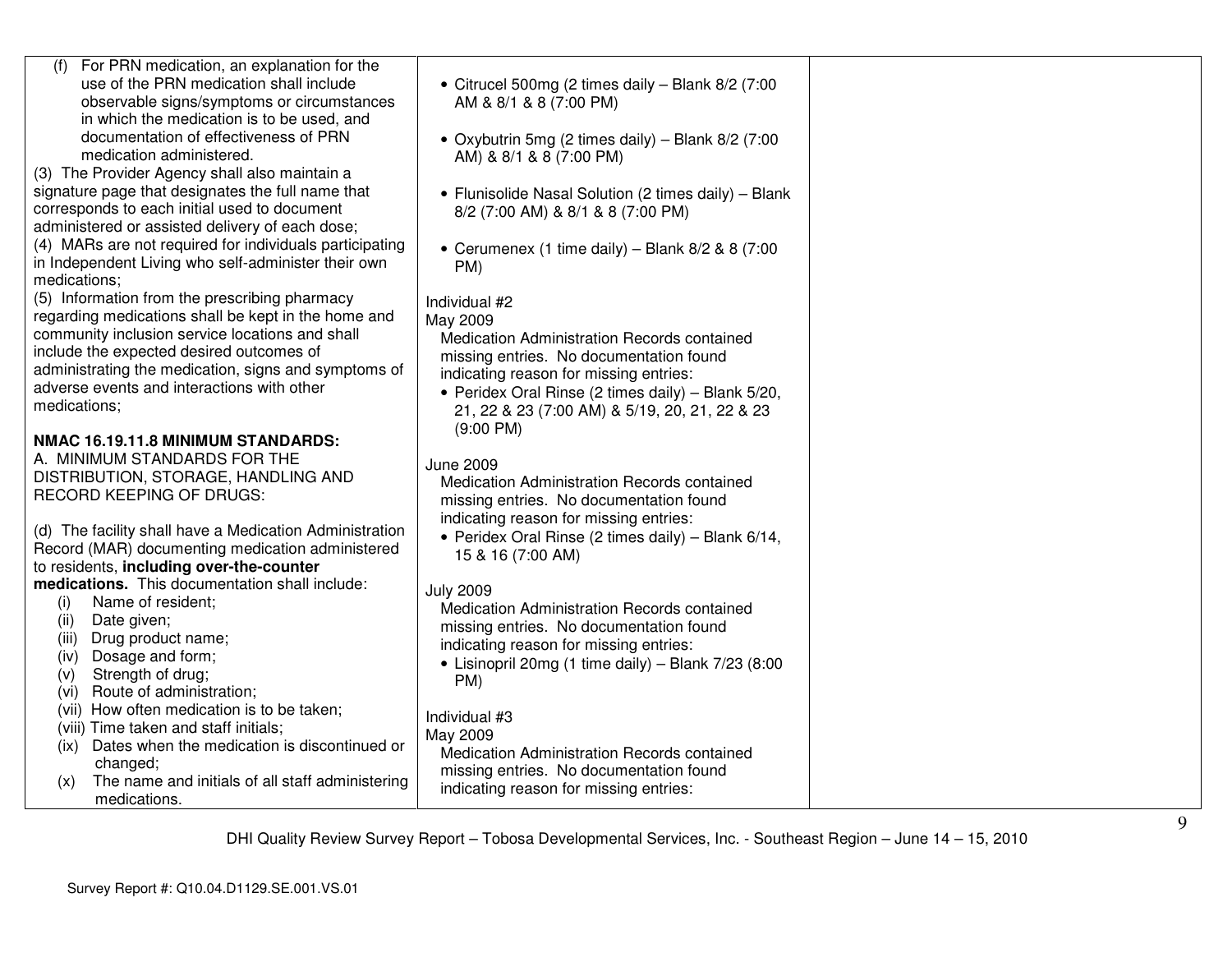| <b>Model Custodial Procedure Manual</b><br><b>D. Administration of Drugs</b><br>Unless otherwise stated by practitioner, patients will<br>not be allowed to administer their own medications.<br>Document the practitioner's order authorizing the self-<br>administration of medications.<br>All PRN (As needed) medications shall have complete<br>detail instructions regarding the administering of the<br>medication. This shall include:<br>$\triangleright$ symptoms that indicate the use of the<br>medication,<br>exact dosage to be used, and<br>➤<br>the exact amount to be used in a 24 hour<br>➤<br>period. | • Cogentin 2mg (2 times daily) - Blank 5/21 (5:00<br>PM)<br><b>June 2009</b><br>Medication Administration Records contained<br>missing entries. No documentation found<br>indicating reason for missing entries:<br>• Risperdal IM 37.5mg (every 2 weeks) - Blank 6/8<br><b>July 2009</b><br>Medication Administration Records contained<br>missing entries. No documentation found<br>indicating reason for missing entries:<br>• Depakote ER 500mg (1 time daily) - Blank 7/8<br>$(9:00 \text{ PM})$<br>Individual #4<br><b>June 2009</b><br>Medication Administration Records contained<br>missing entries. No documentation found<br>indicating reason for missing entries:<br>• Lubriderm Lotion with Hydrocortisone (2 times<br>daily) - Blank 6/4 & 12 (7:00 PM)<br>Individual #5<br>May 2009<br>Medication Administration Records contained<br>missing entries. No documentation found<br>indicating reason for missing entries:<br>• Cerovite (1 time daily) – Blank $5/17$ (7:00 AM)<br><b>June 2009</b><br>Medication Administration Records contained<br>missing entries. No documentation found<br>indicating reason for missing entries:<br>• Famotidine 40mg (2 times daily) – Blank $6/8$ , 9, &<br>10 (7:00 AM) & 6/9 & 10 (7:00 PM)<br><b>July 2009</b><br>Medication Administration Records contained<br>missing entries. No documentation found |  |
|--------------------------------------------------------------------------------------------------------------------------------------------------------------------------------------------------------------------------------------------------------------------------------------------------------------------------------------------------------------------------------------------------------------------------------------------------------------------------------------------------------------------------------------------------------------------------------------------------------------------------|---------------------------------------------------------------------------------------------------------------------------------------------------------------------------------------------------------------------------------------------------------------------------------------------------------------------------------------------------------------------------------------------------------------------------------------------------------------------------------------------------------------------------------------------------------------------------------------------------------------------------------------------------------------------------------------------------------------------------------------------------------------------------------------------------------------------------------------------------------------------------------------------------------------------------------------------------------------------------------------------------------------------------------------------------------------------------------------------------------------------------------------------------------------------------------------------------------------------------------------------------------------------------------------------------------------------------------------------------------------------|--|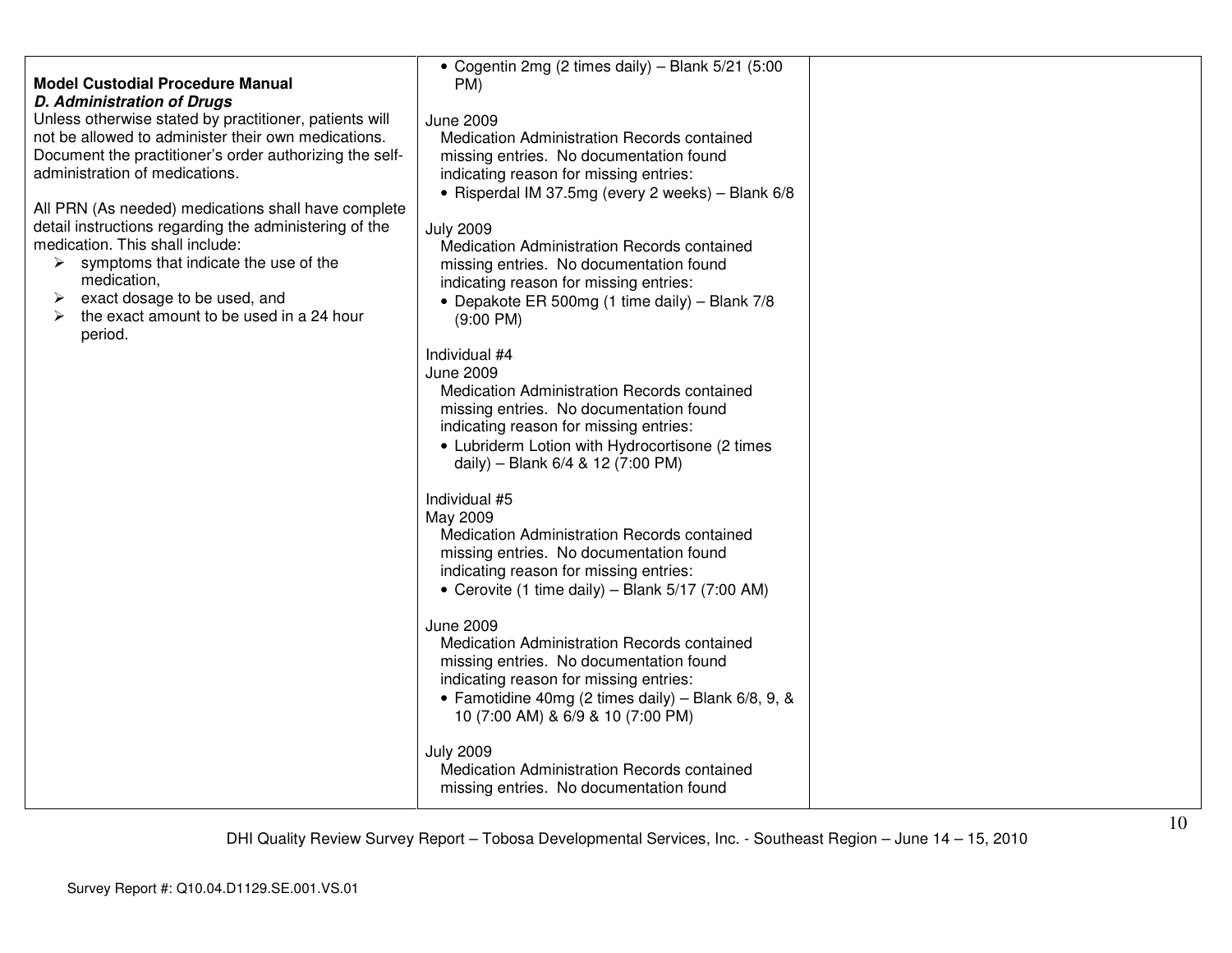| indicating reason for missing entries:<br>• Blue Oral Rinse (2 times daily) - Blank 7/7 (9:00<br>PM)<br>Individual #7<br><b>June 2009</b><br>Medication Administration Records contained<br>missing entries. No documentation found<br>indicating reason for missing entries:<br>• Prilosec 20mg (1 time daily) - Blank $6/3$ (7:00<br>AM)<br>Individual #9<br><b>June 2009</b><br>Medication Administration Records contained<br>missing entries. No documentation found<br>indicating reason for missing entries:<br>· Risperdal (Respiradone) 0.5mg (1 time daily) -<br>Blank 6/20 (12:00 PM)<br>• Naltrexone (Nevia) 50mg (1 time daily) - Blank<br>6/20 (12:00 PM)<br>Individual #10<br><b>July 2009</b><br>Medication Administration Records contained<br>missing entries. No documentation found<br>indicating reason for missing entries:<br>• Dilantin 100mg (1 time daily) – Blank $7/5$ (7:00<br>AM)<br>August 2009<br>Medication Administration Records contained<br>missing entries. No documentation found<br>indicating reason for missing entries:<br>• Milk of Magnesia (1 times daily) - Blank 8/6 & 10<br>$(7:00$ AM)<br>Individual #11<br><b>July 2009</b><br>Medication Administration Records contained |  |  |
|-------------------------------------------------------------------------------------------------------------------------------------------------------------------------------------------------------------------------------------------------------------------------------------------------------------------------------------------------------------------------------------------------------------------------------------------------------------------------------------------------------------------------------------------------------------------------------------------------------------------------------------------------------------------------------------------------------------------------------------------------------------------------------------------------------------------------------------------------------------------------------------------------------------------------------------------------------------------------------------------------------------------------------------------------------------------------------------------------------------------------------------------------------------------------------------------------------------------------------|--|--|
|                                                                                                                                                                                                                                                                                                                                                                                                                                                                                                                                                                                                                                                                                                                                                                                                                                                                                                                                                                                                                                                                                                                                                                                                                               |  |  |
|                                                                                                                                                                                                                                                                                                                                                                                                                                                                                                                                                                                                                                                                                                                                                                                                                                                                                                                                                                                                                                                                                                                                                                                                                               |  |  |
|                                                                                                                                                                                                                                                                                                                                                                                                                                                                                                                                                                                                                                                                                                                                                                                                                                                                                                                                                                                                                                                                                                                                                                                                                               |  |  |
|                                                                                                                                                                                                                                                                                                                                                                                                                                                                                                                                                                                                                                                                                                                                                                                                                                                                                                                                                                                                                                                                                                                                                                                                                               |  |  |
|                                                                                                                                                                                                                                                                                                                                                                                                                                                                                                                                                                                                                                                                                                                                                                                                                                                                                                                                                                                                                                                                                                                                                                                                                               |  |  |
|                                                                                                                                                                                                                                                                                                                                                                                                                                                                                                                                                                                                                                                                                                                                                                                                                                                                                                                                                                                                                                                                                                                                                                                                                               |  |  |
|                                                                                                                                                                                                                                                                                                                                                                                                                                                                                                                                                                                                                                                                                                                                                                                                                                                                                                                                                                                                                                                                                                                                                                                                                               |  |  |
|                                                                                                                                                                                                                                                                                                                                                                                                                                                                                                                                                                                                                                                                                                                                                                                                                                                                                                                                                                                                                                                                                                                                                                                                                               |  |  |
|                                                                                                                                                                                                                                                                                                                                                                                                                                                                                                                                                                                                                                                                                                                                                                                                                                                                                                                                                                                                                                                                                                                                                                                                                               |  |  |
|                                                                                                                                                                                                                                                                                                                                                                                                                                                                                                                                                                                                                                                                                                                                                                                                                                                                                                                                                                                                                                                                                                                                                                                                                               |  |  |
|                                                                                                                                                                                                                                                                                                                                                                                                                                                                                                                                                                                                                                                                                                                                                                                                                                                                                                                                                                                                                                                                                                                                                                                                                               |  |  |
|                                                                                                                                                                                                                                                                                                                                                                                                                                                                                                                                                                                                                                                                                                                                                                                                                                                                                                                                                                                                                                                                                                                                                                                                                               |  |  |
|                                                                                                                                                                                                                                                                                                                                                                                                                                                                                                                                                                                                                                                                                                                                                                                                                                                                                                                                                                                                                                                                                                                                                                                                                               |  |  |
|                                                                                                                                                                                                                                                                                                                                                                                                                                                                                                                                                                                                                                                                                                                                                                                                                                                                                                                                                                                                                                                                                                                                                                                                                               |  |  |
|                                                                                                                                                                                                                                                                                                                                                                                                                                                                                                                                                                                                                                                                                                                                                                                                                                                                                                                                                                                                                                                                                                                                                                                                                               |  |  |
|                                                                                                                                                                                                                                                                                                                                                                                                                                                                                                                                                                                                                                                                                                                                                                                                                                                                                                                                                                                                                                                                                                                                                                                                                               |  |  |
|                                                                                                                                                                                                                                                                                                                                                                                                                                                                                                                                                                                                                                                                                                                                                                                                                                                                                                                                                                                                                                                                                                                                                                                                                               |  |  |
|                                                                                                                                                                                                                                                                                                                                                                                                                                                                                                                                                                                                                                                                                                                                                                                                                                                                                                                                                                                                                                                                                                                                                                                                                               |  |  |
|                                                                                                                                                                                                                                                                                                                                                                                                                                                                                                                                                                                                                                                                                                                                                                                                                                                                                                                                                                                                                                                                                                                                                                                                                               |  |  |
|                                                                                                                                                                                                                                                                                                                                                                                                                                                                                                                                                                                                                                                                                                                                                                                                                                                                                                                                                                                                                                                                                                                                                                                                                               |  |  |
|                                                                                                                                                                                                                                                                                                                                                                                                                                                                                                                                                                                                                                                                                                                                                                                                                                                                                                                                                                                                                                                                                                                                                                                                                               |  |  |
|                                                                                                                                                                                                                                                                                                                                                                                                                                                                                                                                                                                                                                                                                                                                                                                                                                                                                                                                                                                                                                                                                                                                                                                                                               |  |  |
|                                                                                                                                                                                                                                                                                                                                                                                                                                                                                                                                                                                                                                                                                                                                                                                                                                                                                                                                                                                                                                                                                                                                                                                                                               |  |  |
|                                                                                                                                                                                                                                                                                                                                                                                                                                                                                                                                                                                                                                                                                                                                                                                                                                                                                                                                                                                                                                                                                                                                                                                                                               |  |  |
|                                                                                                                                                                                                                                                                                                                                                                                                                                                                                                                                                                                                                                                                                                                                                                                                                                                                                                                                                                                                                                                                                                                                                                                                                               |  |  |
|                                                                                                                                                                                                                                                                                                                                                                                                                                                                                                                                                                                                                                                                                                                                                                                                                                                                                                                                                                                                                                                                                                                                                                                                                               |  |  |
|                                                                                                                                                                                                                                                                                                                                                                                                                                                                                                                                                                                                                                                                                                                                                                                                                                                                                                                                                                                                                                                                                                                                                                                                                               |  |  |
|                                                                                                                                                                                                                                                                                                                                                                                                                                                                                                                                                                                                                                                                                                                                                                                                                                                                                                                                                                                                                                                                                                                                                                                                                               |  |  |
|                                                                                                                                                                                                                                                                                                                                                                                                                                                                                                                                                                                                                                                                                                                                                                                                                                                                                                                                                                                                                                                                                                                                                                                                                               |  |  |
|                                                                                                                                                                                                                                                                                                                                                                                                                                                                                                                                                                                                                                                                                                                                                                                                                                                                                                                                                                                                                                                                                                                                                                                                                               |  |  |
|                                                                                                                                                                                                                                                                                                                                                                                                                                                                                                                                                                                                                                                                                                                                                                                                                                                                                                                                                                                                                                                                                                                                                                                                                               |  |  |
|                                                                                                                                                                                                                                                                                                                                                                                                                                                                                                                                                                                                                                                                                                                                                                                                                                                                                                                                                                                                                                                                                                                                                                                                                               |  |  |
|                                                                                                                                                                                                                                                                                                                                                                                                                                                                                                                                                                                                                                                                                                                                                                                                                                                                                                                                                                                                                                                                                                                                                                                                                               |  |  |
|                                                                                                                                                                                                                                                                                                                                                                                                                                                                                                                                                                                                                                                                                                                                                                                                                                                                                                                                                                                                                                                                                                                                                                                                                               |  |  |
|                                                                                                                                                                                                                                                                                                                                                                                                                                                                                                                                                                                                                                                                                                                                                                                                                                                                                                                                                                                                                                                                                                                                                                                                                               |  |  |
|                                                                                                                                                                                                                                                                                                                                                                                                                                                                                                                                                                                                                                                                                                                                                                                                                                                                                                                                                                                                                                                                                                                                                                                                                               |  |  |
|                                                                                                                                                                                                                                                                                                                                                                                                                                                                                                                                                                                                                                                                                                                                                                                                                                                                                                                                                                                                                                                                                                                                                                                                                               |  |  |
|                                                                                                                                                                                                                                                                                                                                                                                                                                                                                                                                                                                                                                                                                                                                                                                                                                                                                                                                                                                                                                                                                                                                                                                                                               |  |  |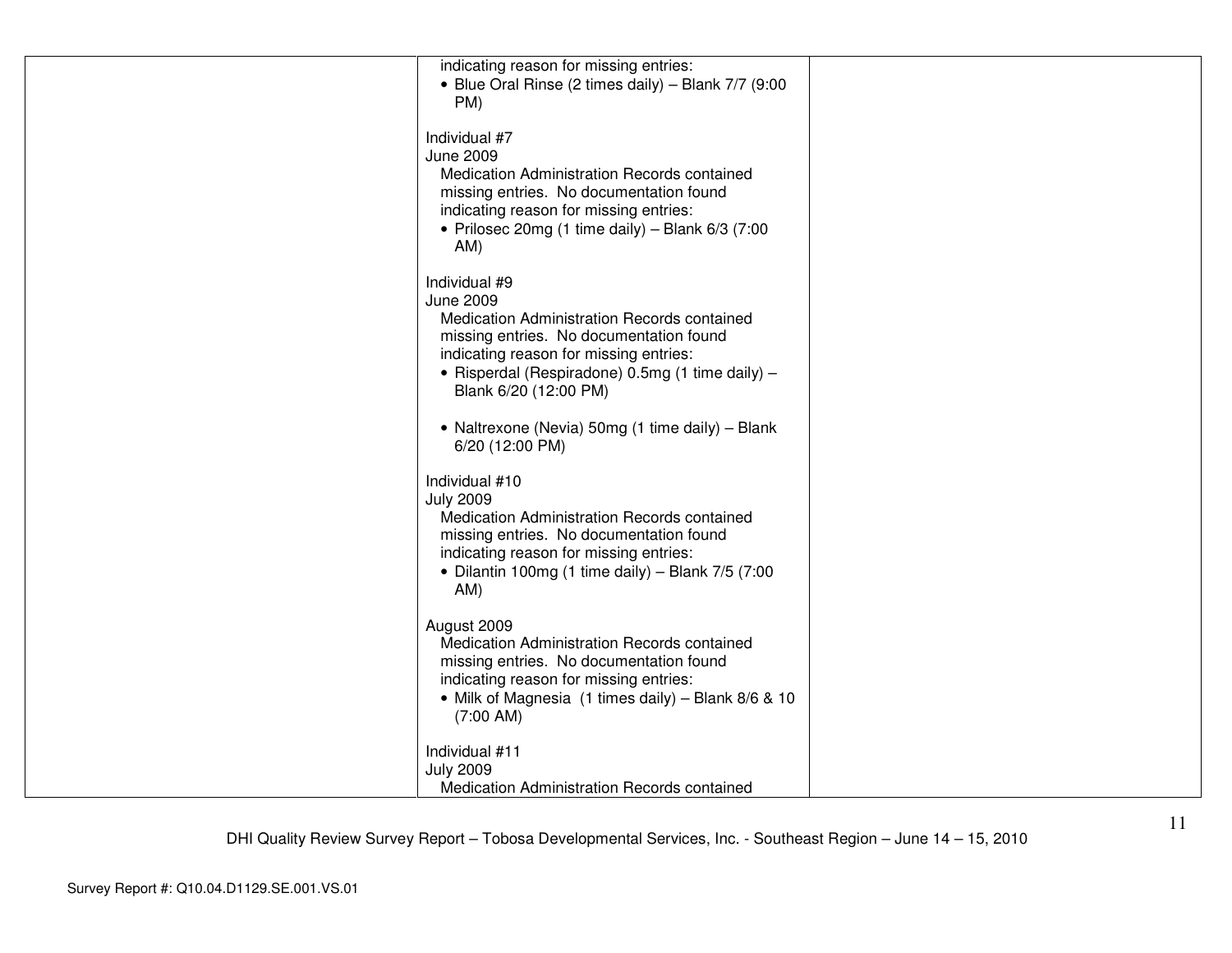| missing entries. No documentation found                |  |
|--------------------------------------------------------|--|
| indicating reason for missing entries:                 |  |
| • Atorvastatin 10mg (1 time daily) - Blank 7/12        |  |
| $(7:00 \text{ PM})$                                    |  |
|                                                        |  |
| Individual #12                                         |  |
| May 2009                                               |  |
| Medication Administration Records contained            |  |
| missing entries. No documentation found                |  |
| indicating reason for missing entries:                 |  |
| • Synthroid (Levothyroxine) 50 mcg (1 time daily) -    |  |
| Blank 5/25 (5:30 AM)                                   |  |
|                                                        |  |
| • Loratadine 10 mg (1 time daily) – Blank $5/25$ (7:00 |  |
|                                                        |  |
| AM)                                                    |  |
|                                                        |  |
| • Prilosec 20 mg (1 time daily) - Blank 5/25           |  |
| (7:00am)                                               |  |
|                                                        |  |
| <b>June 2009</b>                                       |  |
| Medication Administration Records contained            |  |
| missing entries. No documentation found                |  |
| indicating reason for missing entries:                 |  |
| • Over-The-Counter Nasal Spray (3 times daily) -       |  |
| Blank 6/13 (4:00 PM)                                   |  |
|                                                        |  |
| • Pepcid 40mg (2 times daily) - Blank $6/15$ (7:00     |  |
| AM) & 6/14 & 21 (7:00 PM)                              |  |
|                                                        |  |
| • Trazadone 100mg (1 time daily) - Blank 6/21          |  |
| $(9:00 \text{ PM})$                                    |  |
|                                                        |  |
| • Allopurinol 300mg (1 time daily) - Blank 6/21        |  |
| $(7:00$ AM)                                            |  |
|                                                        |  |
| • Colace 100mg (2 times daily) – Blank $6/21$ (7:00    |  |
| PM)                                                    |  |
|                                                        |  |
| • Prevident 5000 plus (1 time daily) - Blank 6/21      |  |
| $(7:00$ AM)                                            |  |
|                                                        |  |
|                                                        |  |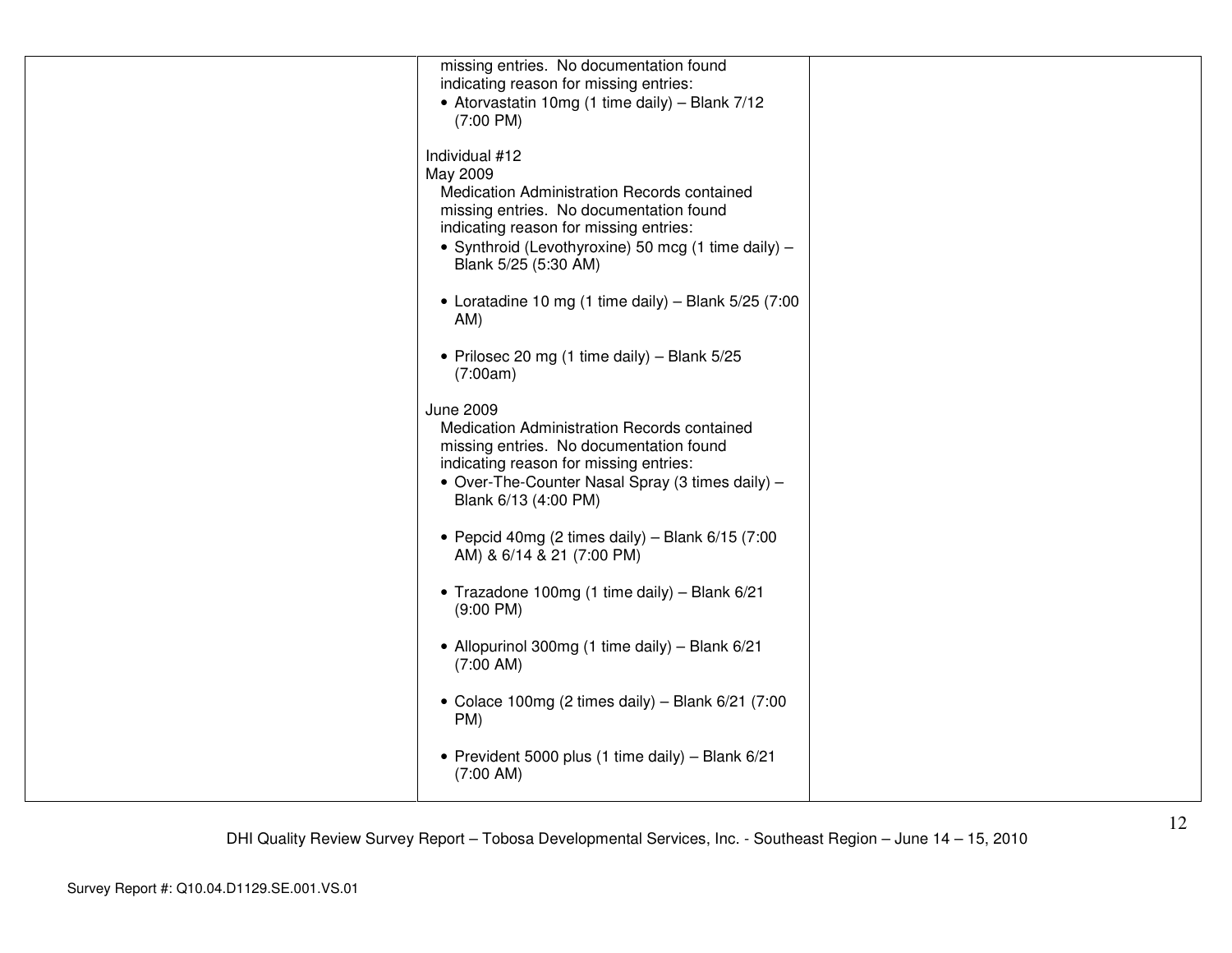| <b>July 2009</b><br>Medication Administration Records contained<br>missing entries. No documentation found<br>indicating reason for missing entries:<br>° Pepcid 40mg (2 times daily) – Blank 7/1 (7:00<br>PM)<br>° Trazadone 100mg (1 time daily) - Blank |  |
|------------------------------------------------------------------------------------------------------------------------------------------------------------------------------------------------------------------------------------------------------------|--|
|                                                                                                                                                                                                                                                            |  |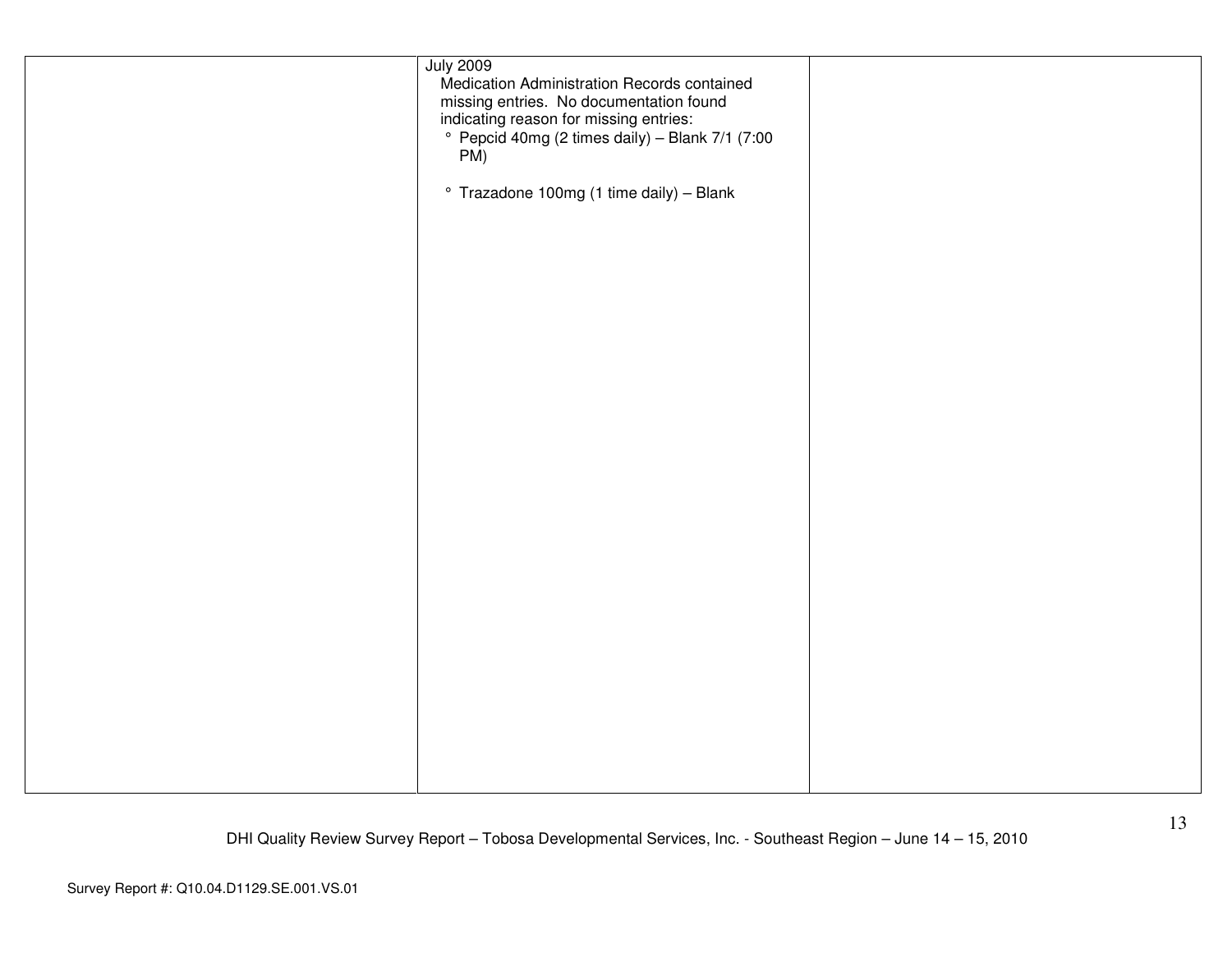| Tag #1A09 Medication Delivery - PRN                                                              | <b>Scope and Severity Rating: E</b>                        | <b>Scope and Severity Rating: N/A</b> |
|--------------------------------------------------------------------------------------------------|------------------------------------------------------------|---------------------------------------|
| <b>Medication</b>                                                                                |                                                            |                                       |
| Developmental Disabilities (DD) Waiver Service                                                   | Based on record review, the Agency failed to maintain      | Complete                              |
| Standards effective 4/1/2007                                                                     | PRN Medication Administration Records which                |                                       |
| <b>CHAPTER 1 II. PROVIDER AGENCY</b>                                                             | contained all elements required by standard for 9 of       |                                       |
| <b>REQUIREMENTS:</b> The objective of these standards                                            | 14 Individuals.                                            |                                       |
| is to establish Provider Agency policy, procedure and                                            |                                                            |                                       |
| reporting requirements for DD Medicaid Waiver                                                    | Individual #1                                              |                                       |
| program. These requirements apply to all such                                                    | <b>June 2009</b>                                           |                                       |
| Provider Agency staff, whether directly employed or                                              | No Signs/Symptoms were noted on the Medication             |                                       |
| subcontracting with the Provider Agency. Additional                                              | Administration Record for the following PRN                |                                       |
| Provider Agency requirements and personnel                                                       | medication:                                                |                                       |
| qualifications may be applicable for specific service<br>standards.                              | • Ibuprofen 200mg – PRN – $6/9$ (given 1 time daily)       |                                       |
| E. Medication Delivery: Provider Agencies that                                                   | No Effectiveness was noted on the Medication               |                                       |
| provide Community Living, Community Inclusion or                                                 | Administration Record for the following PRN                |                                       |
| Private Duty Nursing services shall have written                                                 | medication:                                                |                                       |
| policies and procedures regarding medication(s)                                                  | • Ibuprofen 200mg - PRN - 6/9 (given 1 time daily)         |                                       |
| delivery and tracking and reporting of medication                                                |                                                            |                                       |
| errors in accordance with DDSD Medication                                                        | Individual #2                                              |                                       |
| Assessment and Delivery Policy and Procedures, the                                               | <b>June 2009</b>                                           |                                       |
| Board of Nursing Rules and Board of Pharmacy                                                     | No Signs/Symptoms were noted on the Medication             |                                       |
| standards and regulations.                                                                       | Administration Record for the following PRN                |                                       |
|                                                                                                  | medication:                                                |                                       |
| (2) When required by the DDSD Medication                                                         | • Acetaminophen 500mg - PRN - 6/10 (given 1                |                                       |
| Assessment and Delivery Policy, Medication                                                       | time daily)                                                |                                       |
| Administration Records (MAR) shall be maintained                                                 |                                                            |                                       |
| and include:                                                                                     | No Effectiveness was noted on the Medication               |                                       |
| (a) The name of the individual, a transcription of                                               | Administration Record for the following PRN                |                                       |
| the physician's written or licensed health care                                                  | medication:                                                |                                       |
| provider's prescription including the brand and<br>generic name of the medication, diagnosis for | • Acetaminophen 500mg - PRN - 6/10 (given 1                |                                       |
| which the medication is prescribed;                                                              | time daily)                                                |                                       |
| (b) Prescribed dosage, frequency and                                                             |                                                            |                                       |
| method/route of administration, times and                                                        | <b>July 2009</b>                                           |                                       |
| dates of administration;                                                                         | No Signs/Symptoms were noted on the Medication             |                                       |
| Initials of the individual administering or<br>(C)                                               | Administration Record for the following PRN<br>medication: |                                       |
| assisting with the medication;                                                                   | • Ibuprofen 200mg – PRN – 7/8 (given 1 time daily)         |                                       |
| (d) Explanation of any medication irregularity;                                                  |                                                            |                                       |
| Documentation of any allergic reaction or<br>(e)                                                 | No Effectiveness was noted on the Medication               |                                       |
| adverse medication effect; and                                                                   | Administration Record for the following PRN                |                                       |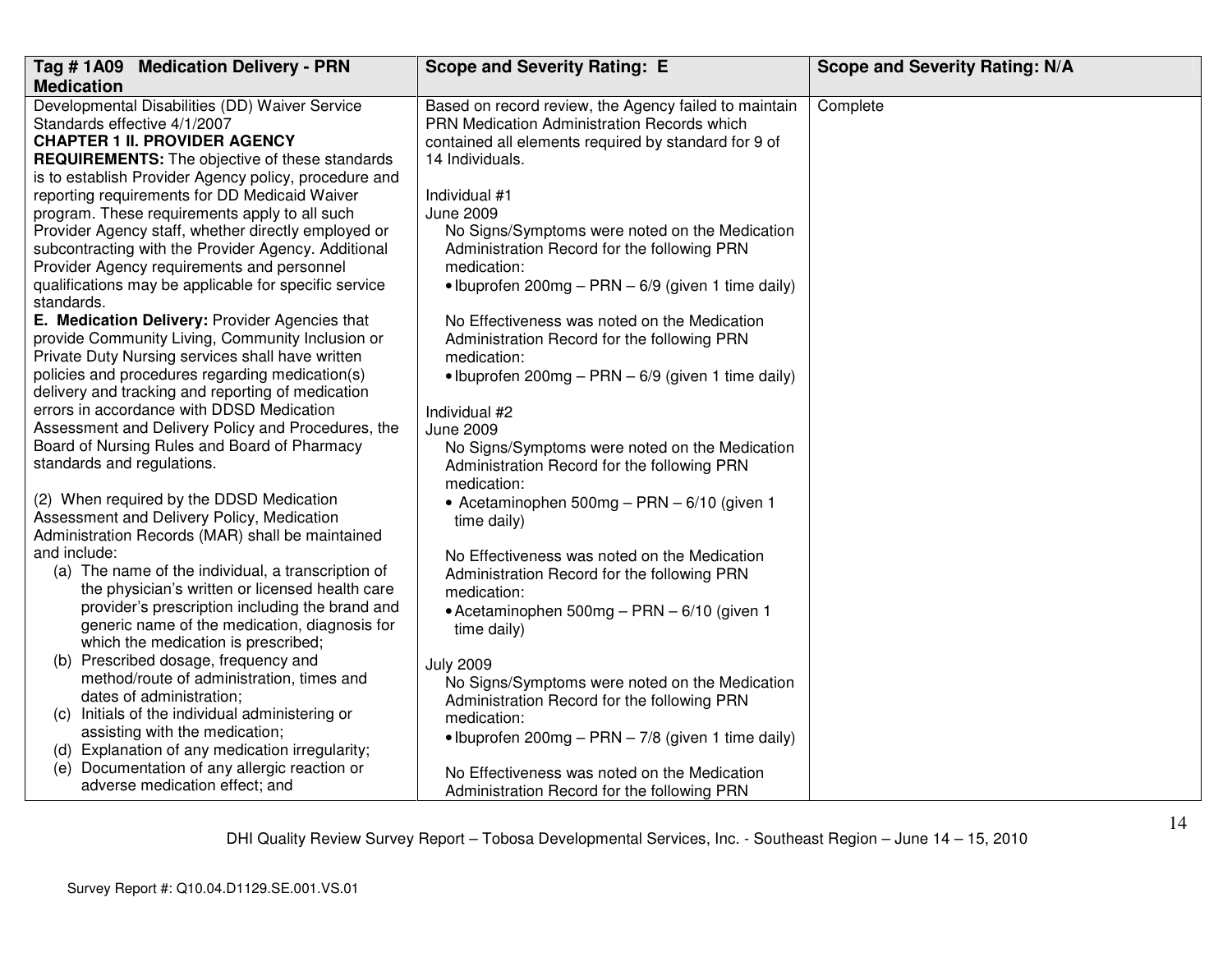| (f) For PRN medication, an explanation for the                                             | medication:                                        |  |
|--------------------------------------------------------------------------------------------|----------------------------------------------------|--|
| use of the PRN medication shall include                                                    | • Ibuprofen 200mg - PRN - 7/8 (given 1 time daily) |  |
| observable signs/symptoms or circumstances                                                 |                                                    |  |
| in which the medication is to be used, and                                                 | Individual #3                                      |  |
| documentation of effectiveness of PRN                                                      | May 2009                                           |  |
| medication administered.                                                                   | No Signs/Symptoms were noted on the Medication     |  |
|                                                                                            | Administration Record for the following PRN        |  |
| (3) The Provider Agency shall also maintain a                                              | medication:                                        |  |
| signature page that designates the full name that                                          | · Ibuprofen 200mg - PRN - 5/26 (given 1 time       |  |
| corresponds to each initial used to document                                               | daily)                                             |  |
| administered or assisted delivery of each dose;                                            |                                                    |  |
|                                                                                            | • Diphenhydramine 25mg – PRN – 5/26 (given 1       |  |
| (4) MARs are not required for individuals participating                                    | time daily)                                        |  |
| in Independent Living who self-administer their own                                        |                                                    |  |
| medications;                                                                               | No Effectiveness was noted on the Medication       |  |
|                                                                                            | Administration Record for the following PRN        |  |
| (5) Information from the prescribing pharmacy                                              | medication:                                        |  |
| regarding medications shall be kept in the home and                                        | • Ibuprofen 200mg - PRN - 5/26 (given 1 time       |  |
| community inclusion service locations and shall                                            | daily)                                             |  |
| include the expected desired outcomes of                                                   |                                                    |  |
| administrating the medication, signs and symptoms of                                       | • Diphenhydramine 25mg - PRN - 5/26 (given 1       |  |
| adverse events and interactions with other                                                 | time daily)                                        |  |
| medications;                                                                               |                                                    |  |
|                                                                                            | <b>June 2009</b>                                   |  |
| NMAC 16.19.11.8 MINIMUM STANDARDS:                                                         | No Signs/Symptoms were noted on the Medication     |  |
| A. MINIMUM STANDARDS FOR THE                                                               | Administration Record for the following PRN        |  |
| DISTRIBUTION, STORAGE, HANDLING AND<br><b>RECORD KEEPING OF DRUGS:</b>                     | medication:                                        |  |
| (d) The facility shall have a Medication Administration                                    | • Diphenhydramine $25mg - PRN - 6/4$ , 8 & 24      |  |
|                                                                                            | (given 1 time daily)                               |  |
| Record (MAR) documenting medication administered                                           |                                                    |  |
| to residents, including over-the-counter<br>medications. This documentation shall include: | No Effectiveness was noted on the Medication       |  |
| Name of resident;                                                                          | Administration Record for the following PRN        |  |
| (i)<br>Date given;                                                                         | medication:                                        |  |
| (ii)<br>(iii)<br>Drug product name;                                                        | • Diphenhydramine $25mg - PRN - 6/4$ , 8 & 24      |  |
| Dosage and form;<br>(iv)                                                                   | (given 1 time daily)                               |  |
| Strength of drug;<br>(v)                                                                   |                                                    |  |
| Route of administration;<br>(vi)                                                           | <b>July 2009</b>                                   |  |
| (vii) How often medication is to be taken;                                                 | No Signs/Symptoms were noted on the Medication     |  |
| (viii) Time taken and staff initials;                                                      | Administration Record for the following PRN        |  |
| Dates when the medication is discontinued or<br>(ix)                                       | medication:                                        |  |
| changed;                                                                                   | • Diphenhydramine 25mg - PRN - 7/10 & 14           |  |
|                                                                                            |                                                    |  |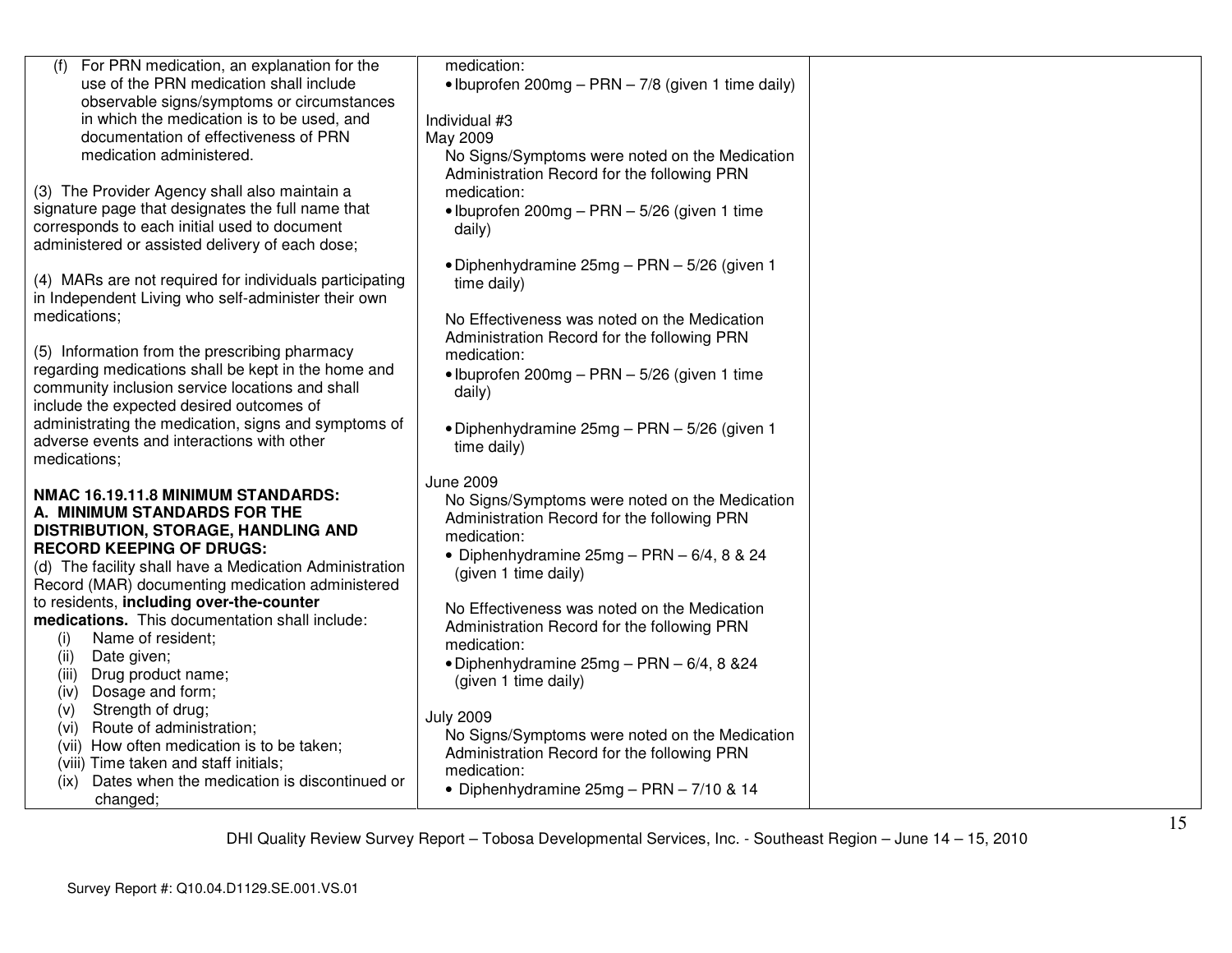| The name and initials of all staff administering<br>(x)                                                  | (given 1 time daily)                                 |  |
|----------------------------------------------------------------------------------------------------------|------------------------------------------------------|--|
| medications.                                                                                             | • Risperdal M-tab 0.5mg - PRN - 7/18 (given 1        |  |
| <b>Model Custodial Procedure Manual</b>                                                                  | time daily)                                          |  |
| <b>D. Administration of Drugs</b>                                                                        |                                                      |  |
| Unless otherwise stated by practitioner, patients will                                                   | No Effectiveness was noted on the Medication         |  |
| not be allowed to administer their own medications.                                                      | Administration Record for the following PRN          |  |
| Document the practitioner's order authorizing the self-                                                  | medication:                                          |  |
| administration of medications.                                                                           | • Diphenhydramine 25mg - PRN - 7/10 & 14 (given      |  |
|                                                                                                          | 1 time daily)                                        |  |
| All PRN (As needed) medications shall have complete                                                      |                                                      |  |
| detail instructions regarding the administering of the                                                   | • Risperdal M-tab $0.5mg - PRN - 7/18$ (given 1      |  |
| medication. This shall include:                                                                          | time daily)                                          |  |
| symptoms that indicate the use of the<br>➤                                                               |                                                      |  |
| medication,                                                                                              | August 2009                                          |  |
| exact dosage to be used, and                                                                             | No Signs/Symptoms were noted on the Medication       |  |
| the exact amount to be used in a 24 hour<br>➤                                                            | Administration Record for the following PRN          |  |
| period.                                                                                                  | medication:                                          |  |
|                                                                                                          | • Ibuprofen 200mg – PRN – $8/1$ (given 1 time daily) |  |
| <b>Department of Health</b><br><b>Developmental Disabilities Supports Division</b>                       |                                                      |  |
| (DDSD) Medication Assessment and Delivery                                                                | No Effectiveness was noted on the Medication         |  |
| Policy - Eff. November 1, 2006                                                                           | Administration Record for the following PRN          |  |
| <b>F. PRN Medication</b>                                                                                 | medication:                                          |  |
| 3. Prior to self-administration, self-administration with                                                | • Ibuprofen 200mg – PRN – $8/1$ (given 1 time daily) |  |
| physical assist or assisting with delivery of PRN                                                        |                                                      |  |
| medications, the direct support staff must contact the                                                   | Individual #5<br><b>June 2009</b>                    |  |
| agency nurse to describe observed symptoms and                                                           | No Signs/Symptoms were noted on the Medication       |  |
| thus assure that the PRN medication is being used                                                        | Administration Record for the following PRN          |  |
| according to instructions given by the ordering PCP.                                                     | medication:                                          |  |
| In cases of fever, respiratory distress (including                                                       | • Ibuprofen 200mg - PRN - $6/14$ (given 1 time       |  |
| coughing), severe pain, vomiting, diarrhea, change in                                                    | daily)                                               |  |
| responsiveness/level of consciousness, the nurse                                                         |                                                      |  |
| must strongly consider the need to conduct a face-to-                                                    | No Effectiveness was noted on the Medication         |  |
| face assessment to assure that the PRN does not                                                          | Administration Record for the following PRN          |  |
| mask a condition better treated by seeking medical                                                       | medication:                                          |  |
| attention. This does not apply to home based/family                                                      | • Ibuprofen 200mg – PRN – $6/14$ (given 1 time       |  |
| living settings where the provider is related by affinity                                                | daily)                                               |  |
| or by consanguinity to the individual.                                                                   |                                                      |  |
|                                                                                                          | <b>July 2009</b>                                     |  |
| 4. The agency nurse shall review the utilization of<br>PRN medications routinely. Frequent or escalating | No Signs/Symptoms were noted on the Medication       |  |
|                                                                                                          |                                                      |  |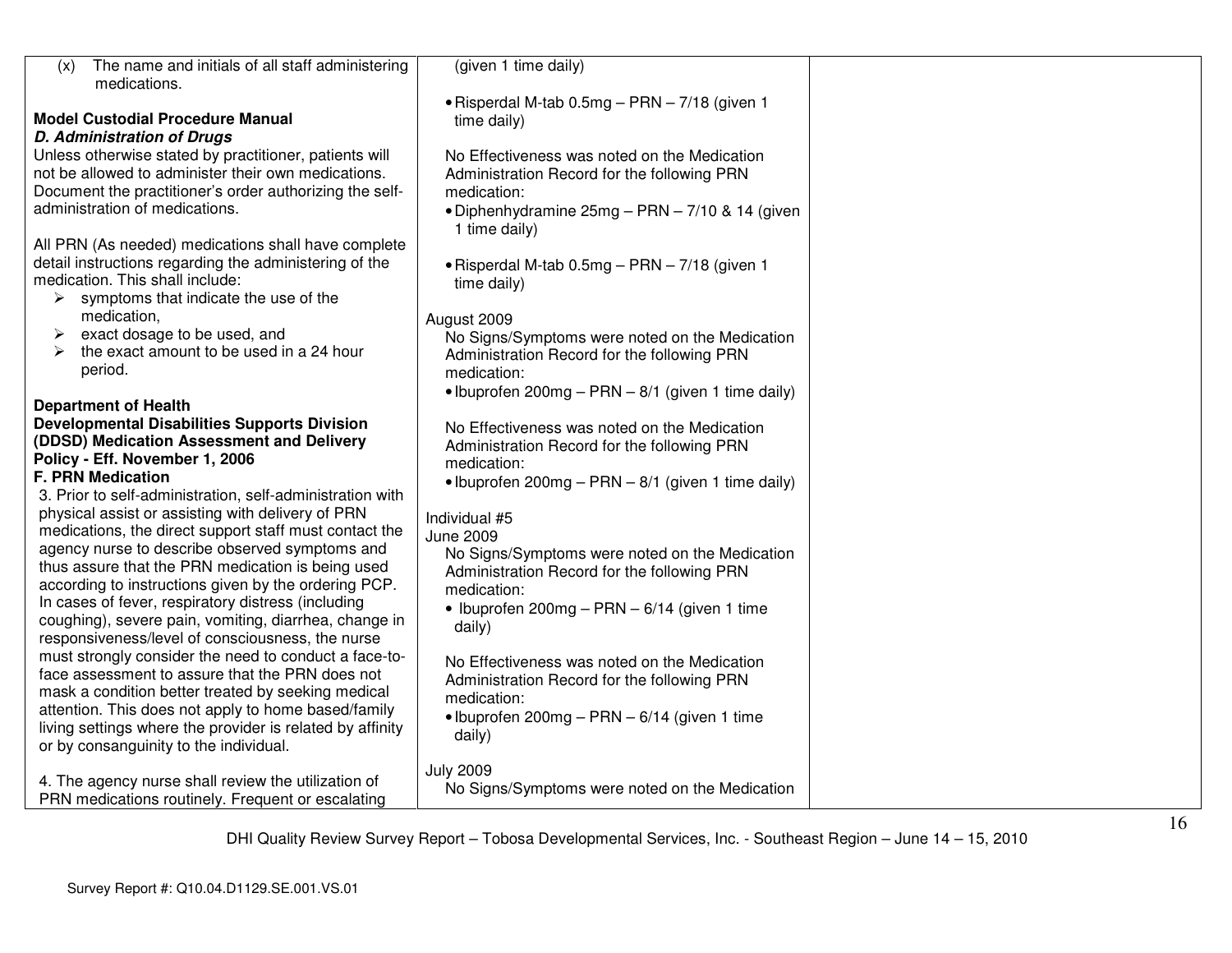| use of PRN medications must be reported to the PCP<br>and discussed by the Interdisciplinary for changes to<br>medication:<br>the overall support plan (see Section H of this policy).<br>• Triple Antibiotic Ointment - PRN - 7/18 (given 1<br>time daily)<br>H. Agency Nurse Monitoring<br>1. Regardless of the level of assistance with<br>No Effectiveness was noted on the Medication<br>medication delivery that is required by the individual or<br>Administration Record for the following PRN<br>the route through which the medication is delivered,<br>medication:<br>the agency nurses must monitor the individual's<br>. Triple Antibiotic Ointment - PRN - 7/18 (given 1<br>response to the effects of their routine and PRN<br>time daily)<br>medications. The frequency and type of monitoring<br>must be based on the nurse's assessment of the<br>Individual #6<br>individual and consideration of the individual's<br><b>June 2009</b><br>diagnoses, health status, stability, utilization of PRN<br>No Signs/Symptoms were noted on the Medication<br>medications and level of support required by the<br>Administration Record for the following PRN<br>individual's condition and the skill level and needs of<br>medication:<br>the direct care staff. Nursing monitoring should be<br>• ProAir HFA $90 \text{mcg} - \text{PRN} - 6/29$ (given 1 time<br>based on prudent nursing practice and should support<br>daily)<br>the safety and independence of the individual in the<br>community setting. The health care plan shall reflect<br>• Percocet $5/325$ – PRN – $6/29$ & 30 (given 1 time<br>the planned monitoring of the individual's response to<br>daily)<br>medication.<br>· Ibuprofen 600mg - PRN - 6/29 (given 2 times<br><b>Department of Health Developmental Disabilities</b><br>daily)<br><b>Supports Division (DDSD) - Procedure Title:</b><br><b>Medication Assessment and Delivery Procedure</b><br>No Effectiveness was noted on the Medication<br>Eff Date: November 1, 2006<br>Administration Record for the following PRN<br>C. 3. Prior to delivery of the PRN, direct support staff<br>medication:<br>must contact the agency nurse to describe observed<br>• ProAir HFA $90 \text{mcg} - \text{PRN} - 6/29$ (given 1 time<br>symptoms and thus assure that the PRN is being<br>daily)<br>used according to instructions given by the ordering<br>PCP. In cases of fever, respiratory distress (including<br>• Percocet $5/325$ – PRN – $6/29$ & 30 (given 1 time<br>coughing), severe pain, vomiting, diarrhea, change in<br>daily)<br>responsiveness/level of consciousness, the nurse<br>must strongly consider the need to conduct a face-to-<br>· Ibuprofen 600mg - PRN - 6/29 (given 2 times<br>face assessment to assure that the PRN does not<br>daily)<br>mask a condition better treated by seeking medical<br>attention. (References: Psychotropic Medication Use<br><b>July 2009</b><br>Policy, Section D, page 5 Use of PRN Psychotropic<br>No Signs/Symptoms were noted on the Medication<br>Medications; and, Human Rights Committee<br>Administration Record for the following PRN<br>Requirements Policy, Section B, page 4 Interventions<br>medication:<br>Requiring Review and Approval - Use of PRN |                                             |  |
|---------------------------------------------------------------------------------------------------------------------------------------------------------------------------------------------------------------------------------------------------------------------------------------------------------------------------------------------------------------------------------------------------------------------------------------------------------------------------------------------------------------------------------------------------------------------------------------------------------------------------------------------------------------------------------------------------------------------------------------------------------------------------------------------------------------------------------------------------------------------------------------------------------------------------------------------------------------------------------------------------------------------------------------------------------------------------------------------------------------------------------------------------------------------------------------------------------------------------------------------------------------------------------------------------------------------------------------------------------------------------------------------------------------------------------------------------------------------------------------------------------------------------------------------------------------------------------------------------------------------------------------------------------------------------------------------------------------------------------------------------------------------------------------------------------------------------------------------------------------------------------------------------------------------------------------------------------------------------------------------------------------------------------------------------------------------------------------------------------------------------------------------------------------------------------------------------------------------------------------------------------------------------------------------------------------------------------------------------------------------------------------------------------------------------------------------------------------------------------------------------------------------------------------------------------------------------------------------------------------------------------------------------------------------------------------------------------------------------------------------------------------------------------------------------------------------------------------------------------------------------------------------------------------------------------------------------------------------------------------------------------------------------------------------------------------------------------------------------------------------------------------------------------------------------------------------------------------------------------------------------------------------------|---------------------------------------------|--|
|                                                                                                                                                                                                                                                                                                                                                                                                                                                                                                                                                                                                                                                                                                                                                                                                                                                                                                                                                                                                                                                                                                                                                                                                                                                                                                                                                                                                                                                                                                                                                                                                                                                                                                                                                                                                                                                                                                                                                                                                                                                                                                                                                                                                                                                                                                                                                                                                                                                                                                                                                                                                                                                                                                                                                                                                                                                                                                                                                                                                                                                                                                                                                                                                                                                                           | Administration Record for the following PRN |  |
|                                                                                                                                                                                                                                                                                                                                                                                                                                                                                                                                                                                                                                                                                                                                                                                                                                                                                                                                                                                                                                                                                                                                                                                                                                                                                                                                                                                                                                                                                                                                                                                                                                                                                                                                                                                                                                                                                                                                                                                                                                                                                                                                                                                                                                                                                                                                                                                                                                                                                                                                                                                                                                                                                                                                                                                                                                                                                                                                                                                                                                                                                                                                                                                                                                                                           |                                             |  |
|                                                                                                                                                                                                                                                                                                                                                                                                                                                                                                                                                                                                                                                                                                                                                                                                                                                                                                                                                                                                                                                                                                                                                                                                                                                                                                                                                                                                                                                                                                                                                                                                                                                                                                                                                                                                                                                                                                                                                                                                                                                                                                                                                                                                                                                                                                                                                                                                                                                                                                                                                                                                                                                                                                                                                                                                                                                                                                                                                                                                                                                                                                                                                                                                                                                                           |                                             |  |
|                                                                                                                                                                                                                                                                                                                                                                                                                                                                                                                                                                                                                                                                                                                                                                                                                                                                                                                                                                                                                                                                                                                                                                                                                                                                                                                                                                                                                                                                                                                                                                                                                                                                                                                                                                                                                                                                                                                                                                                                                                                                                                                                                                                                                                                                                                                                                                                                                                                                                                                                                                                                                                                                                                                                                                                                                                                                                                                                                                                                                                                                                                                                                                                                                                                                           |                                             |  |
|                                                                                                                                                                                                                                                                                                                                                                                                                                                                                                                                                                                                                                                                                                                                                                                                                                                                                                                                                                                                                                                                                                                                                                                                                                                                                                                                                                                                                                                                                                                                                                                                                                                                                                                                                                                                                                                                                                                                                                                                                                                                                                                                                                                                                                                                                                                                                                                                                                                                                                                                                                                                                                                                                                                                                                                                                                                                                                                                                                                                                                                                                                                                                                                                                                                                           |                                             |  |
|                                                                                                                                                                                                                                                                                                                                                                                                                                                                                                                                                                                                                                                                                                                                                                                                                                                                                                                                                                                                                                                                                                                                                                                                                                                                                                                                                                                                                                                                                                                                                                                                                                                                                                                                                                                                                                                                                                                                                                                                                                                                                                                                                                                                                                                                                                                                                                                                                                                                                                                                                                                                                                                                                                                                                                                                                                                                                                                                                                                                                                                                                                                                                                                                                                                                           |                                             |  |
|                                                                                                                                                                                                                                                                                                                                                                                                                                                                                                                                                                                                                                                                                                                                                                                                                                                                                                                                                                                                                                                                                                                                                                                                                                                                                                                                                                                                                                                                                                                                                                                                                                                                                                                                                                                                                                                                                                                                                                                                                                                                                                                                                                                                                                                                                                                                                                                                                                                                                                                                                                                                                                                                                                                                                                                                                                                                                                                                                                                                                                                                                                                                                                                                                                                                           |                                             |  |
|                                                                                                                                                                                                                                                                                                                                                                                                                                                                                                                                                                                                                                                                                                                                                                                                                                                                                                                                                                                                                                                                                                                                                                                                                                                                                                                                                                                                                                                                                                                                                                                                                                                                                                                                                                                                                                                                                                                                                                                                                                                                                                                                                                                                                                                                                                                                                                                                                                                                                                                                                                                                                                                                                                                                                                                                                                                                                                                                                                                                                                                                                                                                                                                                                                                                           |                                             |  |
|                                                                                                                                                                                                                                                                                                                                                                                                                                                                                                                                                                                                                                                                                                                                                                                                                                                                                                                                                                                                                                                                                                                                                                                                                                                                                                                                                                                                                                                                                                                                                                                                                                                                                                                                                                                                                                                                                                                                                                                                                                                                                                                                                                                                                                                                                                                                                                                                                                                                                                                                                                                                                                                                                                                                                                                                                                                                                                                                                                                                                                                                                                                                                                                                                                                                           |                                             |  |
|                                                                                                                                                                                                                                                                                                                                                                                                                                                                                                                                                                                                                                                                                                                                                                                                                                                                                                                                                                                                                                                                                                                                                                                                                                                                                                                                                                                                                                                                                                                                                                                                                                                                                                                                                                                                                                                                                                                                                                                                                                                                                                                                                                                                                                                                                                                                                                                                                                                                                                                                                                                                                                                                                                                                                                                                                                                                                                                                                                                                                                                                                                                                                                                                                                                                           |                                             |  |
|                                                                                                                                                                                                                                                                                                                                                                                                                                                                                                                                                                                                                                                                                                                                                                                                                                                                                                                                                                                                                                                                                                                                                                                                                                                                                                                                                                                                                                                                                                                                                                                                                                                                                                                                                                                                                                                                                                                                                                                                                                                                                                                                                                                                                                                                                                                                                                                                                                                                                                                                                                                                                                                                                                                                                                                                                                                                                                                                                                                                                                                                                                                                                                                                                                                                           |                                             |  |
|                                                                                                                                                                                                                                                                                                                                                                                                                                                                                                                                                                                                                                                                                                                                                                                                                                                                                                                                                                                                                                                                                                                                                                                                                                                                                                                                                                                                                                                                                                                                                                                                                                                                                                                                                                                                                                                                                                                                                                                                                                                                                                                                                                                                                                                                                                                                                                                                                                                                                                                                                                                                                                                                                                                                                                                                                                                                                                                                                                                                                                                                                                                                                                                                                                                                           |                                             |  |
|                                                                                                                                                                                                                                                                                                                                                                                                                                                                                                                                                                                                                                                                                                                                                                                                                                                                                                                                                                                                                                                                                                                                                                                                                                                                                                                                                                                                                                                                                                                                                                                                                                                                                                                                                                                                                                                                                                                                                                                                                                                                                                                                                                                                                                                                                                                                                                                                                                                                                                                                                                                                                                                                                                                                                                                                                                                                                                                                                                                                                                                                                                                                                                                                                                                                           |                                             |  |
|                                                                                                                                                                                                                                                                                                                                                                                                                                                                                                                                                                                                                                                                                                                                                                                                                                                                                                                                                                                                                                                                                                                                                                                                                                                                                                                                                                                                                                                                                                                                                                                                                                                                                                                                                                                                                                                                                                                                                                                                                                                                                                                                                                                                                                                                                                                                                                                                                                                                                                                                                                                                                                                                                                                                                                                                                                                                                                                                                                                                                                                                                                                                                                                                                                                                           |                                             |  |
|                                                                                                                                                                                                                                                                                                                                                                                                                                                                                                                                                                                                                                                                                                                                                                                                                                                                                                                                                                                                                                                                                                                                                                                                                                                                                                                                                                                                                                                                                                                                                                                                                                                                                                                                                                                                                                                                                                                                                                                                                                                                                                                                                                                                                                                                                                                                                                                                                                                                                                                                                                                                                                                                                                                                                                                                                                                                                                                                                                                                                                                                                                                                                                                                                                                                           |                                             |  |
|                                                                                                                                                                                                                                                                                                                                                                                                                                                                                                                                                                                                                                                                                                                                                                                                                                                                                                                                                                                                                                                                                                                                                                                                                                                                                                                                                                                                                                                                                                                                                                                                                                                                                                                                                                                                                                                                                                                                                                                                                                                                                                                                                                                                                                                                                                                                                                                                                                                                                                                                                                                                                                                                                                                                                                                                                                                                                                                                                                                                                                                                                                                                                                                                                                                                           |                                             |  |
|                                                                                                                                                                                                                                                                                                                                                                                                                                                                                                                                                                                                                                                                                                                                                                                                                                                                                                                                                                                                                                                                                                                                                                                                                                                                                                                                                                                                                                                                                                                                                                                                                                                                                                                                                                                                                                                                                                                                                                                                                                                                                                                                                                                                                                                                                                                                                                                                                                                                                                                                                                                                                                                                                                                                                                                                                                                                                                                                                                                                                                                                                                                                                                                                                                                                           |                                             |  |
|                                                                                                                                                                                                                                                                                                                                                                                                                                                                                                                                                                                                                                                                                                                                                                                                                                                                                                                                                                                                                                                                                                                                                                                                                                                                                                                                                                                                                                                                                                                                                                                                                                                                                                                                                                                                                                                                                                                                                                                                                                                                                                                                                                                                                                                                                                                                                                                                                                                                                                                                                                                                                                                                                                                                                                                                                                                                                                                                                                                                                                                                                                                                                                                                                                                                           |                                             |  |
|                                                                                                                                                                                                                                                                                                                                                                                                                                                                                                                                                                                                                                                                                                                                                                                                                                                                                                                                                                                                                                                                                                                                                                                                                                                                                                                                                                                                                                                                                                                                                                                                                                                                                                                                                                                                                                                                                                                                                                                                                                                                                                                                                                                                                                                                                                                                                                                                                                                                                                                                                                                                                                                                                                                                                                                                                                                                                                                                                                                                                                                                                                                                                                                                                                                                           |                                             |  |
|                                                                                                                                                                                                                                                                                                                                                                                                                                                                                                                                                                                                                                                                                                                                                                                                                                                                                                                                                                                                                                                                                                                                                                                                                                                                                                                                                                                                                                                                                                                                                                                                                                                                                                                                                                                                                                                                                                                                                                                                                                                                                                                                                                                                                                                                                                                                                                                                                                                                                                                                                                                                                                                                                                                                                                                                                                                                                                                                                                                                                                                                                                                                                                                                                                                                           |                                             |  |
|                                                                                                                                                                                                                                                                                                                                                                                                                                                                                                                                                                                                                                                                                                                                                                                                                                                                                                                                                                                                                                                                                                                                                                                                                                                                                                                                                                                                                                                                                                                                                                                                                                                                                                                                                                                                                                                                                                                                                                                                                                                                                                                                                                                                                                                                                                                                                                                                                                                                                                                                                                                                                                                                                                                                                                                                                                                                                                                                                                                                                                                                                                                                                                                                                                                                           |                                             |  |
|                                                                                                                                                                                                                                                                                                                                                                                                                                                                                                                                                                                                                                                                                                                                                                                                                                                                                                                                                                                                                                                                                                                                                                                                                                                                                                                                                                                                                                                                                                                                                                                                                                                                                                                                                                                                                                                                                                                                                                                                                                                                                                                                                                                                                                                                                                                                                                                                                                                                                                                                                                                                                                                                                                                                                                                                                                                                                                                                                                                                                                                                                                                                                                                                                                                                           |                                             |  |
|                                                                                                                                                                                                                                                                                                                                                                                                                                                                                                                                                                                                                                                                                                                                                                                                                                                                                                                                                                                                                                                                                                                                                                                                                                                                                                                                                                                                                                                                                                                                                                                                                                                                                                                                                                                                                                                                                                                                                                                                                                                                                                                                                                                                                                                                                                                                                                                                                                                                                                                                                                                                                                                                                                                                                                                                                                                                                                                                                                                                                                                                                                                                                                                                                                                                           |                                             |  |
|                                                                                                                                                                                                                                                                                                                                                                                                                                                                                                                                                                                                                                                                                                                                                                                                                                                                                                                                                                                                                                                                                                                                                                                                                                                                                                                                                                                                                                                                                                                                                                                                                                                                                                                                                                                                                                                                                                                                                                                                                                                                                                                                                                                                                                                                                                                                                                                                                                                                                                                                                                                                                                                                                                                                                                                                                                                                                                                                                                                                                                                                                                                                                                                                                                                                           |                                             |  |
|                                                                                                                                                                                                                                                                                                                                                                                                                                                                                                                                                                                                                                                                                                                                                                                                                                                                                                                                                                                                                                                                                                                                                                                                                                                                                                                                                                                                                                                                                                                                                                                                                                                                                                                                                                                                                                                                                                                                                                                                                                                                                                                                                                                                                                                                                                                                                                                                                                                                                                                                                                                                                                                                                                                                                                                                                                                                                                                                                                                                                                                                                                                                                                                                                                                                           |                                             |  |
|                                                                                                                                                                                                                                                                                                                                                                                                                                                                                                                                                                                                                                                                                                                                                                                                                                                                                                                                                                                                                                                                                                                                                                                                                                                                                                                                                                                                                                                                                                                                                                                                                                                                                                                                                                                                                                                                                                                                                                                                                                                                                                                                                                                                                                                                                                                                                                                                                                                                                                                                                                                                                                                                                                                                                                                                                                                                                                                                                                                                                                                                                                                                                                                                                                                                           |                                             |  |
|                                                                                                                                                                                                                                                                                                                                                                                                                                                                                                                                                                                                                                                                                                                                                                                                                                                                                                                                                                                                                                                                                                                                                                                                                                                                                                                                                                                                                                                                                                                                                                                                                                                                                                                                                                                                                                                                                                                                                                                                                                                                                                                                                                                                                                                                                                                                                                                                                                                                                                                                                                                                                                                                                                                                                                                                                                                                                                                                                                                                                                                                                                                                                                                                                                                                           |                                             |  |
|                                                                                                                                                                                                                                                                                                                                                                                                                                                                                                                                                                                                                                                                                                                                                                                                                                                                                                                                                                                                                                                                                                                                                                                                                                                                                                                                                                                                                                                                                                                                                                                                                                                                                                                                                                                                                                                                                                                                                                                                                                                                                                                                                                                                                                                                                                                                                                                                                                                                                                                                                                                                                                                                                                                                                                                                                                                                                                                                                                                                                                                                                                                                                                                                                                                                           |                                             |  |
|                                                                                                                                                                                                                                                                                                                                                                                                                                                                                                                                                                                                                                                                                                                                                                                                                                                                                                                                                                                                                                                                                                                                                                                                                                                                                                                                                                                                                                                                                                                                                                                                                                                                                                                                                                                                                                                                                                                                                                                                                                                                                                                                                                                                                                                                                                                                                                                                                                                                                                                                                                                                                                                                                                                                                                                                                                                                                                                                                                                                                                                                                                                                                                                                                                                                           |                                             |  |
|                                                                                                                                                                                                                                                                                                                                                                                                                                                                                                                                                                                                                                                                                                                                                                                                                                                                                                                                                                                                                                                                                                                                                                                                                                                                                                                                                                                                                                                                                                                                                                                                                                                                                                                                                                                                                                                                                                                                                                                                                                                                                                                                                                                                                                                                                                                                                                                                                                                                                                                                                                                                                                                                                                                                                                                                                                                                                                                                                                                                                                                                                                                                                                                                                                                                           |                                             |  |
|                                                                                                                                                                                                                                                                                                                                                                                                                                                                                                                                                                                                                                                                                                                                                                                                                                                                                                                                                                                                                                                                                                                                                                                                                                                                                                                                                                                                                                                                                                                                                                                                                                                                                                                                                                                                                                                                                                                                                                                                                                                                                                                                                                                                                                                                                                                                                                                                                                                                                                                                                                                                                                                                                                                                                                                                                                                                                                                                                                                                                                                                                                                                                                                                                                                                           |                                             |  |
|                                                                                                                                                                                                                                                                                                                                                                                                                                                                                                                                                                                                                                                                                                                                                                                                                                                                                                                                                                                                                                                                                                                                                                                                                                                                                                                                                                                                                                                                                                                                                                                                                                                                                                                                                                                                                                                                                                                                                                                                                                                                                                                                                                                                                                                                                                                                                                                                                                                                                                                                                                                                                                                                                                                                                                                                                                                                                                                                                                                                                                                                                                                                                                                                                                                                           |                                             |  |
|                                                                                                                                                                                                                                                                                                                                                                                                                                                                                                                                                                                                                                                                                                                                                                                                                                                                                                                                                                                                                                                                                                                                                                                                                                                                                                                                                                                                                                                                                                                                                                                                                                                                                                                                                                                                                                                                                                                                                                                                                                                                                                                                                                                                                                                                                                                                                                                                                                                                                                                                                                                                                                                                                                                                                                                                                                                                                                                                                                                                                                                                                                                                                                                                                                                                           |                                             |  |
|                                                                                                                                                                                                                                                                                                                                                                                                                                                                                                                                                                                                                                                                                                                                                                                                                                                                                                                                                                                                                                                                                                                                                                                                                                                                                                                                                                                                                                                                                                                                                                                                                                                                                                                                                                                                                                                                                                                                                                                                                                                                                                                                                                                                                                                                                                                                                                                                                                                                                                                                                                                                                                                                                                                                                                                                                                                                                                                                                                                                                                                                                                                                                                                                                                                                           |                                             |  |
|                                                                                                                                                                                                                                                                                                                                                                                                                                                                                                                                                                                                                                                                                                                                                                                                                                                                                                                                                                                                                                                                                                                                                                                                                                                                                                                                                                                                                                                                                                                                                                                                                                                                                                                                                                                                                                                                                                                                                                                                                                                                                                                                                                                                                                                                                                                                                                                                                                                                                                                                                                                                                                                                                                                                                                                                                                                                                                                                                                                                                                                                                                                                                                                                                                                                           |                                             |  |
|                                                                                                                                                                                                                                                                                                                                                                                                                                                                                                                                                                                                                                                                                                                                                                                                                                                                                                                                                                                                                                                                                                                                                                                                                                                                                                                                                                                                                                                                                                                                                                                                                                                                                                                                                                                                                                                                                                                                                                                                                                                                                                                                                                                                                                                                                                                                                                                                                                                                                                                                                                                                                                                                                                                                                                                                                                                                                                                                                                                                                                                                                                                                                                                                                                                                           |                                             |  |
|                                                                                                                                                                                                                                                                                                                                                                                                                                                                                                                                                                                                                                                                                                                                                                                                                                                                                                                                                                                                                                                                                                                                                                                                                                                                                                                                                                                                                                                                                                                                                                                                                                                                                                                                                                                                                                                                                                                                                                                                                                                                                                                                                                                                                                                                                                                                                                                                                                                                                                                                                                                                                                                                                                                                                                                                                                                                                                                                                                                                                                                                                                                                                                                                                                                                           |                                             |  |
|                                                                                                                                                                                                                                                                                                                                                                                                                                                                                                                                                                                                                                                                                                                                                                                                                                                                                                                                                                                                                                                                                                                                                                                                                                                                                                                                                                                                                                                                                                                                                                                                                                                                                                                                                                                                                                                                                                                                                                                                                                                                                                                                                                                                                                                                                                                                                                                                                                                                                                                                                                                                                                                                                                                                                                                                                                                                                                                                                                                                                                                                                                                                                                                                                                                                           |                                             |  |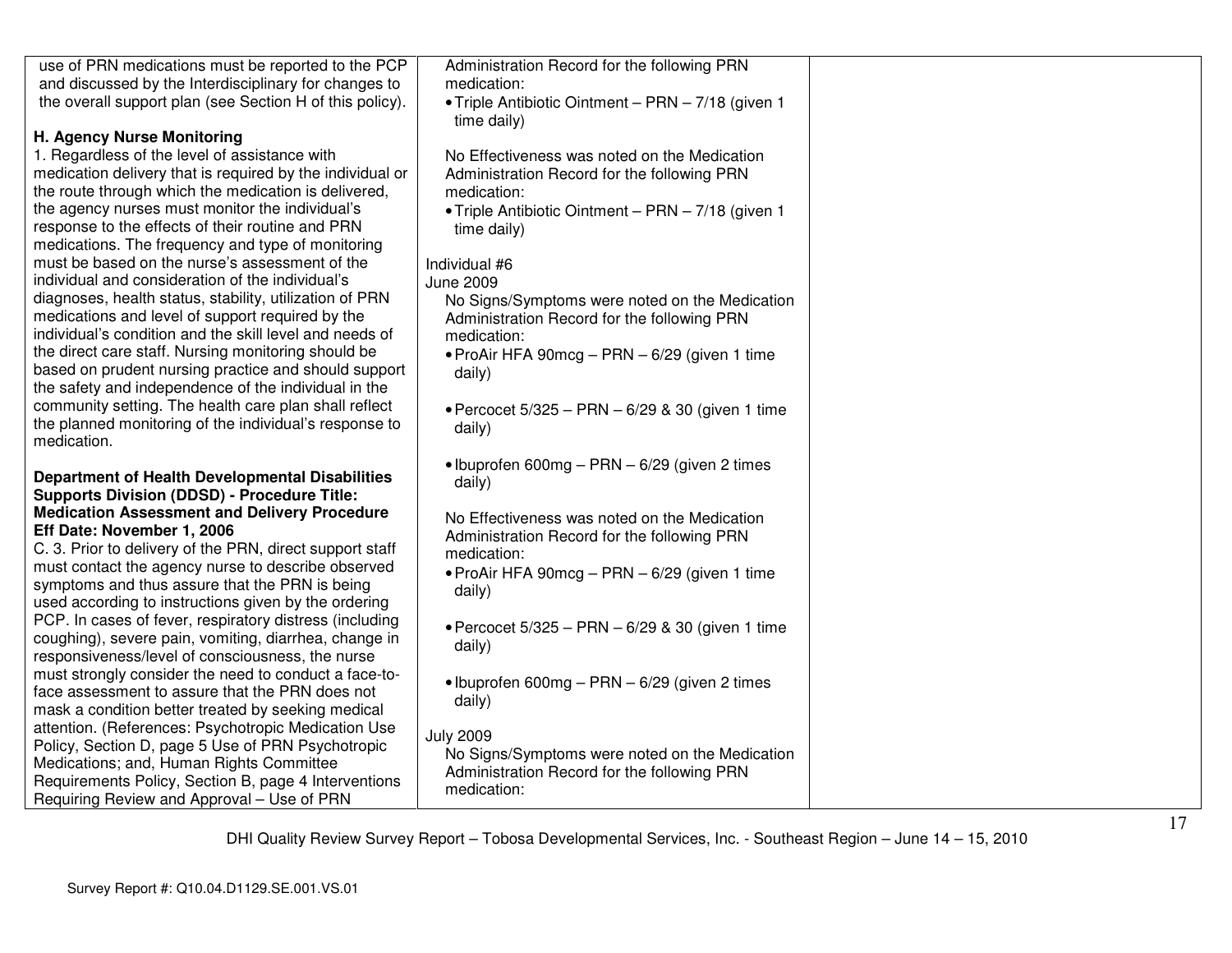| Medications).                                          | • Ibuprofen 600mg – PRN – $7/1$ & 5 (given 1 time    |  |
|--------------------------------------------------------|------------------------------------------------------|--|
|                                                        | daily)                                               |  |
| a. Document conversation with nurse including all      |                                                      |  |
| reported signs and symptoms, advice given and          | No Effectiveness was noted on the Medication         |  |
| action taken by staff.                                 | Administration Record for the following PRN          |  |
|                                                        | medication:                                          |  |
| 4. Document on the MAR each time a PRN                 | • Ibuprofen 600mg – PRN – $7/1$ & 5 (given 1 time    |  |
| medication is used and describe its effect on the      | daily)                                               |  |
| individual (e.g., temperature down, vomiting lessened, |                                                      |  |
| anxiety increased, the condition is the same,          | August 2009                                          |  |
| improved, or worsened, etc.).                          | No Signs/Symptoms were noted on the Medication       |  |
|                                                        | Administration Record for the following PRN          |  |
|                                                        | medication:                                          |  |
|                                                        | • Ibuprofen 200mg – PRN – 8/7 (given 1 time daily)   |  |
|                                                        | No Effectiveness was noted on the Medication         |  |
|                                                        | Administration Record for the following PRN          |  |
|                                                        | medication:                                          |  |
|                                                        | • Ibuprofen 200mg – PRN – $8/7$ (given 1 time daily) |  |
|                                                        |                                                      |  |
|                                                        | Individual #8                                        |  |
|                                                        | <b>July 2009</b>                                     |  |
|                                                        | No Effectiveness was noted on the Medication         |  |
|                                                        | Administration Record for the following PRN          |  |
|                                                        | medication:                                          |  |
|                                                        | • Maalox 30ml - PRN - 7/17, 19 & 21 (given 1 time    |  |
|                                                        | daily)                                               |  |
|                                                        | Individual #10                                       |  |
|                                                        | May 2009                                             |  |
|                                                        | No Signs/Symptoms were noted on the Medication       |  |
|                                                        | Administration Record for the following PRN          |  |
|                                                        | medication:                                          |  |
|                                                        | • Lorazepam 1mg - PRN - 5/23 (given 1 time           |  |
|                                                        | daily)                                               |  |
|                                                        |                                                      |  |
|                                                        | No Effectiveness was noted on the Medication         |  |
|                                                        | Administration Record for the following PRN          |  |
|                                                        | medication:                                          |  |
|                                                        | • Lorazepam 1mg – PRN – 5/23 (given 1 time daily)    |  |
|                                                        |                                                      |  |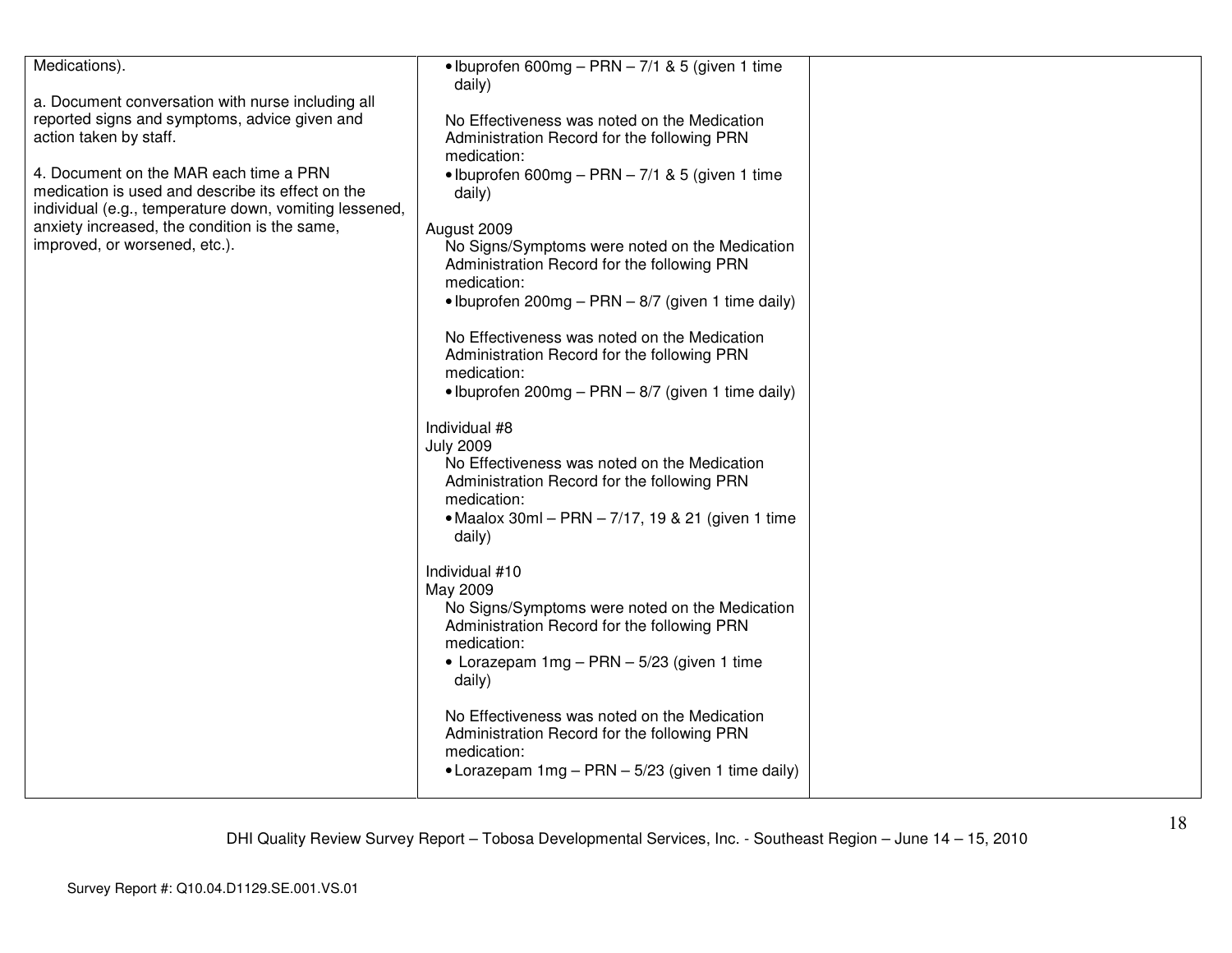| <b>June 2009</b><br>No Signs/Symptoms were noted on the Medication<br>Administration Record for the following PRN<br>medication:<br>• Lorazepam $1mg - PRN - 6/26$ & 28 (given 1 time<br>daily)                                     |  |
|-------------------------------------------------------------------------------------------------------------------------------------------------------------------------------------------------------------------------------------|--|
| No Effectiveness was noted on the Medication<br>Administration Record for the following PRN<br>medication:<br>• Lorazepam 1mg - PRN - 6/26 & 28 (given 1 time<br>daily)                                                             |  |
| <b>July 2009</b><br>No Signs/Symptoms were noted on the Medication<br>Administration Record for the following PRN<br>medication:<br>• Hydrocortisone Cream 1% - PRN - 7/3 (given 2)<br>times daily) & 7/4 & 5 (given 3 times daily) |  |
| No Effectiveness was noted on the Medication<br>Administration Record for the following PRN<br>medication:<br>• Hydrocortisone Cream 1% - PRN - 7/3 (given 2)<br>times daily) & 7/4 & 5 (given 3 times daily)                       |  |
| Individual #11<br>May 2009<br>No Signs/Symptoms were noted on the Medication<br>Administration Record for the following PRN<br>medication:<br>• Maalox 30ml - PRN - 5/21 (given 1 time daily)                                       |  |
| No Effectiveness was noted on the Medication<br>Administration Record for the following PRN<br>medication:<br>• Maalox 30ml – PRN – 5/21 (given 1 time daily)                                                                       |  |
| <b>July 2009</b><br>No Signs/Symptoms were noted on the Medication<br>Administration Record for the following PRN                                                                                                                   |  |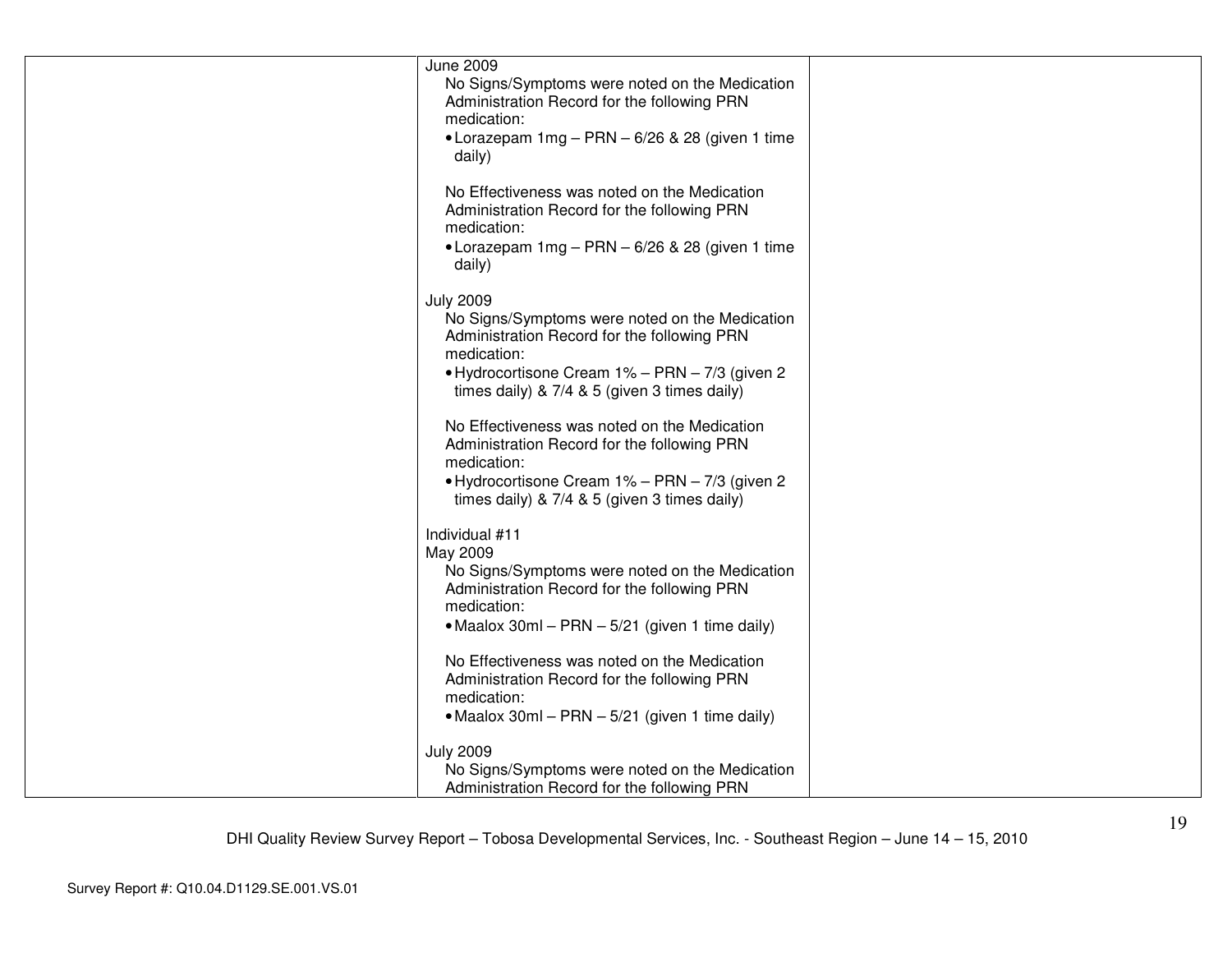| medication:<br>• Diphenhydramine 25mg - PRN - 7/17 (given 1<br>time daily)                                                                                                                                                                                                                                                                                                  |  |
|-----------------------------------------------------------------------------------------------------------------------------------------------------------------------------------------------------------------------------------------------------------------------------------------------------------------------------------------------------------------------------|--|
| • Ibuprofen 200mg - PRN - 7/18 (given 1 time<br>daily)                                                                                                                                                                                                                                                                                                                      |  |
| No Effectiveness was noted on the Medication<br>Administration Record for the following PRN<br>medication:<br>• Diphenhydramine 25mg - PRN - 7/17 (given 1<br>time daily)                                                                                                                                                                                                   |  |
| · Ibuprofen 200mg - PRN - 7/18 (given 1 time<br>daily)                                                                                                                                                                                                                                                                                                                      |  |
| Individual #12<br>June 2009<br>No Signs/Symptoms were noted on the Medication<br>Administration Record for the following PRN<br>medication:<br>. Phenergan 25mg - PRN - 6/13 (given 1 time<br>daily)<br>No Effectiveness was noted on the Medication<br>Administration Record for the following PRN<br>medication:<br>• Phenergan 25mg - PRN - 6/13 (given 1 time<br>daily) |  |
|                                                                                                                                                                                                                                                                                                                                                                             |  |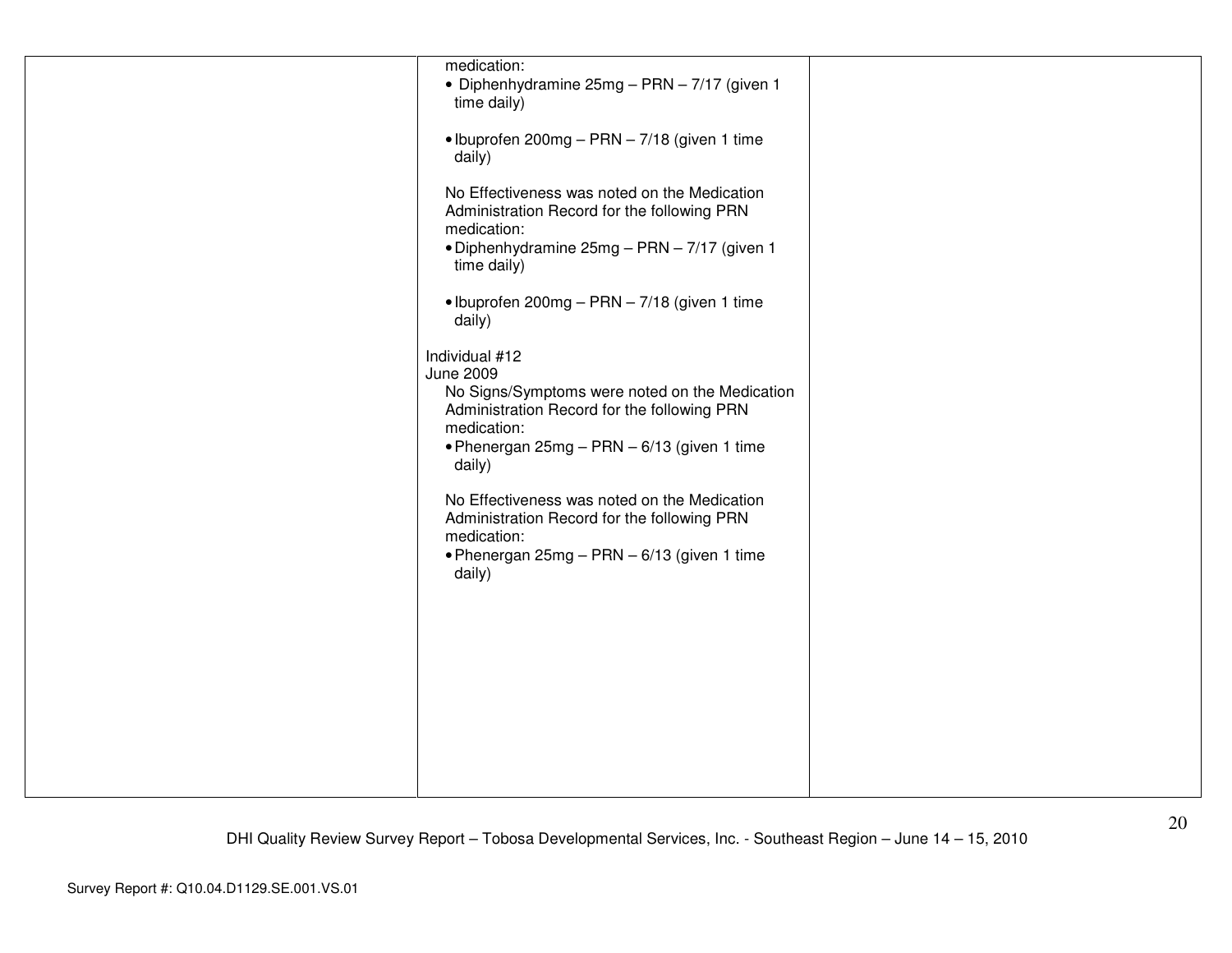| Tag # 1A11 (CoP) Transportation Training                                                                                                                                                                                                                                                                                                                                                                                                                                                                                                                                                                                                                                                                                                                                                                                                                                                                                                                                                                                                                                                                                                                                                                  | <b>Scope and Severity Rating: D</b>                                                                                                                                                                                                                                                                                        | <b>Scope and Severity Rating: N/A</b> |
|-----------------------------------------------------------------------------------------------------------------------------------------------------------------------------------------------------------------------------------------------------------------------------------------------------------------------------------------------------------------------------------------------------------------------------------------------------------------------------------------------------------------------------------------------------------------------------------------------------------------------------------------------------------------------------------------------------------------------------------------------------------------------------------------------------------------------------------------------------------------------------------------------------------------------------------------------------------------------------------------------------------------------------------------------------------------------------------------------------------------------------------------------------------------------------------------------------------|----------------------------------------------------------------------------------------------------------------------------------------------------------------------------------------------------------------------------------------------------------------------------------------------------------------------------|---------------------------------------|
| Developmental Disabilities (DD) Waiver Service<br>Standards effective 4/1/2007<br><b>CHAPTER 1 II. PROVIDER AGENCY</b><br><b>REQUIREMENTS:</b> The objective of these standards<br>is to establish Provider Agency policy, procedure and<br>reporting requirements for DD Medicaid Waiver<br>program. These requirements apply to all such<br>Provider Agency staff, whether directly employed or<br>subcontracting with the Provider Agency. Additional<br>Provider Agency requirements and personnel<br>qualifications may be applicable for specific service<br>standards.<br>G. Transportation:                                                                                                                                                                                                                                                                                                                                                                                                                                                                                                                                                                                                       | Based on record review, the Agency failed to provide<br>staff training regarding the safe operation of the<br>vehicle, assisting passengers and safe lifting<br>procedures for 1 of 114 Direct Service Personnel.<br>No documented evidence was found of the following<br>required training:<br>• Transportation (DSP #73) | Complete                              |
| <b>Department of Health (DOH)</b><br><b>Developmental Disabilities Supports Division</b><br>(DDSD) Policy - Training Requirements for Direct<br>Service Agency Staff Policy Eff Date: March 1, 2007<br>II. POLICY STATEMENTS: - I. Staff providing direct<br>services shall complete safety training within the first<br>thirty (30) days of employment and before working<br>alone with an individual receiving services. The<br>training shall address at least the following:<br>1. Operating a fire extinguisher<br>2. Proper lifting procedures<br>3. General vehicle safety precautions (e.g., pre-trip<br>inspection, removing keys from the ignition when not<br>in the driver's seat)<br>4. Assisting passengers with cognitive and/or<br>physical impairments (e.g., general guidelines for<br>supporting individuals who may be unaware of safety<br>issues involving traffic or those who require physical<br>assistance to enter/exit a vehicle)<br>5. Operating wheelchair lifts (if applicable to the<br>staff's role)<br>6. Wheelchair tie-down procedures (if applicable to<br>the staff's role)<br>7. Emergency and evacuation procedures (e.g.,<br>roadside emergency, fire emergency) |                                                                                                                                                                                                                                                                                                                            |                                       |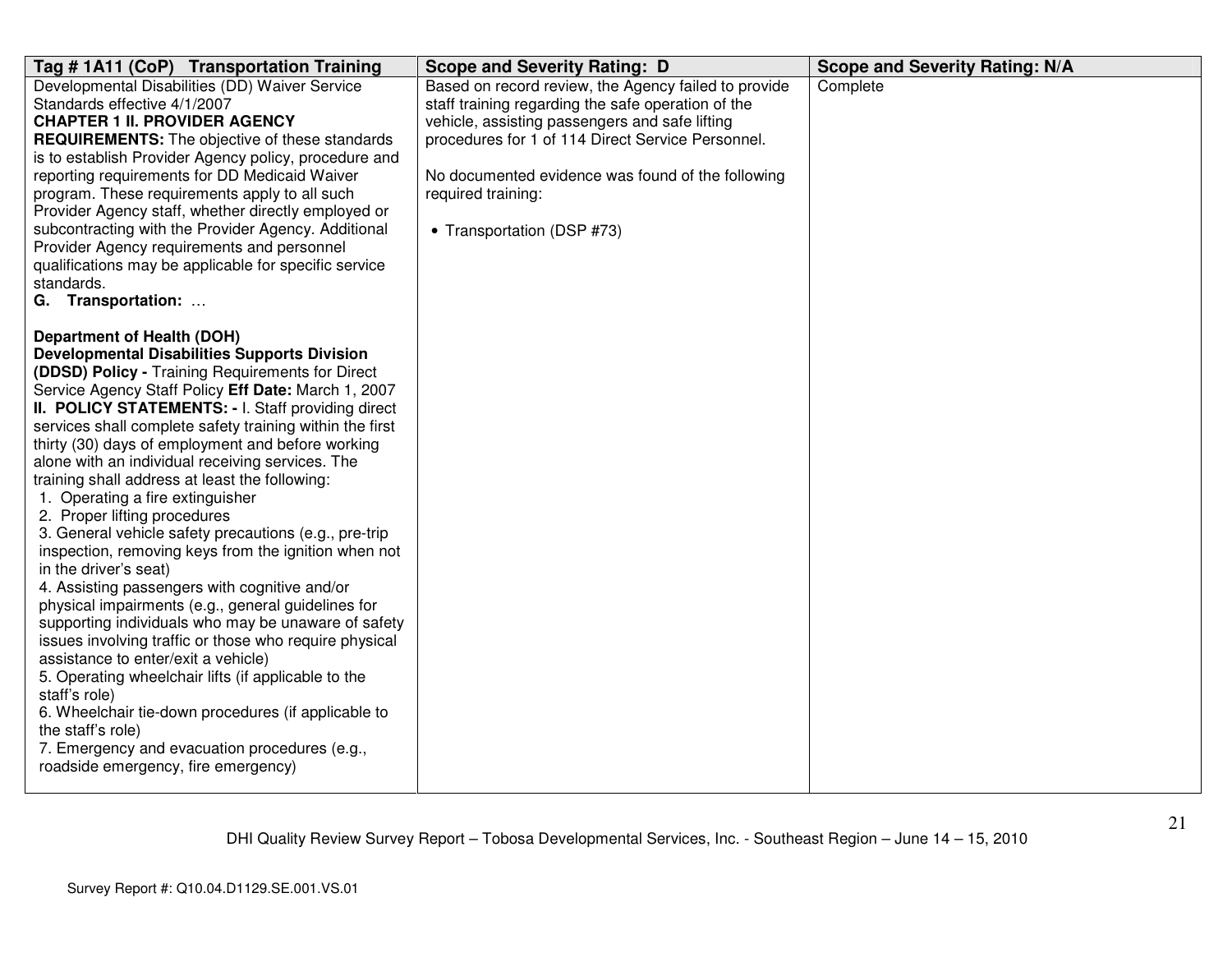| Tag #1A20 DSP Training Documents                                                 | <b>Scope and Severity Rating: E</b>                   | <b>Scope and Severity Rating: N/A</b> |
|----------------------------------------------------------------------------------|-------------------------------------------------------|---------------------------------------|
| Developmental Disabilities (DD) Waiver Service                                   | Based on record review, the Agency failed to ensure   | Complete                              |
| Standards effective 4/1/2007                                                     | that Orientation and Training requirements were met   |                                       |
| <b>CHAPTER 1 IV. GENERAL REQUIREMENTS FOR</b>                                    | for 25 of 114 Direct Service Personnel.               |                                       |
| <b>PROVIDER AGENCY SERVICE PERSONNEL: The</b>                                    |                                                       |                                       |
| objective of this section is to establish personnel                              | Review of Direct Service Personnel training records   |                                       |
| standards for DD Medicaid Waiver Provider Agencies                               | found no evidence of the following required           |                                       |
| for the following services: Community Living Supports,                           | DOH/DDSD trainings and certification being            |                                       |
| Community Inclusion Services, Respite, Substitute                                | completed:                                            |                                       |
| Care and Personal Support Companion Services.                                    |                                                       |                                       |
| These standards apply to all personnel who provide                               | • Pre- Service (DSP #75, 77, 78 & 80)                 |                                       |
| services, whether directly employed or subcontracting                            |                                                       |                                       |
| with the Provider Agency. Additional personnel                                   | • Basic Health/Orientation (DSP #69 & 77)             |                                       |
| requirements and qualifications may be applicable for                            |                                                       |                                       |
| specific service standards.                                                      | • Person-Centered Planning (1-Day) (DSP #112 &        |                                       |
| C. Orientation and Training Requirements:                                        | 126)                                                  |                                       |
| Orientation and training for direct support staff and his                        |                                                       |                                       |
| or her supervisors shall comply with the DDSD/DOH                                | • First Aid (DSP #68, 89, 91, 95, 111, 112, 113, 126, |                                       |
| Policy Governing the Training Requirements for Direct                            | 140, 142, 143 & 148)                                  |                                       |
| Support Staff and Internal Service Coordinators                                  |                                                       |                                       |
| Serving Individuals with Developmental Disabilities to<br>include the following: | • CPR (DSP #68, 93. 94, 98, 105, 125, 126 & 148)      |                                       |
| Each new employee shall receive appropriate                                      |                                                       |                                       |
| (1)<br>orientation, including but not limited to, all policies                   | • Assisting With Medications (DSP#105 & 118)          |                                       |
| relating to fire prevention, accident prevention,                                |                                                       |                                       |
| incident management and reporting, and                                           | • Level 1 Health (DSP #112)                           |                                       |
| emergency procedures; and                                                        |                                                       |                                       |
| Individual-specific training for each individual<br>(2)                          | • Teaching & Support Strategies (DSP #48)             |                                       |
| under his or her direct care, as described in the                                |                                                       |                                       |
| individual service plan, prior to working alone with                             | • Positive Behavior Supports Strategies (DSP #149)    |                                       |
| the individual.                                                                  |                                                       |                                       |
|                                                                                  |                                                       |                                       |
| Department of Health (DOH)                                                       |                                                       |                                       |
| <b>Developmental Disabilities Supports Division</b>                              |                                                       |                                       |
| (DDSD) Policy - Policy Title: Training                                           |                                                       |                                       |
| <b>Requirements for Direct Service Agency Staff</b>                              |                                                       |                                       |
| Policy - Eff. March 1, 2007                                                      |                                                       |                                       |
| <b>II. POLICY STATEMENTS:</b>                                                    |                                                       |                                       |
| A. Individuals shall receive services from                                       |                                                       |                                       |
| competent and qualified staff                                                    |                                                       |                                       |
| В.                                                                               |                                                       |                                       |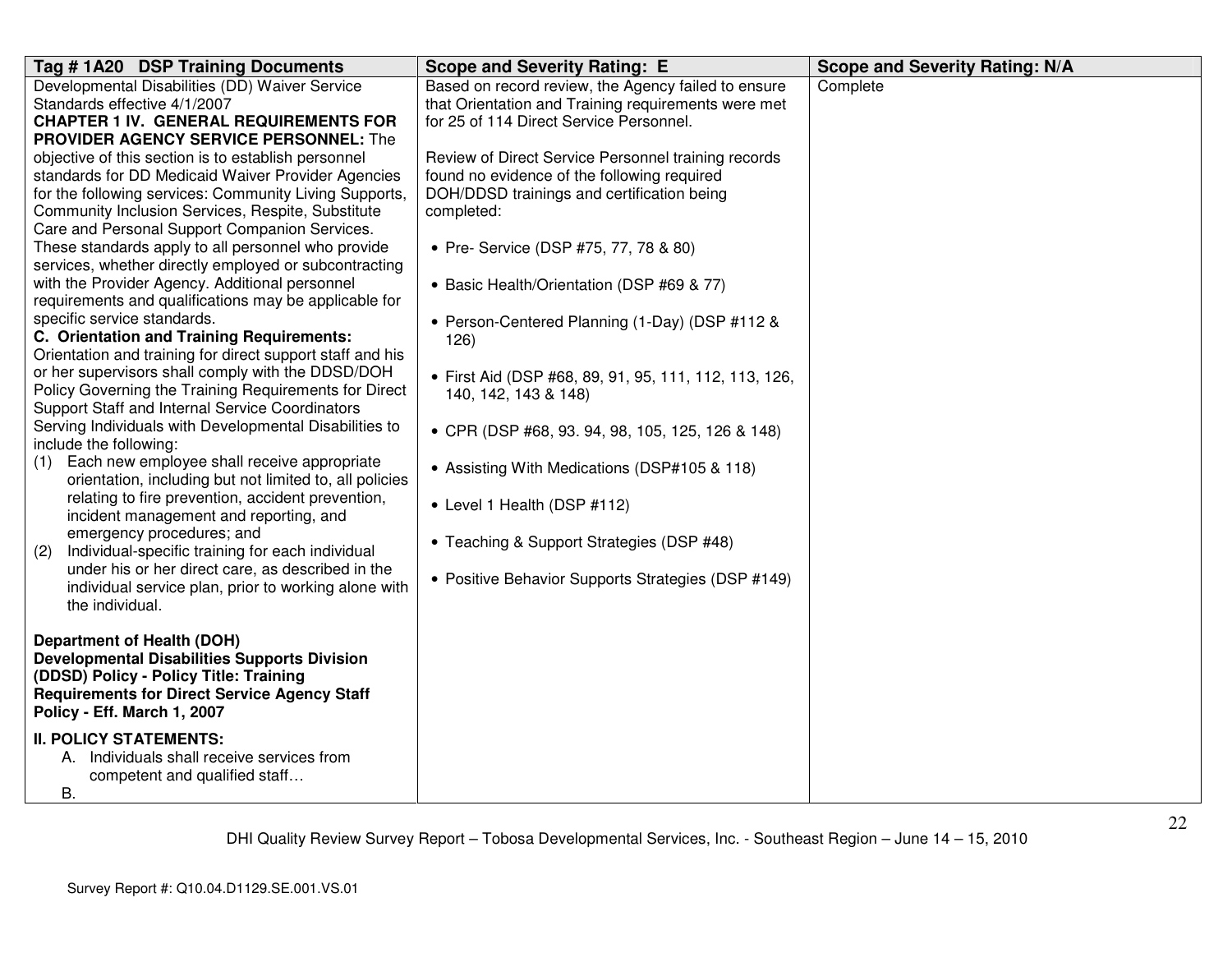| Tag # 1A22 Staff Competence                                                                                  | <b>Scope and Severity Rating: E</b>                                                                        | <b>Scope and Severity Rating: N/A</b> |
|--------------------------------------------------------------------------------------------------------------|------------------------------------------------------------------------------------------------------------|---------------------------------------|
| Developmental Disabilities (DD) Waiver Service<br>Standards effective 4/1/2007                               | Based on interview, the Agency failed to ensure that<br>training competencies were met for 3 of 15 Direct  | Complete                              |
| <b>CHAPTER 1 IV. GENERAL REQUIREMENTS FOR</b>                                                                | Service Personnel.                                                                                         |                                       |
| <b>PROVIDER AGENCY SERVICE PERSONNEL:</b> The                                                                |                                                                                                            |                                       |
| objective of this section is to establish personnel                                                          | When DSP were asked if they received training on                                                           |                                       |
| standards for DD Medicaid Waiver Provider Agencies<br>for the following services: Community Living Supports, | the Individual's Positive Behavioral Supports Plan<br>and what the plan covered, the following was         |                                       |
| Community Inclusion Services, Respite, Substitute                                                            | reported:                                                                                                  |                                       |
| Care and Personal Support Companion Services.                                                                |                                                                                                            |                                       |
| These standards apply to all personnel who provide                                                           | • DSP #90 stated, "No." According to the Individual                                                        |                                       |
| services, whether directly employed or subcontracting<br>with the Provider Agency. Additional personnel      | Specific Training Section of the ISP, the Individual<br>requires a Positive Behavioral Supports Plan.      |                                       |
| requirements and qualifications may be applicable for                                                        | (Individual #1)                                                                                            |                                       |
| specific service standards.                                                                                  |                                                                                                            |                                       |
| F. Qualifications for Direct Service Personnel: The<br>following employment qualifications and competency    | When DSP were asked if they received training on<br>the Individual's Speech Therapy Plan and what the      |                                       |
| requirements are applicable to all Direct Service                                                            | plan covered, the following was reported:                                                                  |                                       |
| Personnel employed by a Provider Agency:                                                                     |                                                                                                            |                                       |
| Direct service personnel shall be eighteen (18)                                                              | • DSP #147 stated, "No." According to the Individual                                                       |                                       |
| (1)<br>years or older. Exception: Adult Habilitation can                                                     | Specific Training Section of the ISP, the Individual<br>requires a Speech Therapy Plan. (Individual #2)    |                                       |
| employ direct care personnel under the age of                                                                |                                                                                                            |                                       |
| eighteen 18 years, but the employee shall work                                                               | When DSP were asked if they received training on                                                           |                                       |
| directly under a supervisor, who is physically<br>present at all times;                                      | the Individual's Occupational Therapy Plan and<br>what the plan covered, the following was reported:       |                                       |
|                                                                                                              |                                                                                                            |                                       |
| Direct service personnel shall have the ability to<br>(2)                                                    | • DSP #147 stated, "No." According to the Individual                                                       |                                       |
| read and carry out the requirements in an ISP;                                                               | Specific Training Section of the ISP, the Individual<br>requires an Occupational Therapy Plan. (Individual |                                       |
| Direct service personnel shall be available to<br>(3)                                                        | #1)                                                                                                        |                                       |
| communicate in the language that is functionally                                                             |                                                                                                            |                                       |
| required by the individual or in the use of any<br>specific augmentative communication system                | • DSP #147 stated, "No." According to the Individual                                                       |                                       |
| utilized by the individual;                                                                                  | Specific Training Section of the ISP, the Individual<br>requires an Occupational Therapy Plan. (Individual |                                       |
|                                                                                                              | #2)                                                                                                        |                                       |
| Direct service personnel shall meet the<br>(4)<br>qualifications specified by DDSD in the Policy             |                                                                                                            |                                       |
| Governing the Training Requirements for Direct                                                               | When DSP were asked if they received training on<br>the Individual's Physical Therapy Plan and what        |                                       |
| Support Staff and Internal Service Coordinators,                                                             | the plan covered, the following was reported:                                                              |                                       |
| Serving Individuals with Developmental                                                                       |                                                                                                            |                                       |
| Disabilities; and                                                                                            |                                                                                                            |                                       |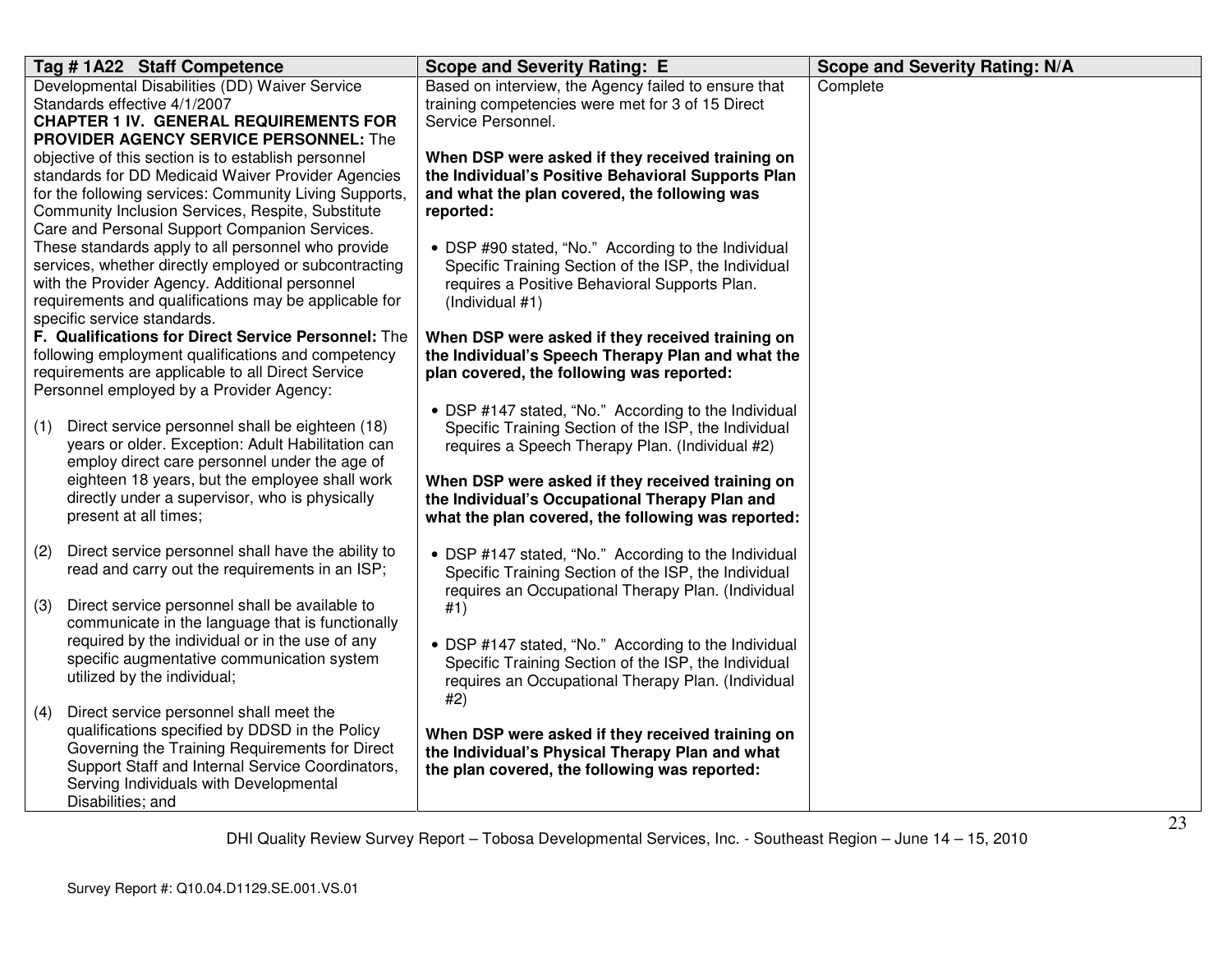| Direct service Provider Agencies of Respite<br>(5)<br>Services, Substitute Care, Personal Support<br>Services, Nutritional Counseling, Therapists and<br>Nursing shall demonstrate basic knowledge of<br>developmental disabilities and have training or<br>demonstrable qualifications related to the role he<br>or she is performing and complete individual<br>specific training as required in the ISP for each<br>individual he or she support.<br>Report required personnel training status to the<br>(6)<br>DDSD Statewide Training Database as specified<br>in DDSD policies as related to training<br>requirements as follows:<br>(a) Initial comprehensive personnel status report<br>(name, date of hire, Social Security number<br>category) on all required personnel to be<br>submitted to DDSD Statewide Training<br>Database within the first ninety (90) calendar<br>days of providing services;<br>(b) Staff who do not wish to use his or her Social<br>Security Number may request an alternative<br>tracking number; and<br>(c) Quarterly personnel update reports sent to<br>DDSD Statewide Training Database to reflect<br>new hires, terminations, inter-provider Agency<br>position changes, and name changes. | • DSP #147 stated, "No." According to the Individual<br>Specific Training Section of the ISP, the Individual<br>requires a Physical Therapy Plan. (Individual #1)<br>When DSP were asked if the Individual had any<br>food or medication allergies, the following was<br>reported:<br>• DSP #63 stated, "No." As according to the<br>Individual Specific Training section of the ISP the<br>individual has an allergy to Pediazole (Individual<br>#3) |  |
|-----------------------------------------------------------------------------------------------------------------------------------------------------------------------------------------------------------------------------------------------------------------------------------------------------------------------------------------------------------------------------------------------------------------------------------------------------------------------------------------------------------------------------------------------------------------------------------------------------------------------------------------------------------------------------------------------------------------------------------------------------------------------------------------------------------------------------------------------------------------------------------------------------------------------------------------------------------------------------------------------------------------------------------------------------------------------------------------------------------------------------------------------------------------------------------------------------------------------------------------|-------------------------------------------------------------------------------------------------------------------------------------------------------------------------------------------------------------------------------------------------------------------------------------------------------------------------------------------------------------------------------------------------------------------------------------------------------|--|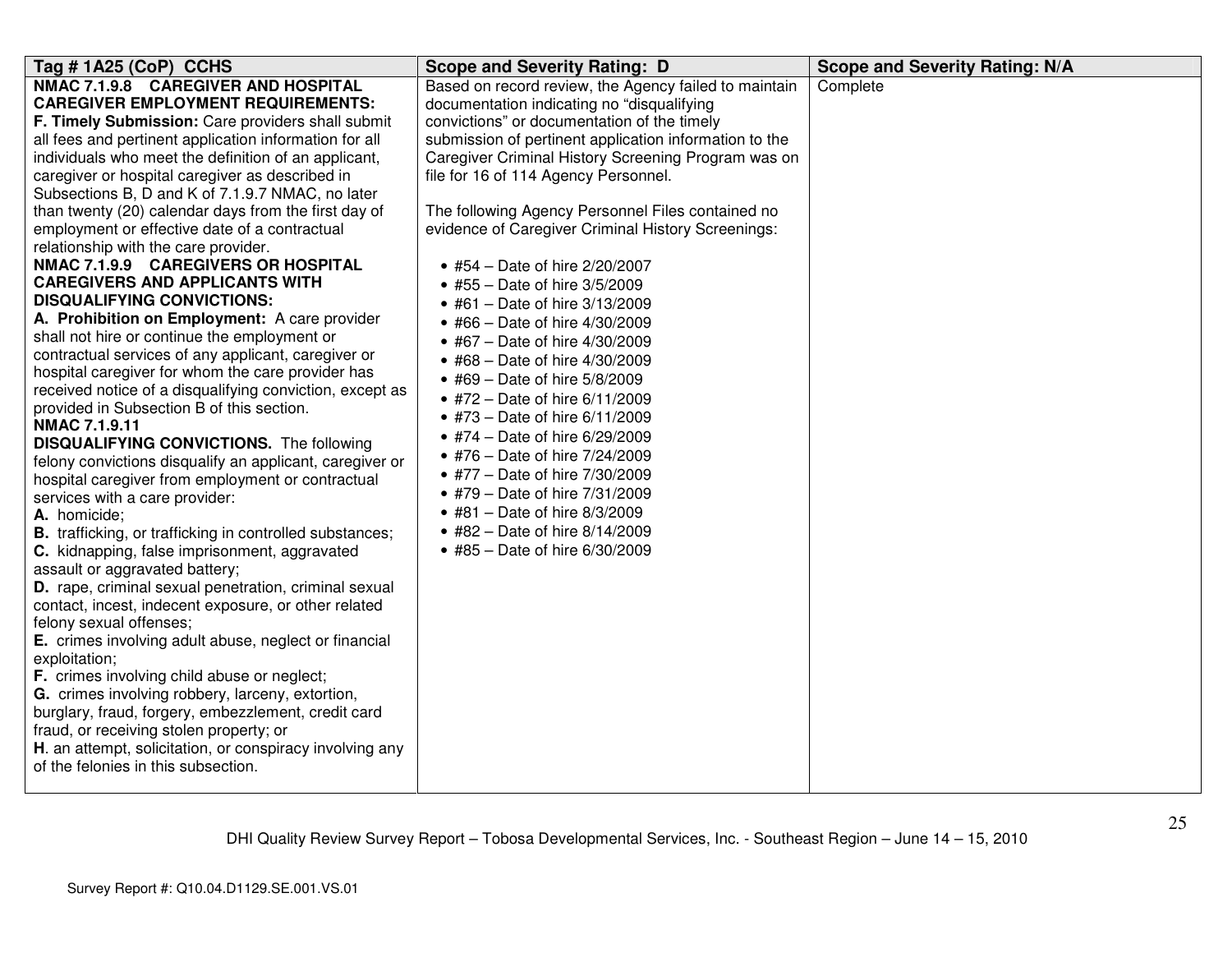| Tag # 1A26 (CoP) COR / EAR                                                                                 | <b>Scope and Severity Rating: D</b>                   | <b>Scope and Severity Rating: N/A</b> |
|------------------------------------------------------------------------------------------------------------|-------------------------------------------------------|---------------------------------------|
| NMAC 7.1.12.8                                                                                              | Based on record review, the Agency failed to maintain | Complete                              |
| <b>REGISTRY ESTABLISHED; PROVIDER INQUIRY</b>                                                              | documentation in the employee's personnel records     |                                       |
| <b>REQUIRED:</b> Upon the effective date of this rule, the                                                 | that evidenced inquiry to the Employee Abuse          |                                       |
| department has established and maintains an                                                                | Registry prior to employment for 6 of 114 Agency      |                                       |
| accurate and complete electronic registry that                                                             | Personnel.                                            |                                       |
| contains the name, date of birth, address, social                                                          |                                                       |                                       |
| security number, and other appropriate identifying                                                         | The following Agency Personnel records contained      |                                       |
| information of all persons who, while employed by a                                                        | evidence that indicated the Employee Abuse Registry   |                                       |
| provider, have been determined by the department, as                                                       | was completed after hire:                             |                                       |
| a result of an investigation of a complaint, to have                                                       |                                                       |                                       |
| engaged in a substantiated registry-referred incident                                                      | • #61 - Date of hire $3/13/2009$                      |                                       |
| of abuse, neglect or exploitation of a person receiving                                                    | • #69 - Date of hire 5/8/2009                         |                                       |
| care or services from a provider. Additions and                                                            | • #71 - Date of hire 3/18/2009                        |                                       |
| updates to the registry shall be posted no later than                                                      | • #74 - Date of hire 6/29/2009                        |                                       |
| two (2) business days following receipt. Only                                                              | • #75 - Date of hire 7/23/2009                        |                                       |
| department staff designated by the custodian may                                                           | • #151 - Date of hire 6/5/2008                        |                                       |
| access, maintain and update the data in the registry.                                                      |                                                       |                                       |
| A. Provider requirement to inquire of registry. A                                                          |                                                       |                                       |
| provider, prior to employing or contracting with an                                                        |                                                       |                                       |
| employee, shall inquire of the registry whether the                                                        |                                                       |                                       |
| individual under consideration for employment or                                                           |                                                       |                                       |
| contracting is listed on the registry.                                                                     |                                                       |                                       |
| B. Prohibited employment. A provider may not                                                               |                                                       |                                       |
| employ or contract with an individual to be an                                                             |                                                       |                                       |
| employee if the individual is listed on the registry as                                                    |                                                       |                                       |
| having a substantiated registry-referred incident of                                                       |                                                       |                                       |
| abuse, neglect or exploitation of a person receiving                                                       |                                                       |                                       |
| care or services from a provider.                                                                          |                                                       |                                       |
| D. Documentation of inquiry to registry. The                                                               |                                                       |                                       |
| provider shall maintain documentation in the                                                               |                                                       |                                       |
| employee's personnel or employment records that<br>evidences the fact that the provider made an inquiry to |                                                       |                                       |
| the registry concerning that employee prior to                                                             |                                                       |                                       |
| employment. Such documentation must include                                                                |                                                       |                                       |
| evidence, based on the response to such inquiry                                                            |                                                       |                                       |
| received from the custodian by the provider, that the                                                      |                                                       |                                       |
| employee was not listed on the registry as having a                                                        |                                                       |                                       |
| substantiated registry-referred incident of abuse,                                                         |                                                       |                                       |
| neglect or exploitation                                                                                    |                                                       |                                       |
|                                                                                                            |                                                       |                                       |
|                                                                                                            |                                                       |                                       |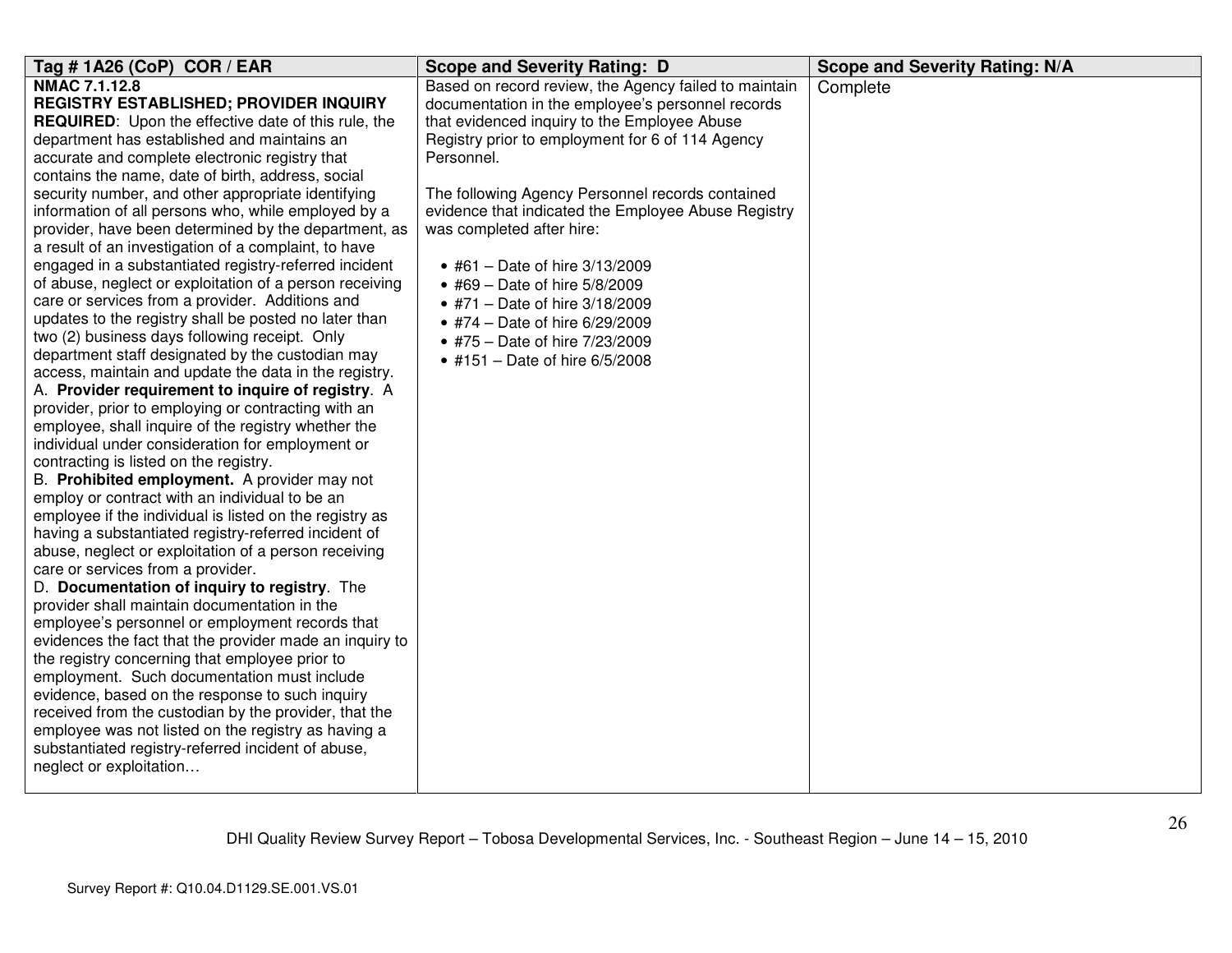| Tag # 1A28 (CoP) Incident Mgt. System -<br><b>Personnel Training</b>                                                                                                                                                                                                                                                                                                                                                                                                                                                                                                                                                                                                                                                                                                                                                                                                                                                                                                                                                                                                                                                                                                                                                                                                                                                                                                                                                                                                                                                                                                                                     | <b>Scope &amp; Severity Rating: E</b>                                                                                                                                                                                                                                                                                                                                                                                                                                                                                                                                                                                                                                                                                                                                                                                         | <b>Scope and Severity Rating: N/A</b> |
|----------------------------------------------------------------------------------------------------------------------------------------------------------------------------------------------------------------------------------------------------------------------------------------------------------------------------------------------------------------------------------------------------------------------------------------------------------------------------------------------------------------------------------------------------------------------------------------------------------------------------------------------------------------------------------------------------------------------------------------------------------------------------------------------------------------------------------------------------------------------------------------------------------------------------------------------------------------------------------------------------------------------------------------------------------------------------------------------------------------------------------------------------------------------------------------------------------------------------------------------------------------------------------------------------------------------------------------------------------------------------------------------------------------------------------------------------------------------------------------------------------------------------------------------------------------------------------------------------------|-------------------------------------------------------------------------------------------------------------------------------------------------------------------------------------------------------------------------------------------------------------------------------------------------------------------------------------------------------------------------------------------------------------------------------------------------------------------------------------------------------------------------------------------------------------------------------------------------------------------------------------------------------------------------------------------------------------------------------------------------------------------------------------------------------------------------------|---------------------------------------|
| NMAC 7.1.13.10 INCIDENT MANAGEMENT<br><b>SYSTEM REQUIREMENTS:</b><br>A. General: All licensed health care facilities and<br>community based service providers shall establish<br>and maintain an incident management system, which<br>emphasizes the principles of prevention and staff<br>involvement. The licensed health care facility or<br>community based service provider shall ensure that<br>the incident management system policies and<br>procedures requires all employees to be competently<br>trained to respond to, report, and document incidents<br>in a timely and accurate manner.<br>D. Training Documentation: All licensed health care<br>facilities and community based service providers shall<br>prepare training documentation for each employee to<br>include a signed statement indicating the date, time,<br>and place they received their incident management<br>reporting instruction. The licensed health care facility<br>and community based service provider shall maintain<br>documentation of an employee's training for a period<br>of at least twelve (12) months, or six (6) months after<br>termination of an employee's employment. Training<br>curricula shall be kept on the provider premises and<br>made available on request by the department.<br>Training documentation shall be made available<br>immediately upon a division representative's request.<br>Failure to provide employee training documentation<br>shall subject the licensed health care facility or<br>community based service provider to the penalties<br>provided for in this rule. | Based on record review and interview, the Agency<br>failed to provide documentation verifying completion<br>of Incident Management Training for 19 of 114<br>Agency Personnel.<br>• Incident Management Training (Abuse, Neglect &<br>Misappropriation of Consumers' Property) (#77, 78,<br>79, 80, 87, 89, 91, 92, 93, 99, 103, 104, 109, 112,<br>116, 123 & 142)<br>When DSP were asked what two State Agencies must<br>be contacted when there is suspected Abuse, Neglect<br>& Misappropriation of Consumers' Property, the<br>following was reported:<br>• DSP #47 stated, "DOH." DSP #47 did not state,<br>Adult Protective Service.<br>• DSP #40 stated, "Department of Health." DSP #40<br>did not state, Adult Protective Service.<br>• DSP #103 stated, "DOH." DSP #103 did not state,<br>Adult Protective Service. | Complete                              |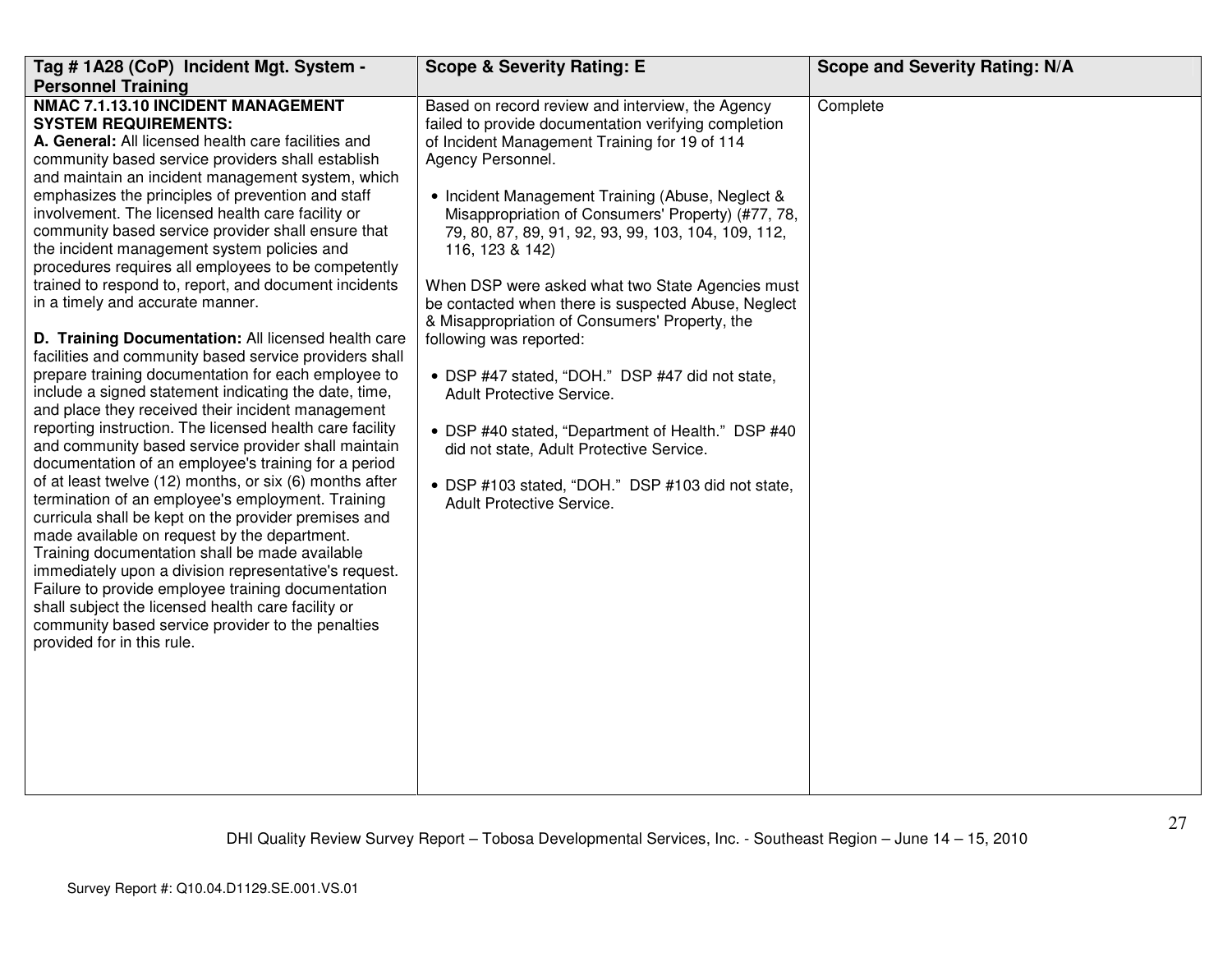| Tag # 1A28 (CoP) Incident Mgt. System -<br><b>Parent/Guardian Training</b>                                                                                                                                                                                                                                                                                                                                                                                                                                                                                                                                                                                                                                                                                                                                                                                                                                                                                   | <b>Scope &amp; Severity Rating: F</b>                                                                                                                                                                                                                                                                                                                                                                                                                                                                                                     | <b>Scope and Severity Rating: N/A</b> |
|--------------------------------------------------------------------------------------------------------------------------------------------------------------------------------------------------------------------------------------------------------------------------------------------------------------------------------------------------------------------------------------------------------------------------------------------------------------------------------------------------------------------------------------------------------------------------------------------------------------------------------------------------------------------------------------------------------------------------------------------------------------------------------------------------------------------------------------------------------------------------------------------------------------------------------------------------------------|-------------------------------------------------------------------------------------------------------------------------------------------------------------------------------------------------------------------------------------------------------------------------------------------------------------------------------------------------------------------------------------------------------------------------------------------------------------------------------------------------------------------------------------------|---------------------------------------|
| NMAC 7.1.13.10 INCIDENT MANAGEMENT<br><b>SYSTEM REQUIREMENTS:</b><br>A. General: All licensed health care facilities and<br>community based service providers shall establish<br>and maintain an incident management system, which<br>emphasizes the principles of prevention and staff<br>involvement. The licensed health care facility or<br>community based service provider shall ensure that<br>the incident management system policies and<br>procedures requires all employees to be competently<br>trained to respond to, report, and document incidents<br>in a timely and accurate manner.                                                                                                                                                                                                                                                                                                                                                        | Based on record review, the Agency failed to provide<br>documentation indicating consumer, family members,<br>or legal guardians had received an orientation packet<br>including incident management system policies and<br>procedural information concerning the reporting of<br>Abuse, Neglect and Misappropriation of Consumers'<br>Property, for 12 of 14 individuals.<br>• Parent/Guardian Incident Management Training<br>(Abuse, Neglect & Misappropriation of Consumers'<br>Property) (#1, 2, 3, 4, 6, 7, 9, 10, 11, 12, 13 & 14) | Complete                              |
| E. Consumer and Guardian Orientation Packet:<br>Consumers, family members and legal guardians shall<br>be made aware of and have available immediate<br>accessibility to the licensed health care facility and<br>community based service provider incident reporting<br>processes. The licensed health care facility and<br>community based service provider shall provide<br>consumers, family members or legal guardians an<br>orientation packet to include incident management<br>systems policies and procedural information<br>concerning the reporting of abuse, neglect or<br>misappropriation. The licensed health care facility<br>and community based service provider shall include a<br>signed statement indicating the date, time, and place<br>they received their orientation packet to be contained<br>in the consumer's file. The appropriate consumer,<br>family member or legal guardian shall sign this at the<br>time of orientation. |                                                                                                                                                                                                                                                                                                                                                                                                                                                                                                                                           |                                       |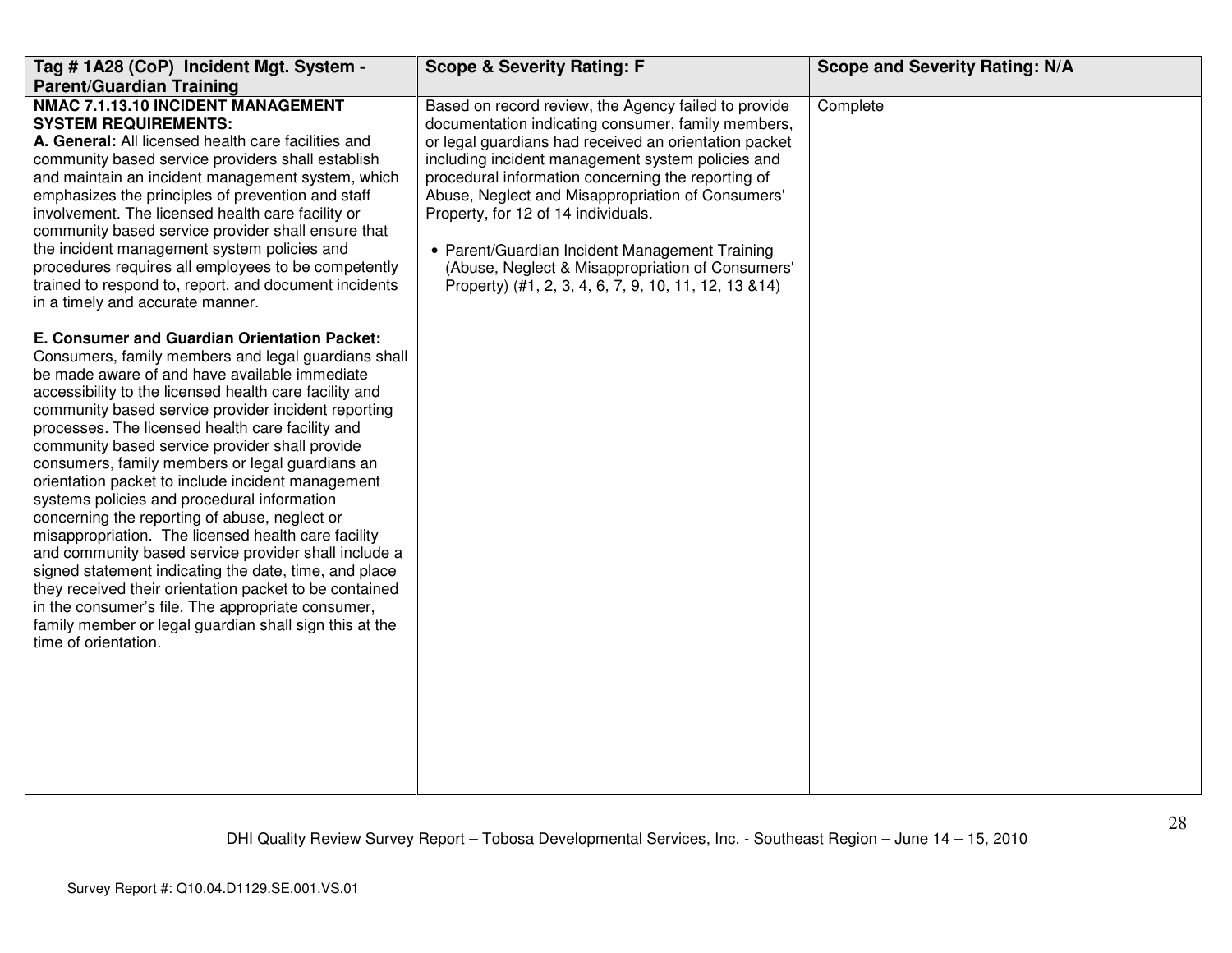| Tag #1A31 (CoP) Client Rights/Human                                                                                                                                                                                                                                                                                                                                                                                                                                                                                                                                                                                                                                                                                                                                                                                                                                                                                                                                                                                                                                                                                                                                                                                                                                                                                                                                                                                                                                                                          | <b>Scope and Severity Rating: E</b>                                                                                                                                                                                                                                                                                                                                                                                                                                                                                                                                                                                                                                                         | <b>Scope and Severity Rating: D</b>                                                                                                                                                                                                                                                                                                                                                                                                                                                                                                                      |
|--------------------------------------------------------------------------------------------------------------------------------------------------------------------------------------------------------------------------------------------------------------------------------------------------------------------------------------------------------------------------------------------------------------------------------------------------------------------------------------------------------------------------------------------------------------------------------------------------------------------------------------------------------------------------------------------------------------------------------------------------------------------------------------------------------------------------------------------------------------------------------------------------------------------------------------------------------------------------------------------------------------------------------------------------------------------------------------------------------------------------------------------------------------------------------------------------------------------------------------------------------------------------------------------------------------------------------------------------------------------------------------------------------------------------------------------------------------------------------------------------------------|---------------------------------------------------------------------------------------------------------------------------------------------------------------------------------------------------------------------------------------------------------------------------------------------------------------------------------------------------------------------------------------------------------------------------------------------------------------------------------------------------------------------------------------------------------------------------------------------------------------------------------------------------------------------------------------------|----------------------------------------------------------------------------------------------------------------------------------------------------------------------------------------------------------------------------------------------------------------------------------------------------------------------------------------------------------------------------------------------------------------------------------------------------------------------------------------------------------------------------------------------------------|
| <b>Rights</b>                                                                                                                                                                                                                                                                                                                                                                                                                                                                                                                                                                                                                                                                                                                                                                                                                                                                                                                                                                                                                                                                                                                                                                                                                                                                                                                                                                                                                                                                                                |                                                                                                                                                                                                                                                                                                                                                                                                                                                                                                                                                                                                                                                                                             |                                                                                                                                                                                                                                                                                                                                                                                                                                                                                                                                                          |
| 7.26.3.11 RESTRICTIONS OR LIMITATION OF<br><b>CLIENT'S RIGHTS:</b><br>A. A service provider shall not restrict or limit a<br>client's rights except:<br>(1) where the restriction or limitation is allowed in an<br>emergency and is necessary to prevent imminent risk<br>of physical harm to the client or another person; or<br>(2) where the interdisciplinary team has determined<br>that the client's limited capacity to exercise the right<br>threatens his or her physical safety; or<br>(3) as provided for in Section 10.1.14 [now<br>Subsection N of 7.26.3.10 NMAC].<br>B. Any emergency intervention to prevent physical<br>harm shall be reasonable to prevent harm, shall be<br>the least restrictive intervention necessary to meet<br>the emergency, shall be allowed no longer than<br>necessary and shall be subject to interdisciplinary<br>team (IDT) review. The IDT upon completion of its<br>review may refer its findings to the office of quality<br>assurance. The emergency intervention may be<br>subject to review by the service provider's behavioral<br>support committee or human rights committee in<br>accordance with the behavioral support policies or<br>other department regulation or policy.<br>C. The service provider may adopt reasonable<br>program policies of general applicability to clients<br>served by that service provider that do not violate<br>client rights. [09/12/94; 01/15/97; Recompiled<br>10/31/01]<br><b>Long Term Services Division</b> | Based on record review, the Agency failed to ensure<br>the rights of Individuals was not restricted or limited<br>for 3 of 14 Individuals.<br>A review of Agency Individual files found no<br>documentation of Positive Behavior Plans and/or<br>Positive Behavior Crisis Plans, which contain<br>restrictions being reviewed at least quarterly by the<br>Human Rights Committee. (#2, 9 & 10)<br>No documentation was found regarding Human Rights<br>Approval for the following:<br>• Physical Restraint - (Individual #2 & 9)<br>• Psychotropic Medications to control behaviors. No<br>evidence found of Human Rights Committee<br>approval:<br>° Lorazepam 1mg (PRN) (Individual #10) | <b>Repeat Findings:</b><br>Based on record review, the Agency failed to ensure<br>the rights of Individuals was not restricted or limited<br>for 2 of 14 Individuals.<br>A review of Agency Individual files found no<br>documentation of Positive Behavior Plans and/or<br>Positive Behavior Crisis Plans, which contain<br>restrictions being reviewed at least quarterly by the<br>Human Rights Committee. (#2 & 9)<br>No documentation was found regarding Human Rights<br>Approval for the following:<br>• Physical Restraint - (Individual #2 & 9) |
| <b>Policy Title: Human Rights Committee</b><br>Requirements Eff Date: March 1, 2003<br><b>IV. POLICY STATEMENT</b><br>Human Rights Committees are required for residential<br>service provider agencies. The purpose of these<br>committees with respect to the provision of Behavior<br>Supports is to review and monitor the implementation                                                                                                                                                                                                                                                                                                                                                                                                                                                                                                                                                                                                                                                                                                                                                                                                                                                                                                                                                                                                                                                                                                                                                                |                                                                                                                                                                                                                                                                                                                                                                                                                                                                                                                                                                                                                                                                                             |                                                                                                                                                                                                                                                                                                                                                                                                                                                                                                                                                          |
| of certain Behavior Support Plans.                                                                                                                                                                                                                                                                                                                                                                                                                                                                                                                                                                                                                                                                                                                                                                                                                                                                                                                                                                                                                                                                                                                                                                                                                                                                                                                                                                                                                                                                           |                                                                                                                                                                                                                                                                                                                                                                                                                                                                                                                                                                                                                                                                                             |                                                                                                                                                                                                                                                                                                                                                                                                                                                                                                                                                          |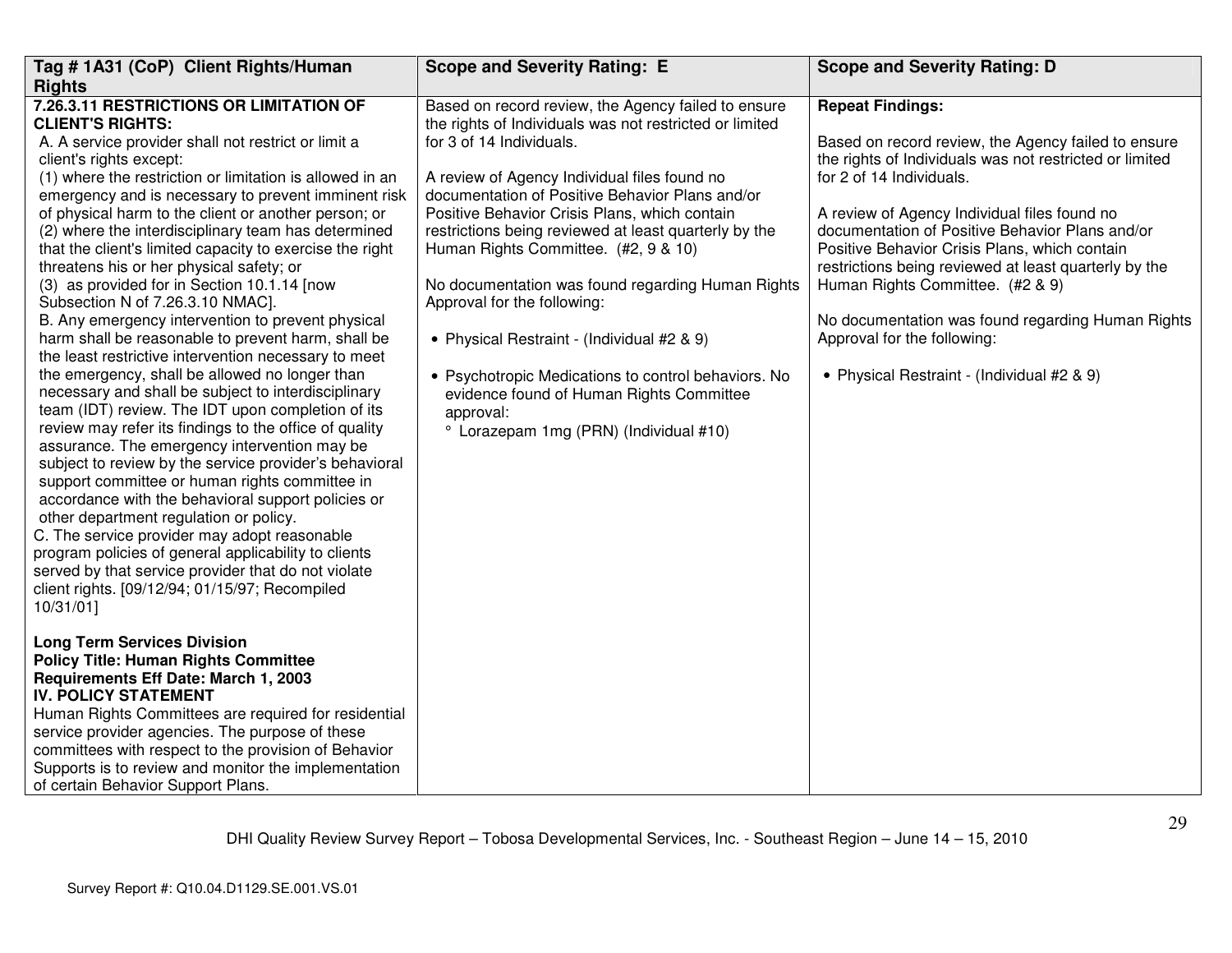| Human Rights Committees may not approve any of<br>the interventions specifically prohibited in the following<br>policies:<br>• Aversive Intervention Prohibitions<br>• Psychotropic Medications Use<br>• Behavioral Support Service Provision.                                                        |  |
|-------------------------------------------------------------------------------------------------------------------------------------------------------------------------------------------------------------------------------------------------------------------------------------------------------|--|
| A Human Rights Committee may also serve other<br>agency functions as appropriate, such as the review<br>of internal policies on sexuality and incident<br>management follow-up.                                                                                                                       |  |
| A. HUMAN RIGHTS COMMITTEE ROLE IN<br><b>BEHAVIOR SUPPORTS</b>                                                                                                                                                                                                                                         |  |
| Only those Behavior Support Plans with an aversive<br>intervention included as part of the plan or associated<br>Crisis Intervention Plan need to be reviewed prior to<br>implementation. Plans not containing aversive<br>interventions do not require Human Rights Committee<br>review or approval. |  |
| 2. The Human Rights Committee will determine and<br>adopt a written policy stating the frequency and<br>purpose of meetings. Behavior Support Plans<br>approved by the Human Rights Committee will be<br>reviewed at least quarterly.                                                                 |  |
| 3. Records, including minutes of all meetings will be<br>retained at the agency with primary responsibility for<br>implementation for at least five years from the<br>completion of each individual's Individual Service Plan                                                                         |  |
|                                                                                                                                                                                                                                                                                                       |  |
|                                                                                                                                                                                                                                                                                                       |  |
|                                                                                                                                                                                                                                                                                                       |  |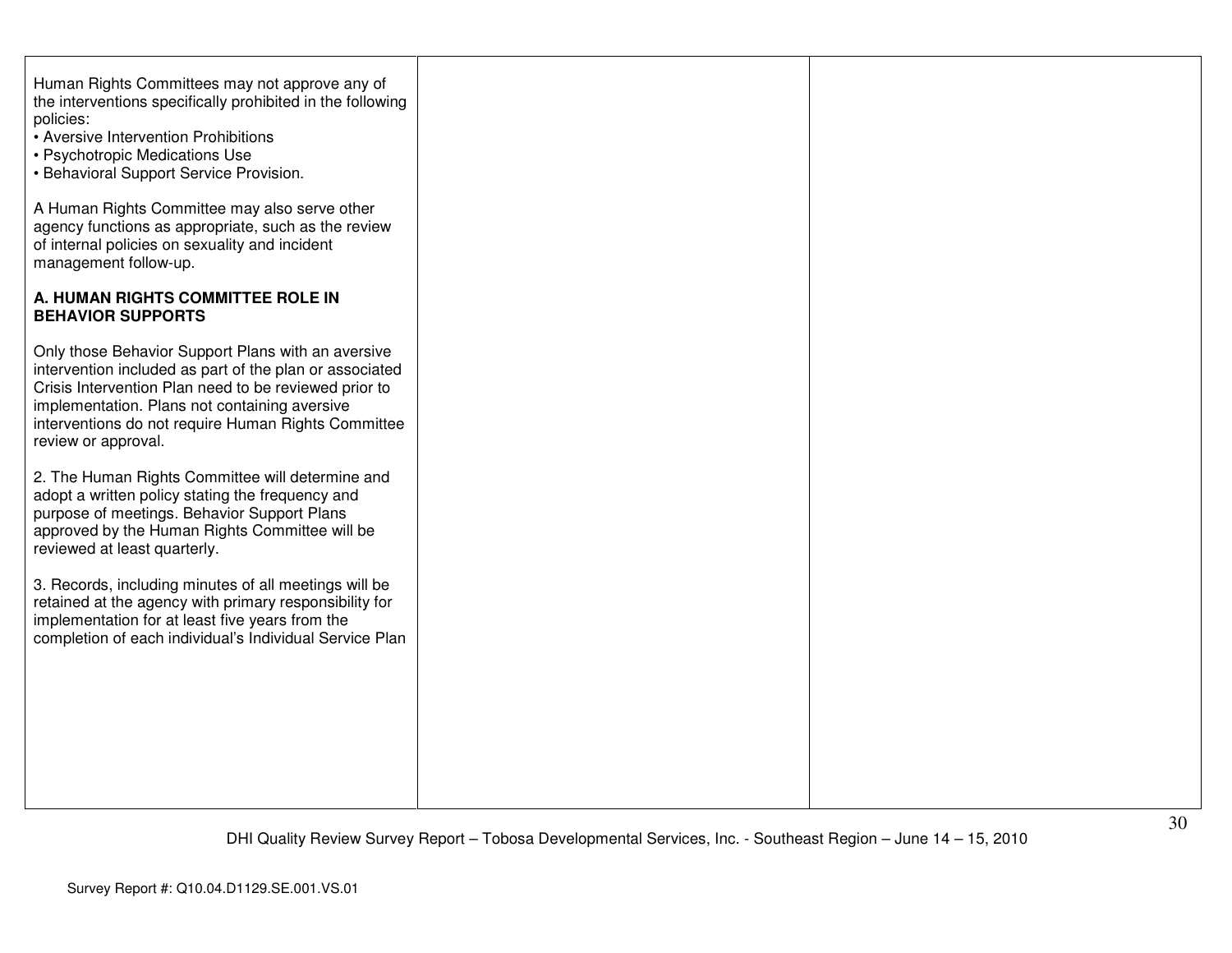| Tag # 1A32 (CoP) ISP Implementation                       | <b>Scope and Severity Rating: D</b>                   | <b>Scope and Severity Rating: N/A</b> |
|-----------------------------------------------------------|-------------------------------------------------------|---------------------------------------|
| NMAC 7.26.5.16.C and D                                    | Based on record review the Agency failed to           | Complete                              |
| Development of the ISP. Implementation of the             | implement the ISP according to the timelines          |                                       |
| ISP. The ISP shall be implemented according to the        | determined by the IDT and as specified in the ISP for |                                       |
| timelines determined by the IDT and as specified in       | each stated desired outcomes and action plan for 2 of |                                       |
| the ISP for each stated desired outcomes and action       | 14 individuals.                                       |                                       |
| plan.                                                     |                                                       |                                       |
|                                                           | Per Individuals ISP the following was found with      |                                       |
| C.<br>The IDT shall review and discuss information        | regards to the implementation of ISP Outcomes:        |                                       |
| and recommendations with the individual, with the         |                                                       |                                       |
| goal of supporting the individual in attaining desired    | <b>Community Access Data Collection/Data</b>          |                                       |
| outcomes. The IDT develops an ISP based upon the          | Tracking/Progress with regards to ISP Outcomes:       |                                       |
| individual's personal vision statement, strengths,        | • None found for $7/2008 - 7/2009$ (Individual #4)    |                                       |
| needs, interests and preferences. The ISP is a            | • None found for 7/2008 - 7/2009 (Individual #10)     |                                       |
| dynamic document, revised periodically, as needed,        |                                                       |                                       |
| and amended to reflect progress towards personal          |                                                       |                                       |
| goals and achievements consistent with the                |                                                       |                                       |
| individual's future vision. This regulation is consistent |                                                       |                                       |
| with standards established for individual plan            |                                                       |                                       |
| development as set forth by the commission on the         |                                                       |                                       |
| accreditation of rehabilitation facilities (CARF) and/or  |                                                       |                                       |
| other program accreditation approved and adopted by       |                                                       |                                       |
| the developmental disabilities division and the           |                                                       |                                       |
| department of health. It is the policy of the             |                                                       |                                       |
| developmental disabilities division (DDD), that to the    |                                                       |                                       |
| extent permitted by funding, each individual receive      |                                                       |                                       |
| supports and services that will assist and encourage      |                                                       |                                       |
| independence and productivity in the community and        |                                                       |                                       |
| attempt to prevent regression or loss of current          |                                                       |                                       |
| capabilities. Services and supports include               |                                                       |                                       |
| specialized and/or generic services, training,            |                                                       |                                       |
| education and/or treatment as determined by the IDT       |                                                       |                                       |
| and documented in the ISP.                                |                                                       |                                       |
| D. The intent is to provide choice and obtain             |                                                       |                                       |
| opportunities for individuals to live, work and play with |                                                       |                                       |
| full participation in their communities. The following    |                                                       |                                       |
| principles provide direction and purpose in planning      |                                                       |                                       |
| for individuals with developmental disabilities.          |                                                       |                                       |
| [05/03/94; 01/15/97; Recompiled 10/31/01]                 |                                                       |                                       |
|                                                           |                                                       |                                       |
|                                                           |                                                       |                                       |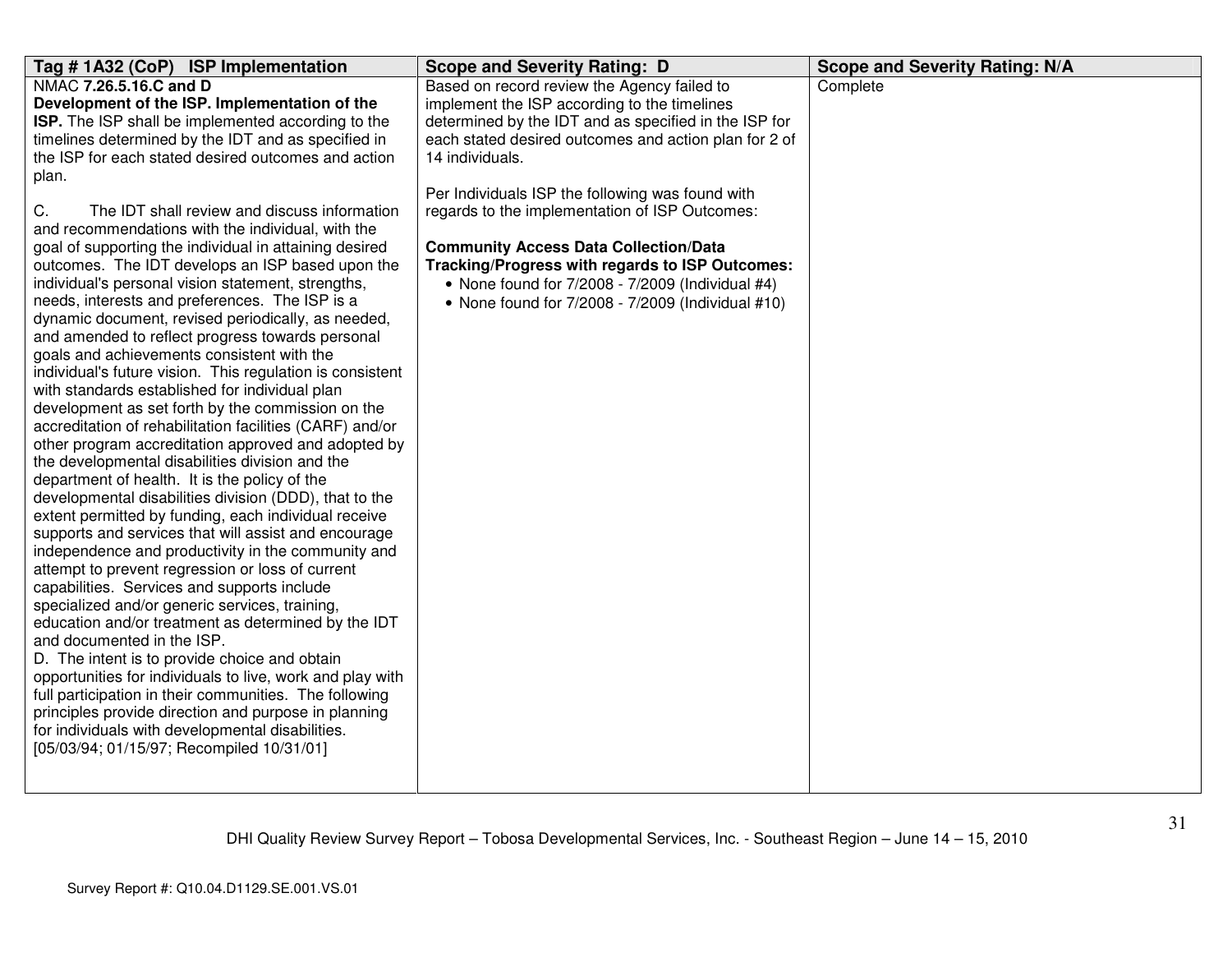| Tag # 1A37 Individual Specific Training                                                                                                                                                                                                                                                                                                                                                                                                                                                                                                                                                                                                                                                                         | <b>Scope and Severity Rating: D</b>                                                                                                                                                                                                                                                                                                 | <b>Scope and Severity Rating: N/A</b> |
|-----------------------------------------------------------------------------------------------------------------------------------------------------------------------------------------------------------------------------------------------------------------------------------------------------------------------------------------------------------------------------------------------------------------------------------------------------------------------------------------------------------------------------------------------------------------------------------------------------------------------------------------------------------------------------------------------------------------|-------------------------------------------------------------------------------------------------------------------------------------------------------------------------------------------------------------------------------------------------------------------------------------------------------------------------------------|---------------------------------------|
| Developmental Disabilities (DD) Waiver Service<br>Standards effective 4/1/2007<br><b>CHAPTER 1 IV. GENERAL REQUIREMENTS FOR</b><br>PROVIDER AGENCY SERVICE PERSONNEL: The<br>objective of this section is to establish personnel<br>standards for DD Medicaid Waiver Provider Agencies<br>for the following services: Community Living Supports,<br>Community Inclusion Services, Respite, Substitute<br>Care and Personal Support Companion Services.<br>These standards apply to all personnel who provide<br>services, whether directly employed or subcontracting<br>with the Provider Agency. Additional personnel<br>requirements and qualifications may be applicable for<br>specific service standards. | Based on record review, the Agency failed to ensure<br>that Individual Specific Training requirements were<br>met for 14 of 114 Agency Personnel.<br>Review of personnel records found no evidence of the<br>following:<br>Individual Specific Training (#44, 54, 58, 59, 60,<br>$\bullet$<br>61, 65, 75, 76, 77, 78, 79, 80 & 104) | Complete                              |
| C. Orientation and Training Requirements                                                                                                                                                                                                                                                                                                                                                                                                                                                                                                                                                                                                                                                                        |                                                                                                                                                                                                                                                                                                                                     |                                       |
| Individual-specific training for each individual<br>(2)<br>under his or her direct care, as described in the<br>individual service plan, prior to working alone with<br>the individual.<br><b>Department of Health (DOH)</b><br><b>Developmental Disabilities Supports Division</b><br>(DDSD) Policy - Policy Title: Training<br><b>Requirements for Direct Service Agency Staff</b>                                                                                                                                                                                                                                                                                                                            |                                                                                                                                                                                                                                                                                                                                     |                                       |
| Policy - Eff. March 1, 2007<br><b>II. POLICY STATEMENTS:</b><br>A. Individuals shall receive services from competent<br>and qualified staff.<br>B. Staff shall complete individual-specific (formerly<br>known as "Addendum B") training requirements in<br>accordance with the specifications described in the<br>individual service plan (ISP) of each individual served.<br>C. Staff shall complete training on DOH-approved<br>incident reporting procedures in accordance with 7<br>NMAC 1.13                                                                                                                                                                                                              |                                                                                                                                                                                                                                                                                                                                     |                                       |

Survey Report #: Q10.04.D1129.SE.001.VS.01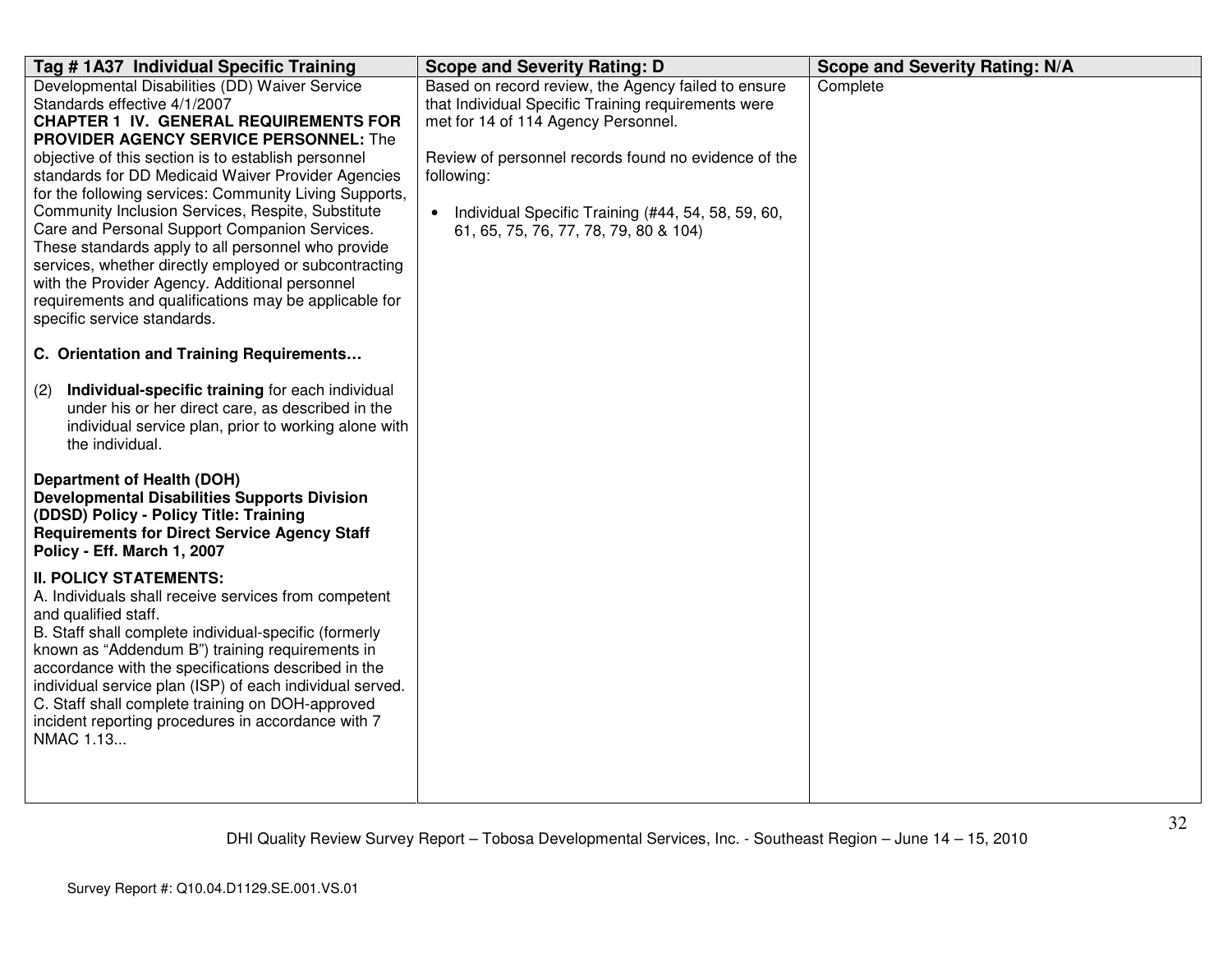| Tag # 5111 Reporting Requirements                                                | <b>Scope and Severity Rating: A</b>                          | <b>Scope and Severity Rating: N/A</b> |
|----------------------------------------------------------------------------------|--------------------------------------------------------------|---------------------------------------|
| (Community Inclusion Quarterly Reports)                                          |                                                              |                                       |
| Developmental Disabilities (DD) Waiver Service                                   | Based on record review, the Agency failed to                 | Complete                              |
| Standards effective 4/1/2007                                                     | complete quarterly reports as required for 2 of 14           |                                       |
| <b>CHAPTER 5 IV. COMMUNITY INCLUSION</b>                                         | individuals receiving Community Inclusion services.          |                                       |
| <b>SERVICES PROVIDER AGENCY REQUIREMENTS</b>                                     |                                                              |                                       |
| E. Provider Agency Reporting Requirements: All                                   | <b>Community Access Quarterly Reports</b>                    |                                       |
| Community Inclusion Provider Agencies are required                               | $\bullet$ Individual #4 - None found for $7/2008$ - $7/2009$ |                                       |
| to submit written quarterly status reports to the                                |                                                              |                                       |
| individual's Case Manager no later than fourteen (14)                            | • Individual #10 - None found for 7/2008 - 7/2009            |                                       |
| calendar days following the end of each quarter. In                              |                                                              |                                       |
| addition to reporting required by specific Community                             |                                                              |                                       |
| Access, Supported Employment, and Adult                                          |                                                              |                                       |
| Habilitation Standards, the quarterly reports shall                              |                                                              |                                       |
| contain the following written documentation:                                     |                                                              |                                       |
| (1) Identification and implementation of a meaningful                            |                                                              |                                       |
| day definition for each person served;                                           |                                                              |                                       |
| (2) Documentation summarizing the following:                                     |                                                              |                                       |
| (a) Daily choice-based options; and                                              |                                                              |                                       |
| (b) Daily progress toward goals using age-                                       |                                                              |                                       |
| appropriate strategies specified in each individual's<br>action plan in the ISP. |                                                              |                                       |
| (3) Significant changes in the individual's routine or                           |                                                              |                                       |
| staffing;                                                                        |                                                              |                                       |
| (4) Unusual or significant life events;                                          |                                                              |                                       |
| (5) Quarterly updates on health status, including                                |                                                              |                                       |
| changes in medication, assistive technology needs                                |                                                              |                                       |
| and durable medical equipment needs;                                             |                                                              |                                       |
| (6) Record of personally meaningful community                                    |                                                              |                                       |
| inclusion;                                                                       |                                                              |                                       |
| (7) Success of supports as measured by whether or                                |                                                              |                                       |
| not the person makes progress toward his or her                                  |                                                              |                                       |
| desired outcomes as identified in the ISP; and                                   |                                                              |                                       |
| (8) Any additional reporting required by DDSD.                                   |                                                              |                                       |
|                                                                                  |                                                              |                                       |
|                                                                                  |                                                              |                                       |
|                                                                                  |                                                              |                                       |
|                                                                                  |                                                              |                                       |
|                                                                                  |                                                              |                                       |
|                                                                                  |                                                              |                                       |
|                                                                                  |                                                              |                                       |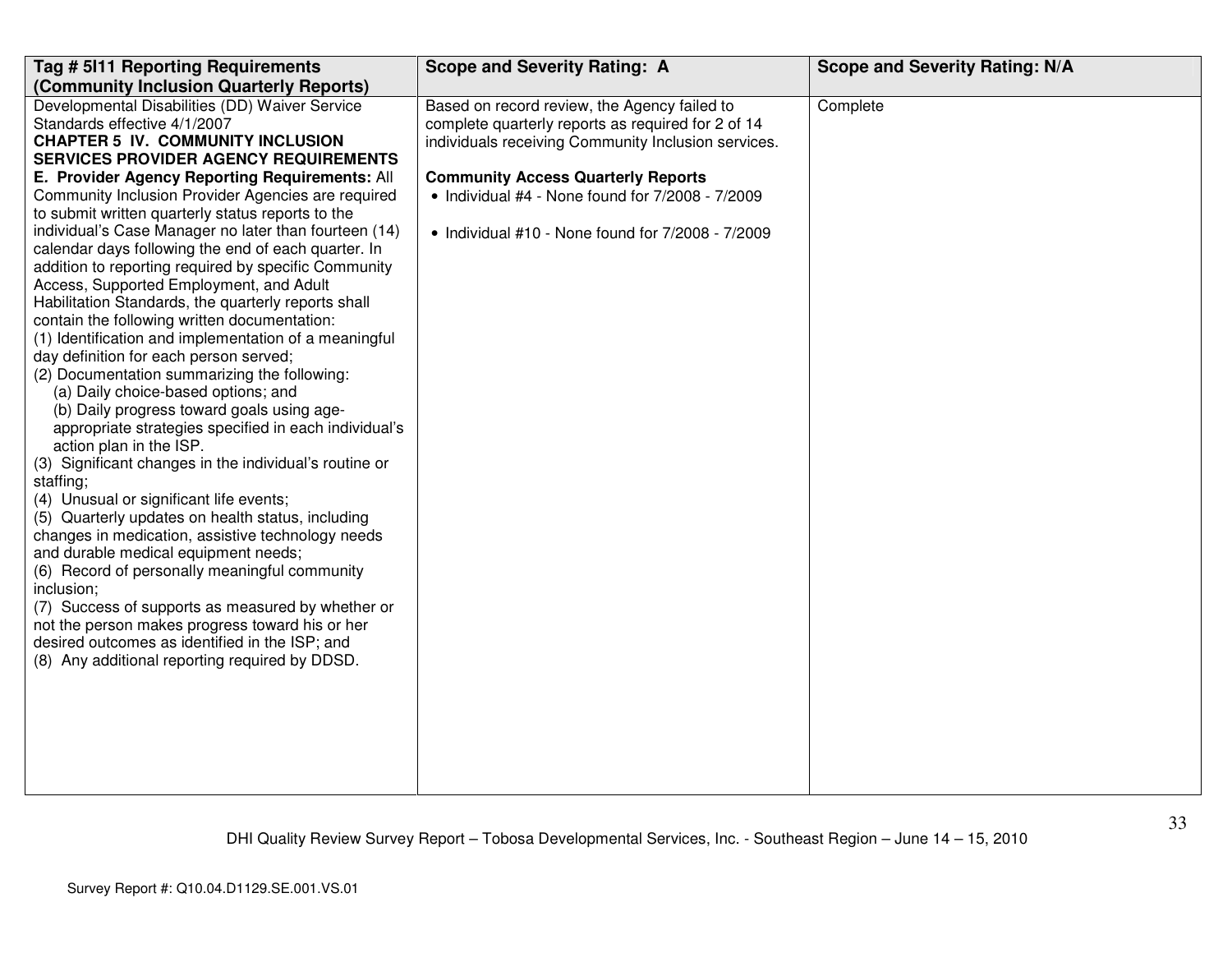| Tag # 5144 AH Reimbursement                                                                                                                                                                                                                                                                                                                                                                                                                                                                                                                                                                                                                                                                                                                                                                                                                                                                                                                                                                                                                                                                                                          | <b>Scope and Severity Rating: A</b>                                                                                                                                                                                                                                                                                                                                                                                                                                                                                                                                                                                                                                                                                                                                                                                                                                                   | <b>Scope and Severity Rating: A</b>                                                                                                                                                                                                                                                                                                                                                                                                                                                                                                                      |
|--------------------------------------------------------------------------------------------------------------------------------------------------------------------------------------------------------------------------------------------------------------------------------------------------------------------------------------------------------------------------------------------------------------------------------------------------------------------------------------------------------------------------------------------------------------------------------------------------------------------------------------------------------------------------------------------------------------------------------------------------------------------------------------------------------------------------------------------------------------------------------------------------------------------------------------------------------------------------------------------------------------------------------------------------------------------------------------------------------------------------------------|---------------------------------------------------------------------------------------------------------------------------------------------------------------------------------------------------------------------------------------------------------------------------------------------------------------------------------------------------------------------------------------------------------------------------------------------------------------------------------------------------------------------------------------------------------------------------------------------------------------------------------------------------------------------------------------------------------------------------------------------------------------------------------------------------------------------------------------------------------------------------------------|----------------------------------------------------------------------------------------------------------------------------------------------------------------------------------------------------------------------------------------------------------------------------------------------------------------------------------------------------------------------------------------------------------------------------------------------------------------------------------------------------------------------------------------------------------|
| Developmental Disabilities (DD) Waiver Service<br>Standards effective 4/1/2007<br><b>CHAPTER 5 XVI. REIMBURSEMENT</b><br>A. Billable Unit. A billable unit for Adult Habilitation<br>Services is in 15-minute increments hour. The rate is<br>based on the individual's level of care.<br><b>B. Billable Activities</b><br>(1) The Community Inclusion Provider Agency can bill<br>for those activities listed and described on the ISP and<br>within the Scope of Service. Partial units are<br>allowable. Billable units are face-to-face, except that<br>Adult Habilitation services may be non-face-to-face<br>under the following conditions: (a) Time that is non<br>face-to-face is documented separately and clearly<br>identified as to the nature of the activity; and(b) Non<br>face-to-face hours do not exceed 5% of the monthly<br>billable hours.<br>(2) Adult Habilitation Services can be provided with<br>any other services, insofar as the services are not<br>reported for the same hours on the same day, except<br>that Therapy Services and Case Management may be<br>provided and billed for the same hours | Based on record review, the Agency failed to provide<br>written or electronic documentation as evidence for<br>each unit billed for Adult Habilitation Services for 2 of<br>12 individuals.<br>Individual #4<br>May 2009<br>• The Agency billed 442 units of Adult Habilitation<br>on 5/1/2009 through 5/31/2009. Documentation<br>received accounted for 400 units.<br><b>June 2009</b><br>• The Agency billed 305 units of Adult Habilitation<br>on 6/1/2009 through 6/30/2009. Documentation<br>received accounted for 240 units.<br><b>July 2009</b><br>• The Agency billed 460 units of Adult Habilitation<br>on 7/1/2009 through 7/31/2009. Documentation<br>received accounted for 382 units.<br>Individual #5<br><b>July 2009</b><br>• The Agency billed 470 units of Adult Habilitation<br>on 7/1/2009 through 7/31/2009. Documentation<br>received accounted for 442 units. | <b>New &amp; Repeat Findings:</b><br>Based on record review, the Agency failed to provide<br>written or electronic documentation as evidence for<br>each unit billed for Adult Habilitation for 1 of 12<br>individuals.<br>Individual #4<br>April 2010<br>• The Agency billed 434 units of Adult Habilitation<br>on 4/1/200 through 4/30/2010. Documentation<br>received accounted for 398 units.<br>May 2010<br>• The Agency billed 372 units of Adult Habilitation<br>on 5/1/200 through 4/31/2010. Documentation<br>received accounted for 346 units. |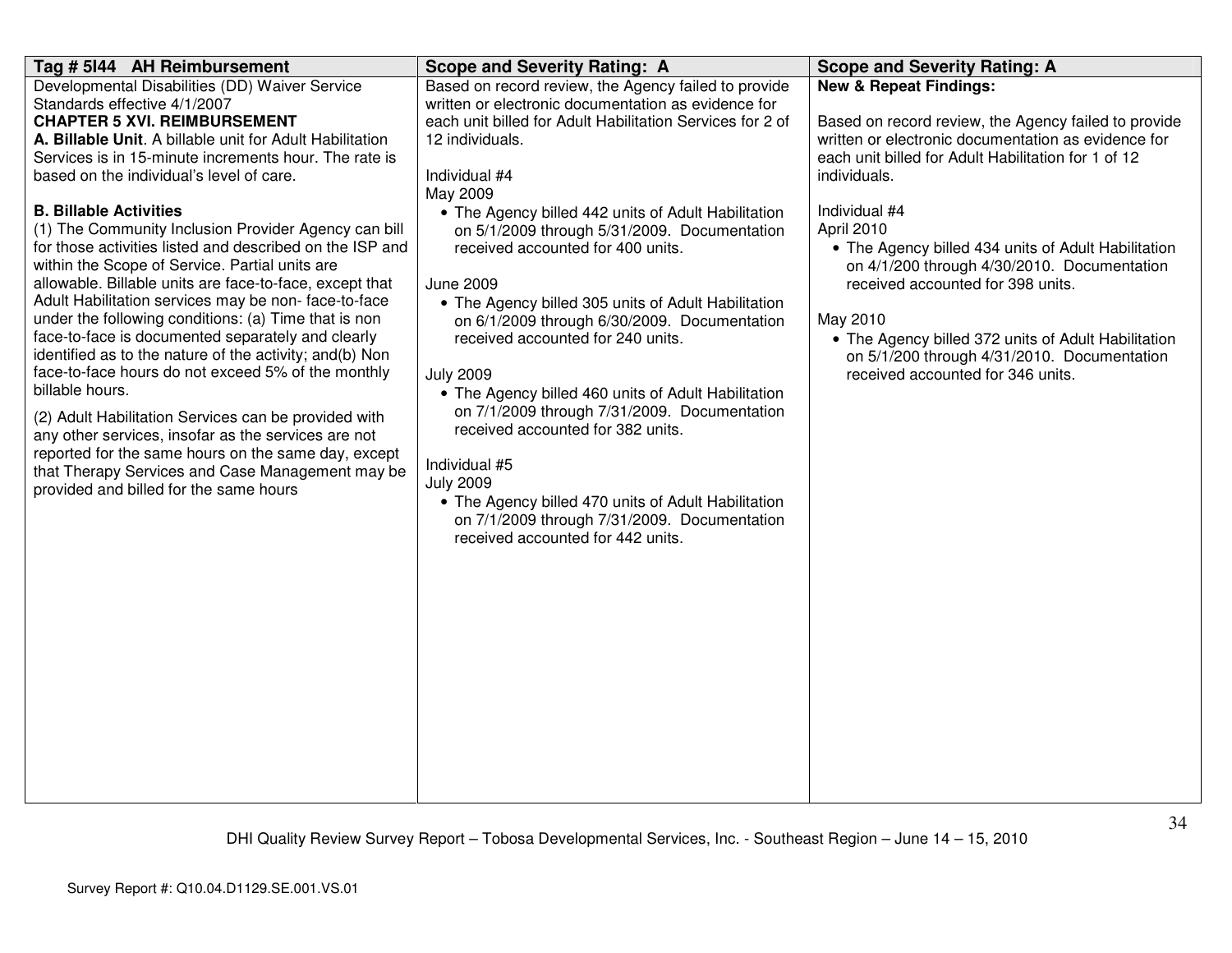| Tag # 6L14 Residential Case File                                                                            | <b>Scope and Severity Rating: E</b>                     | <b>Scope and Severity Rating: N/A</b> |
|-------------------------------------------------------------------------------------------------------------|---------------------------------------------------------|---------------------------------------|
| Developmental Disabilities (DD) Waiver Service                                                              | Based on record review, the Agency failed to maintain   | Complete                              |
| Standards effective 4/1/2007                                                                                | a complete and confidential case file in the residence  |                                       |
| <b>CHAPTER 6. VIII. COMMUNITY LIVING SERVICE</b>                                                            | for 9 of 11 Individuals receiving Supported Living      |                                       |
| PROVIDER AGENCY REQUIREMENTS                                                                                | Services.                                               |                                       |
| A. Residence Case File: For individuals receiving                                                           |                                                         |                                       |
| Supported Living or Family Living, the Agency shall                                                         | The following was not found, incomplete and/or not      |                                       |
| maintain in the individual's home a complete and                                                            | current:                                                |                                       |
| current confidential case file for each individual. For                                                     |                                                         |                                       |
| individuals receiving Independent Living Services,                                                          | • Annual ISP (#2, 7 & 10)                               |                                       |
| rather than maintaining this file at the individual's                                                       |                                                         |                                       |
| home, the complete and current confidential case file                                                       | • ISP Signature Page (#1, 2, 4 & 10)                    |                                       |
| for each individual shall be maintained at the agency's<br>administrative site. Each file shall include the |                                                         |                                       |
| following:                                                                                                  | • Addendum A (#1, 2, 4, 7 & 10)                         |                                       |
| (1) Complete and current ISP and all supplemental                                                           |                                                         |                                       |
| plans specific to the individual;                                                                           | • Individual Specific Training (Addendum B) (#2, 7 &    |                                       |
| (2) Complete and current Health Assessment Tool;                                                            | 10)                                                     |                                       |
| (3) Current emergency contact information, which                                                            |                                                         |                                       |
| includes the individual's address, telephone number,                                                        | • Teaching & Support Strategies (#10)                   |                                       |
| names and telephone numbers of residential                                                                  | • Positive Behavioral Plan (#6)                         |                                       |
| Community Living Support providers, relatives, or                                                           |                                                         |                                       |
| guardian or conservator, primary care physician's                                                           | • Positive Behavioral Crisis Plan (#5)                  |                                       |
| name(s) and telephone number(s), pharmacy name,                                                             |                                                         |                                       |
| address and telephone number and dentist name,                                                              | • Speech Therapy Plan (#4 & 6)                          |                                       |
| address and telephone number, and health plan;                                                              |                                                         |                                       |
| (4) Up-to-date progress notes, signed and dated by                                                          | • Occupational Therapy Plan (#1, 2 & 6)                 |                                       |
| the person making the note for at least the past                                                            |                                                         |                                       |
| month (older notes may be transferred to the agency                                                         | • Physical Therapy Plan (#6 & 10)                       |                                       |
| office);                                                                                                    |                                                         |                                       |
|                                                                                                             | • Health Assessment Tool (#1, 2, 4, 5, 7, 8, 9 & 10)    |                                       |
| (5) Data collected to document ISP Action Plan<br>implementation                                            |                                                         |                                       |
|                                                                                                             | • Health Care Plans                                     |                                       |
| (6) Progress notes written by direct care staff and by                                                      | ° Care for Suprapubic Catheter (#10)                    |                                       |
| nurses regarding individual health status and physical                                                      |                                                         |                                       |
| conditions including action taken in response to                                                            | • Crisis Plan                                           |                                       |
| identified changes in condition for at least the past                                                       | <sup>o</sup> Allergies (#10)                            |                                       |
| month;                                                                                                      |                                                         |                                       |
| (7) Physician's or qualified health care providers                                                          | • Progress Notes/Daily Contacts Logs:                   |                                       |
| written orders;                                                                                             | $\degree$ Individual #6 - None found for August 1 - 13, |                                       |
| (8) Progress notes documenting implementation of a                                                          | 2009                                                    |                                       |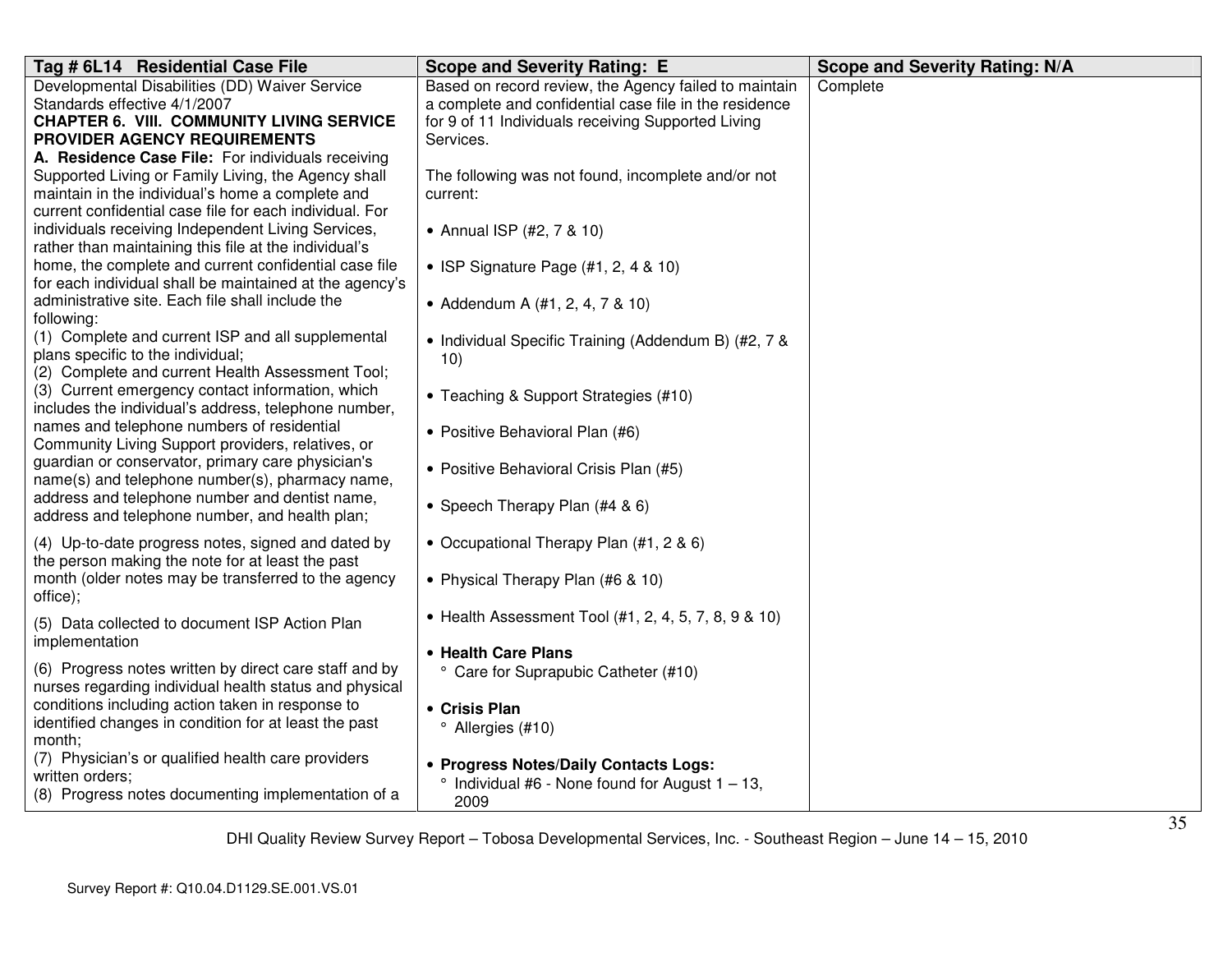|     | physician's or qualified health care provider's order(s); | ° Individual #7 - None found for August 2009  |  |
|-----|-----------------------------------------------------------|-----------------------------------------------|--|
|     | (9) Medication Administration Record (MAR) for the        |                                               |  |
|     | past three (3) months which includes:                     | ° Individual #8 - None found for August 2009  |  |
|     | (a) The name of the individual;                           |                                               |  |
|     | (b) A transcription of the healthcare practitioners       | ° Individual #10 - None found for August 2009 |  |
|     | prescription including the brand and generic              |                                               |  |
|     | name of the medication;                                   | • Health Care Providers Written Orders (#10)  |  |
| (C) | Diagnosis for which the medication is prescribed;         |                                               |  |
|     | (d) Dosage, frequency and method/route of delivery;       |                                               |  |
| (e) | Times and dates of delivery;                              |                                               |  |
| (f) | Initials of person administering or assisting with        |                                               |  |
|     | medication; and                                           |                                               |  |
|     | (g) An explanation of any medication irregularity,        |                                               |  |
|     | allergic reaction or adverse effect.                      |                                               |  |
|     | (h) For PRN medication an explanation for the use of      |                                               |  |
|     | the PRN must include:                                     |                                               |  |
|     | Observable signs/symptoms or<br>(i)                       |                                               |  |
|     | circumstances in which the medication is to               |                                               |  |
|     | be used, and                                              |                                               |  |
|     | (ii) Documentation of the effectiveness/result of         |                                               |  |
|     | the PRN delivered.                                        |                                               |  |
|     | A MAR is not required for individuals participating       |                                               |  |
|     | in Independent Living Services who self-                  |                                               |  |
|     | administer their own medication. However, when            |                                               |  |
|     | medication administration is provided as part of          |                                               |  |
|     | the Independent Living Service a MAR must be              |                                               |  |
|     | maintained at the individual's home and an                |                                               |  |
|     | updated copy must be placed in the agency file            |                                               |  |
|     | on a weekly basis.                                        |                                               |  |
|     | (10) Record of visits to healthcare                       |                                               |  |
|     |                                                           |                                               |  |
|     |                                                           |                                               |  |
|     |                                                           |                                               |  |
|     |                                                           |                                               |  |
|     |                                                           |                                               |  |
|     |                                                           |                                               |  |
|     |                                                           |                                               |  |
|     |                                                           |                                               |  |
|     |                                                           |                                               |  |
|     |                                                           |                                               |  |
|     |                                                           |                                               |  |
|     |                                                           |                                               |  |